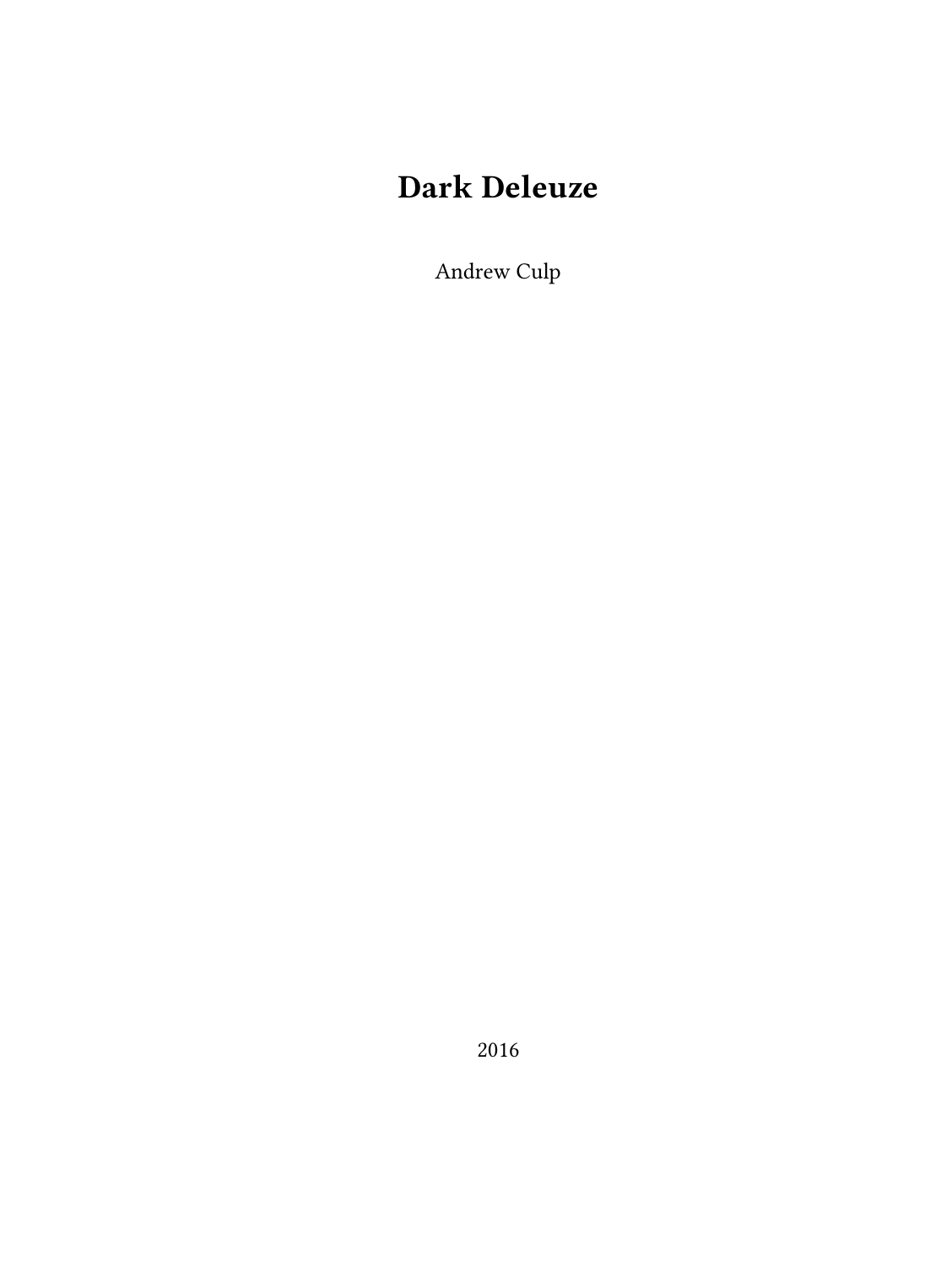# **Contents**

|                                                              | $\sqrt{3}$     |
|--------------------------------------------------------------|----------------|
|                                                              | 3              |
|                                                              | 3              |
| Introduction                                                 | $\bf{4}$       |
|                                                              | 5              |
|                                                              | $\overline{7}$ |
|                                                              | $10\,$         |
| The Extinction of Being                                      | 15             |
|                                                              | 15             |
|                                                              | 17             |
|                                                              | 18             |
|                                                              | 19             |
| Difference: Exclusive Disjunction, Not Inclusive Disjunction | 19             |
| <b>Advancing toward Nothing</b>                              | 21             |
|                                                              | 21             |
|                                                              | 22             |
|                                                              | 23             |
| Ethics: Conspiratorial Communism, Not Processual Democracy   | 25             |
| Breakdown, Destruction, Ruin                                 | 27             |
|                                                              | 27             |
|                                                              | 29             |
|                                                              | 30             |
|                                                              | 31             |
| The Call of the Outside                                      | 33             |
|                                                              | 33             |
|                                                              | 34             |
| Cinema: The Powers of the False, Not the Forces of Bodies    | 35             |
|                                                              | 36             |
| Conclusion                                                   | 38             |
| Acknowledgments                                              | 41             |
| Bibliography                                                 | 42             |
|                                                              |                |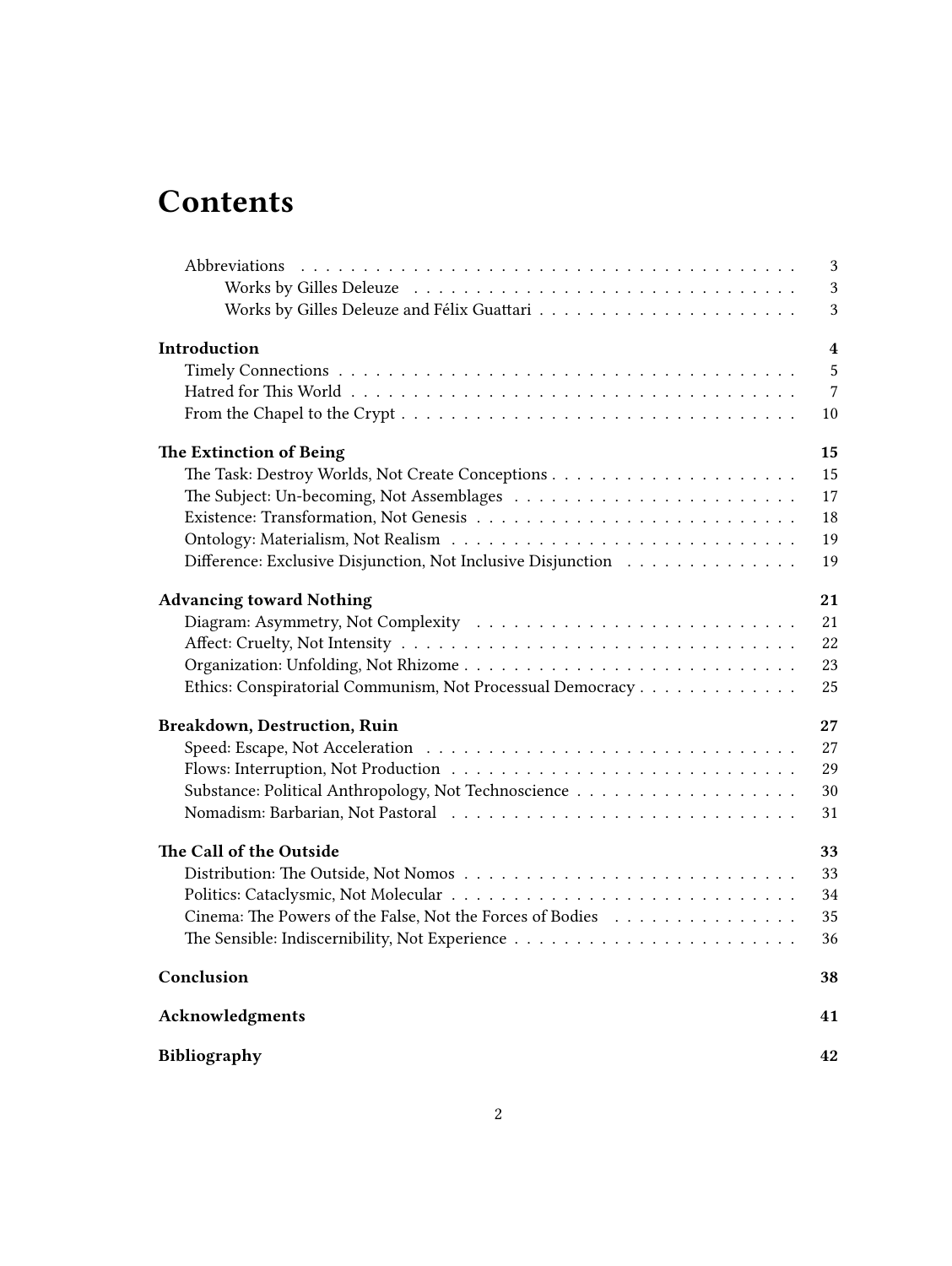## <span id="page-2-0"></span>**Abbreviations**

#### <span id="page-2-1"></span>**Works by Gilles Deleuze**

C1 *Cinema 1: The Movement-Image* (1986) C2 *Cinema 2: The Time-Image* (1989) D *Dialogues 2* (with Claire Parnet; 2007) DI *Desert Islands* (2004) DR *Difference and Repetition* (1994) ECC *Essays Critical and Clinical* (1997) F *Foucault* (1988) FB *Francis Bacon* (2005) H *Empiricism and Subjectivity: An Essay on Hume's Theory of Human Nature* (1991) L *The Fold: Leibniz and the Baroque* (1993) LS *Logic of Sense* (1990) N *Negotiations* (1997) NP *Nietzsche and Philosophy* (1983) P *Proust and Signs* (2000) PI *Pure Immanence* (2005) S *Expressionism in Philosophy: Spinoza* (1990) TR *Two Regimes of Madness* (2007)

#### <span id="page-2-2"></span>**Works by Gilles Deleuze and Félix Guattari**

AO *Anti-Oedipus* (1977) K *Kafka: Toward a Minor Literature* (1986) TP *A Thousand Plateaus* (1987) WP *What Is Philosophy?* (1994)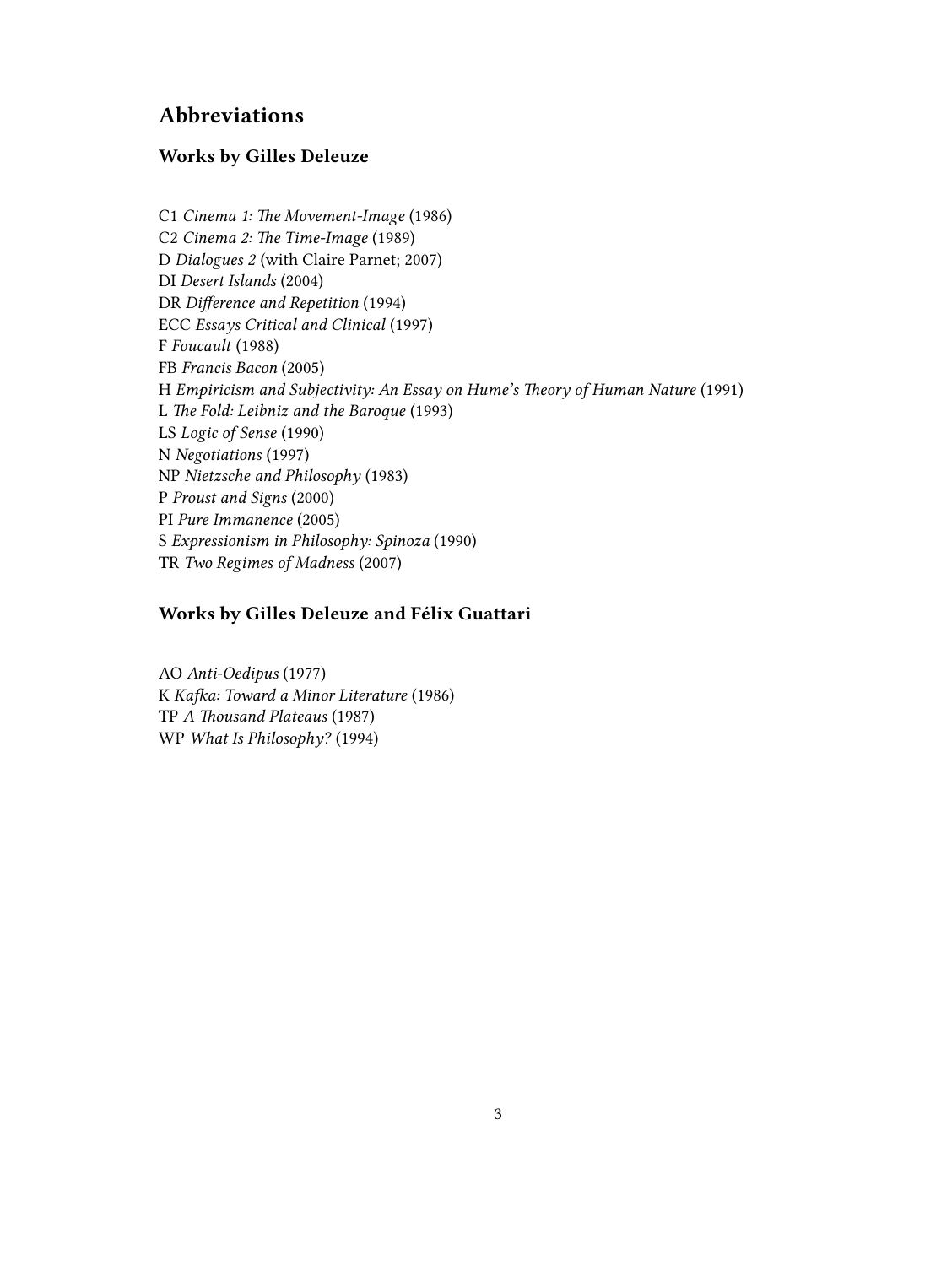## <span id="page-3-0"></span>**Introduction**

SUMMARIZING HIS DEEPLY IDIOSYNCRATIC WORK, French philosopher Gilles Deleuze describes writing about others as "a sort of buggery" or "immaculate conception" that is the result of "taking an author from behind and giving him a child" (N, 6). Deleuze is still quick to distinguish his project from outright falsification. He strictly limits himself to what an author actually says; he attends to a thinker's "shifting, slipping, dislocations, and hidden emissions" to give him "a child that would be his own offspring, yet monstrous" (N, 6). More than thirty years after making these remarks, Deleuze now has plenty of little monsters of his own—rootless rhi-zombies, dizzying metaphysicians, skittish geonaturalists, enchanted transcendentalists, passionate affectivists. My aim is to give him another child that shares his last name: "Dark Deleuze."

Deleuze once told a friend that a "worthwhile book" performs at least three functions: polemics, recovery, and creativity. In writing the book, the author must reveal that (1) other scholarship commits an error; (2) an essential insight has been missed; and (3) a new concept can be created. You will find all three is this book. First, I argue against the "canon of joy" that celebrates Deleuze as a naively affirmative thinker of connectivity. Second, I rehabilitate the destructive force of negativity by cultivating a "hatred for this world." Third, I propose a conspiracy of contrary terms that diverge from the joyous task of creation.

Picking out a particular strain of thought: scholars of "new materialism" turn to realist ontology by way of Deleuze's metaphysics of positivity. The basis for the realist side of Deleuze is perhaps best evinced by his biography. Those who knew Deleuze consistently note his firm commitment to joyful affirmation and his distaste for the *ressentiment* of negativity. Beatifying this sentiment, Deleuze has been used to establishing a whole canon of joy. In the canon of joy, the cosmos is a complex collection of assemblages produced through the ongoing processes of differentiation. The effect of the Joyous Deleuze's image of thought is a sense of wonder, accompanied by the enjoyment of creating concepts that express how the world really exists.

A different Deleuze, a darker one, has slowly cast its shadow. Yet this figure only appears when we escape the chapel choir of joy for the dark seclusion of the crypt. Emerging from scholars concerned with the condition of the present, the darkness refashions a revolutionary Deleuze: revolutionary negativity in a world characterized by compulsory happiness, decentralized control, and overexposure. This refashioned Deleuze forms a countercanon out of the perfused negativity of his concepts and affects. On the level of concept, it recognizes that negativity impregnates Deleuze's many prefixes of difference, becoming, movement, and transformation, such as *de*-, *a*-, *in*-, and *non*-. On the level of affect, it draws on Deleuze's talk of indiscernibility, concealment, the shame of being human, and the monstrous power of the scream. The ultimate task of this approach is not the creation of concepts, and to the extent that it does, Dark Deleuze creates concepts only to write apocalyptic science fiction (DR, xx–xxii).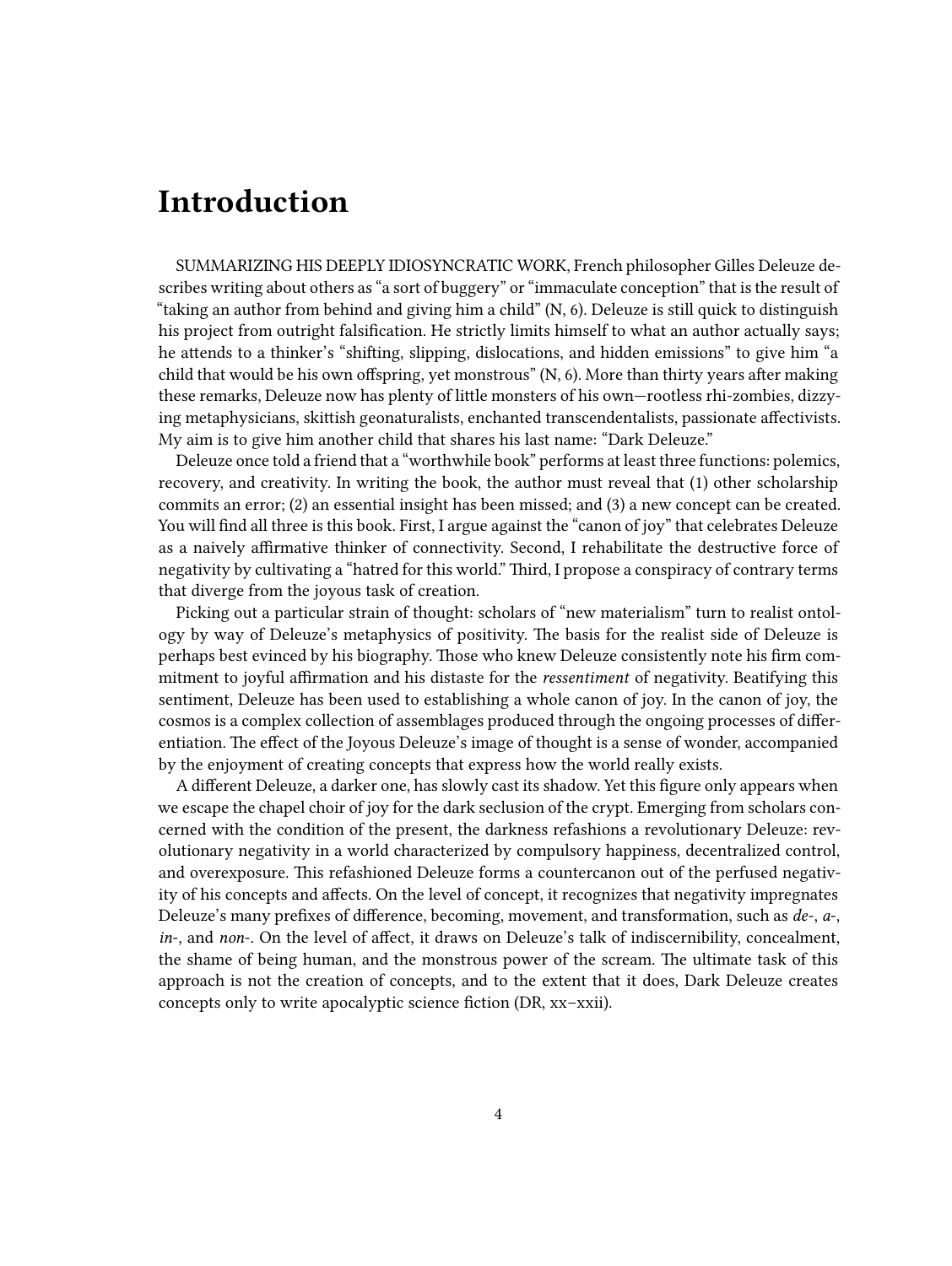## <span id="page-4-0"></span>**Timely Connections**

Michel Foucault half-jokingly suggested in 1970 that "perhaps one day, this century will be known as Deleuzian" ("Theatrum Philosophicum," 885). It is easy to see how boosters have used this phrase to raise the profile of Deleuze, who was far less popular than Foucault or Derrida during the initial reception of poststructuralism in America. But what if it is a subtle jab? Foucault makes the remark in the same breath as a reference to Pierre Klossowski, a crucial member of the secret society Acéphale, which helped revive Nietzsche in France when others too easily dismissed the thinker as fascist. "Historically fitting" would be an insult to Nietzsche, who proudly proclaims the untimeliness of thought "acting counter to our time and thereby acting on our time and, let us hope, for the benefit of a time to come" at the beginning of his essay on the uses and abuses of history for life (*Untimely Meditations,* 60). As a major French interlocutor of Nietzsche, Deleuze uses this exact same phrase on untimeliness in the opening pages of *Difference and Repetition*—the very book that Foucault was reviewing when he made the comment. Bearing out the implication by mincing another Nietzschean phrase, then perhaps Foucault was accusing him of being "timely, all too timely."

What would make Deleuze's thought especially timely? Critics such as Slavoj Žižek accuse him of being a poster child for the cultural excesses of postmodern capitalism ("Ongoing 'Soft Revolution'"). A recent round of denunciations underwritten by a mix of wonderment and redbaiting exclaim, "The founder of BuzzFeed wrote his senior thesis on the Marxism of Deleuze and Guattari!," adding to a long list of guilty associations—"the Israeli Defense Force reads *A Thousand Plateaus*!," "Deleuze spouts the fashionable nonsense of pseudoscience!" Deleuze's defenders are correct to dismiss such criticisms as either incomplete or outright spurious. Yet there is a kernel of truth that goes back to an old joke—a communist is someone who reads *Das Kapital*; a capitalist is someone who reads *Das Kapital* and understands it. Saying the same about Deleuze: there is something absolutely essential about his work, but it would not be best to take it at face value. The necessity of "taking another step" beyond Deleuze avant la lettre is especially true when both capitalists and their opponents simultaneously cite him as a major influence. The exact rapport between Deleuze's thought and our time thus remains a puzzle for us to solve. Does the problem arise because certain readers act like doctors who participate in death penalty executions, who follow protocol to make a perfectly clinical diagnosis, only to help administer a set of drugs condemned by their field? Or is there something about his prescription that only exacerbates our current condition?

Ours is the age of angels, says French philosopher Michel Serres *(Angels, a Modern Myth)*. Armies of invisible messengers now crisscross the skies, tasked with communication, connection, transmission, and translation. As inspiring as they may seem, they also compel us to embody their messages in word and act. Click, poke, like. We feel the nervous prick of incoming missives that set us in a feverish state until we address the incoming text message, reply to the overdue e-mail, or respond to the pending friend request. These everyday behaviors show that the seemingly modern world of commodities has not stolen our sense of wonder—we are as divinely moved by media as we once were by angels. Marx, who, in Artaud's phrase, has "done away with the judgment of God," shows that this mystical character of the commodity is capitalism and also its most popular trick. Let us then follow Marx's old mole in the search of history, moving from the heavens to the underground. Refusing to sing the hymns of the age, Deleuze and Guattari made a crucial declaration in 1991 as the Iron Curtain crumbled and the first commercial Internet service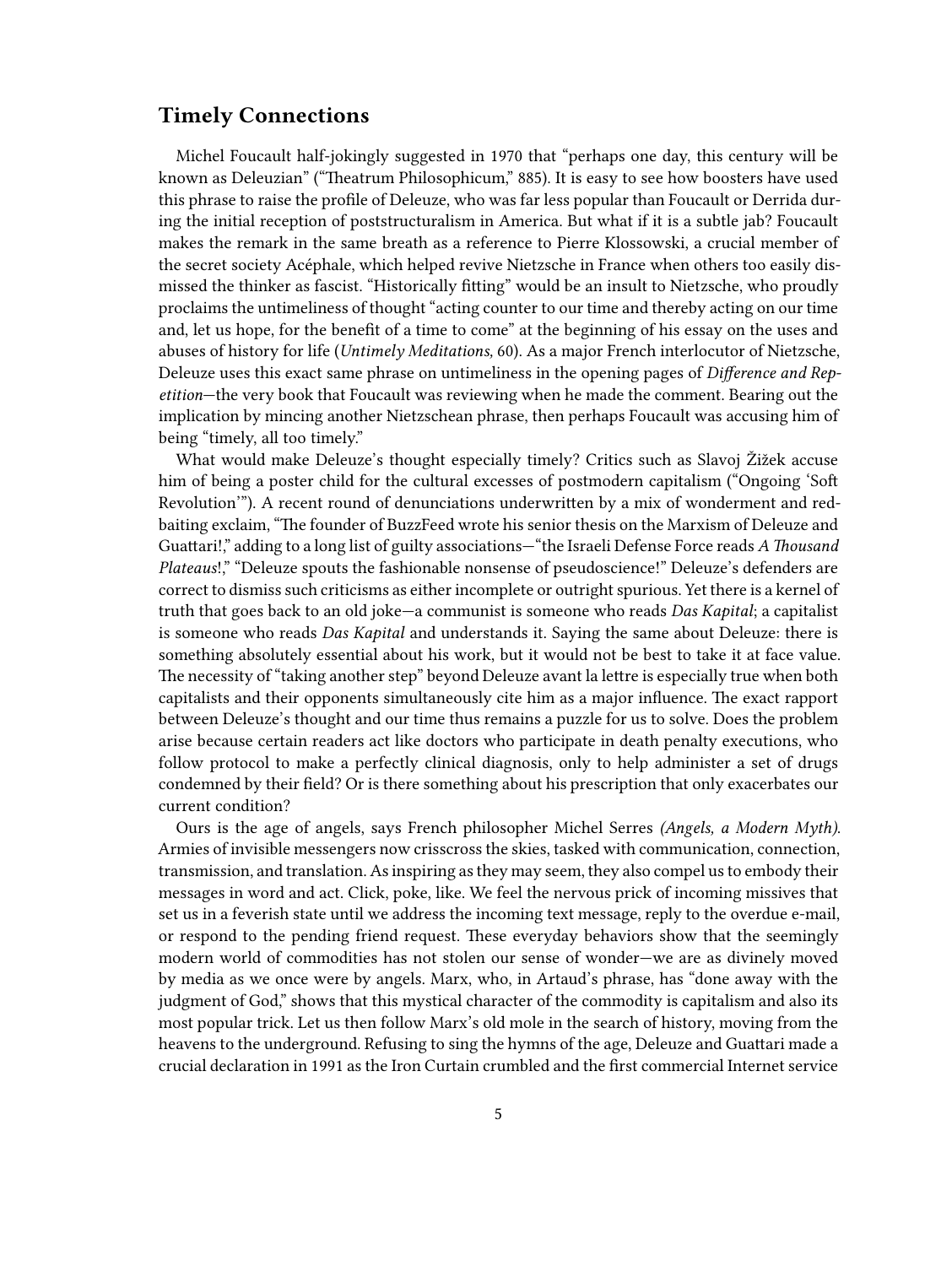providers came online: "We do not lack communication. On the contrary, we have too much of it… *We lack resistance to the present*" (WP, 108).

*Dark Deleuze*'s immediate target is connectivity, the name given to the growing integration of people and things through digital technology. Acolyte of connection and Google chairman Eric Schmidt recently declared at the World Economic Forum that soon "the internet will disappear" as it becomes inseparable from our very being ("it will be part of your presence all the time") *(Business Insider)*. This should raise suspicion. No one should ever take futurologists at their word—technology progresses with the same combined and uneven gait as all other types development. Yet the numbers behind Schmidt's claim are hardly a matter of dispute. Five billion new people are slated to join the Internet in the next decade, and the "Internet of things" has motivated individual users to integrate a vast array of online-enabled devices into their everyday lives. Even if they do not fully realize his dreams, they still make up the substance of Google's government of things and the living.

Many traditional concerns have been raised about connectivity. Almost all use the conservative voice of moral caution. A band of "Net Critics" warn that technology is developing more quickly than our understanding of its effects. Popular media, the great screen of the collective unconscious, materialize fears about runaway technology. There is a whole string of Asian horror films that depict cursed media objects ruining our lives *(Ringu, Pulse, Phone, One Missed Call, White: The Melody of the Curse)*. The usual cottage industry of romanticizing life without technology now suggests that "cell phones make us lazy," while circulating ideas on how to "get on a social media diet." Some philosophers, such as Bernard Stiegler, even say that technology is stealing our precious insides. Behind these suggestions lurks a drive to get back to our roots.

The "mad scientist" criticism of technology misses the mark. The trouble is not that myopic technicians have relentlessly pursued technical breakthroughs without considering the consequences ("forgive them, for they know not what they do"; Žižek, *The Sublime Object of Ideology,* 28). The antidote for such ignorance would just be a small dose of ideology critique. Alternatively, technology has not exceeded humanity's capacity to manage it—if anything, Foucault's insights (the analytic of finitude, biopower) suggest that humanity influences its own future more than ever before (DI, 90–93). The problem is, *they know perfectly well what they are doing, but they continue doing it anyway*!

Philosophically, connectivity is about world-building. The goal of connectivity is to make everyone and everything part of a single world. The cases made for such a world are virtuous enough—Kantian cosmopolitanism wants perpetual peace, Marxist universalism demands the unity of theory and practice, and Habermas would have us all be part of one great conversation. Yet connectivity today is determined far more by people like Google Ideas director Jared Cohen, who demonstrates the significance of Deleuze's argument that "technology is social before it is technical" (F, 17). Trained as a counterterrorism expert, Google poached Cohen from a position at the Department of State, where he convinced Condoleezza Rice to integrate social media into the Bush administration's "diplomatic tool kit" (Rice, *No Higher Honor,* 305). In a geopolitical manifesto cowritten with then Google CEO Eric Schmidt, *The New Digital Age,* Cohen reveals Google's deep aspiration to extend U.S. government interests at home and abroad. Their central tool? Connectivity.

When connectivity is taken as a mantra, you can see its effects everywhere. Jobseekers are told to hop on to the web ("While your resume can help you get the interview for a new job, a fully optimized LinkedIn profile can bring you more business, more connections, and can increase your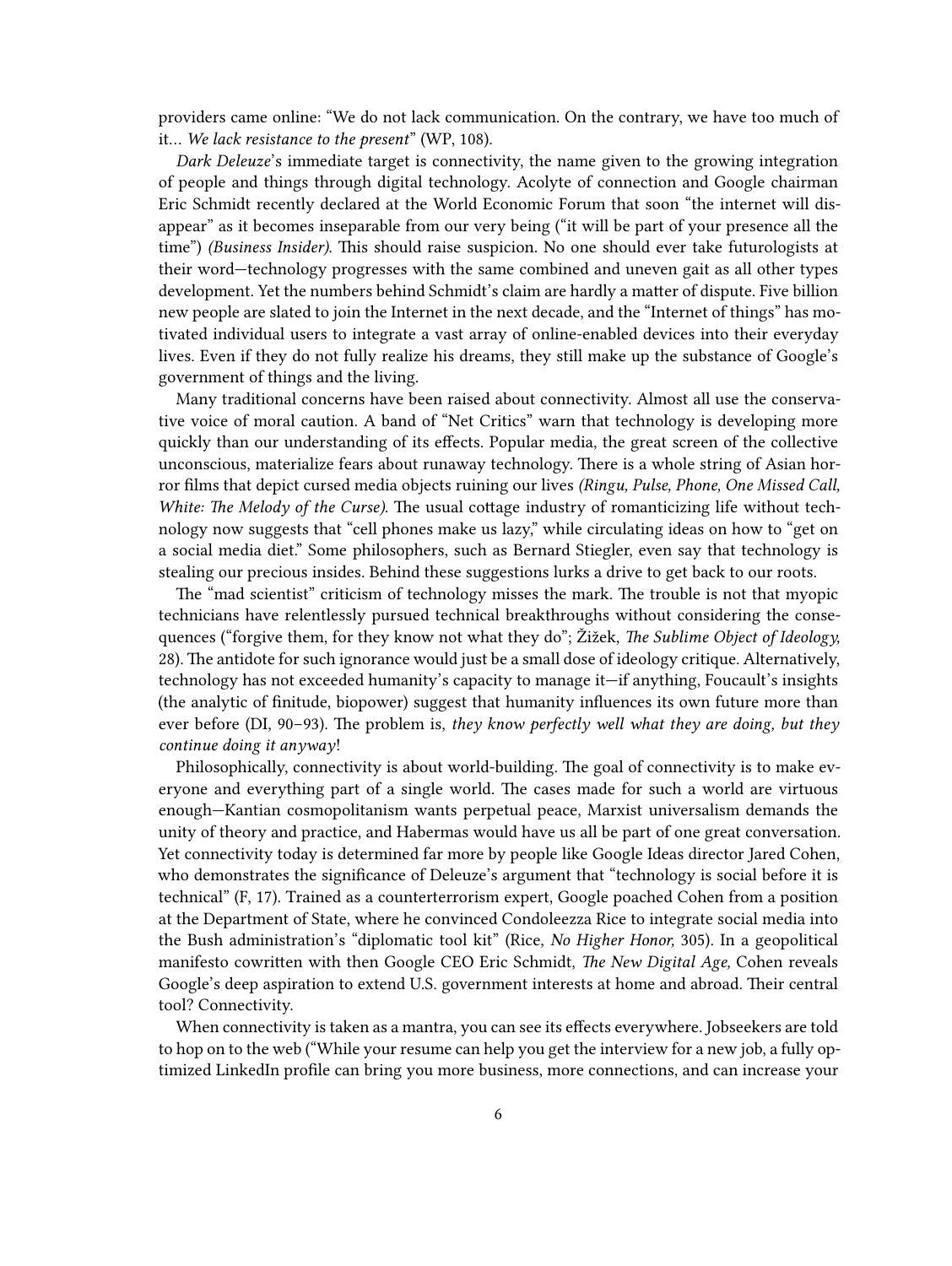professional reputation!"). Flat hierarchies are touted as good for business management ("Power is vertical; potential is horizontal!"). And the deluge of digital content is treated as the world's greatest resource, held back only by unequal access ("Information wants to be free!"). As perverse as it sounds, many Deleuzians still promote concepts that equally motivate these slogans: transversal lines, rhizomatic connections, compositionist networks, complex assemblages, affective experiences, and enchanted objects. No wonder Deleuze has been derided as the lava lamp saint of "California Buddhism"—so many have reduced his rigorous philosophy to the mutual appreciation of difference, openness to encounters in an entangled world, or increased capacity through synergy.

Instead of drawing out the romance, *Dark Deleuze* demands that we kill our idols. The first task is negative, as in Deleuze and Guattari's schizoanalysis, a "complete currettage"—*overthrow their altars, and break their pillars, and burn their groves with fire; and ye shall hew down the graven images of their gods, and destroy the names of them out of that place* (AO, 311). Put more modestly, the first step is to acknowledge that the unbridled optimism for connection has failed. Temporary autonomous zones have become special economic zones. The material consequences of connectivism are clear: the terror of exposure, the diffusion of power, and the oversaturation of information. A tempting next move would be to criticize Deleuzian connectivists as falling behind the times, having not recognized their own moment of recuperation. Yet such an accusation would only prepare the ground for a more timely intervention. *Dark Deleuze* does not take up the mantle of prophetic guruism or punctual agitprop. As a project, it instead follows Deleuze's advice to create untimely "vacuoles of non-communication" that break circuits rather than extend them (D, 175). The point is not to get out of this place but to cannibalize it—we may be *of* this world, but we are certainly not *for* it. Such out-of-jointedness is a distance. And distance is what begins the dark plunge into the many worlds eclipsed by the old.

## <span id="page-6-0"></span>**Hatred for This World**

"We need reasons to believe in this world," Deleuze demands (C2, 172). We are so distracted by the cynicism of ideological critique that we too easily dismiss the real world as an illusion. The problem is exaggerated even more now that we mistake knowledge for belief, a confusion fed by growing databases of readily available information. He asks us to relink with the world as a matter of faith, to believe in something even as transient as the fleeting sensations of cinema (C2, 169–173). Although his suggestion is not wrong, it is incomplete. In his haste, Deleuze forgets to pose the problem with the ambivalence found in all his other accounts of power—how affects are ruled by tyrants, molecular revolutions made fascist, and nomad war machines enrolled to fight for the state. Without it, he becomes Nietzsche's braying ass, which says yes only because it is incapable of saying no (NP, 178–86). We must then make up for Deleuze's error and seek the dark underside of belief. The key to identifying what lies beneath begins with the path of belief, but only to pursue a different orientation. So start with a similar becoming-active that links up with the forces that autoproduce the real. But instead of simply appreciating the forces that produce the World, *Dark Deleuze* intervenes in them to destroy it. At one time, such an intervention would have been called the Death of God, or more recently, the Death of Man. What is called for today is the Death of this World, and to do so requires cultivating a hatred for it.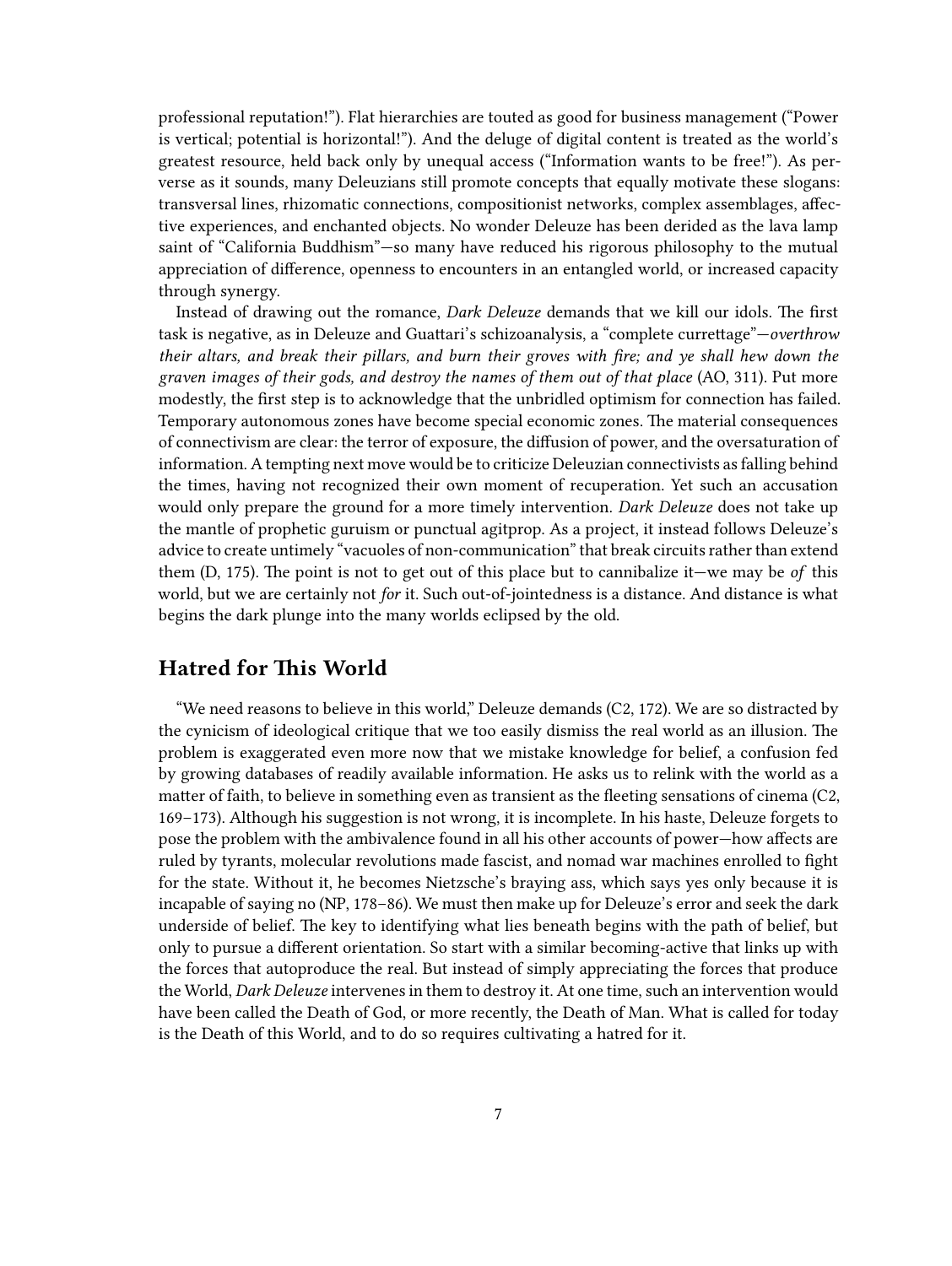Deleuze refutes the image of Nietzsche as a dour pessimist. Flipping that image on its head, Deleuze argues that Nietzsche is an unparalleled thinker of affirmation. But in doing so, even Deleuze's masterful pen cannot erase the many moments of negativity that impregnate Nietzsche's work. Deleuze thus turns his eye to Nietzsche's moments of creation, as exemplified in a passage from the fifty-eighth aphorism of *The Gay Science*:

How foolish it would be to suppose that one only needs to point out the origin and this misty shroud of delusion in order to *destroy* the world that counts as real, so-called "*reality*." We can destroy only as creators.—But let us not forget: it is enough to create new names and estimations and probabilities in order to create in the long run new "things."

Dissatisfied with Nietzsche's implied goal of destruction, Deleuze inverts the phrase into "destroy in order to create" (DI, 130). This formulation appears over and again in his work. To name a few places: in *Anti-Oedipus,* Deleuze and Guattari say that capitalism destroys what came before to create its own earthly existence, a process of three tasks whereby the first is negative (destroy!) and the second two are positive (create! create!). Deleuze later argues that the painter must first destroy prior clichés before creating a new image (FB, 71–90). And in their final collaboration, Deleuze and Guattari scold "those who criticize without creating" as "the plague of philosophy" (WP, 28).

There is something disarming about the sincerity of Deleuze and Guattari's definition of philosophy as the art of constructing concepts (WP, 2). Yet it feels odd in an era full of trite invitations to being constructive: "if you don't have anything nice to say, don't say anything at all," "if constructive thoughts are planted, positive outcomes will be the result," or, simply, "be constructive, not destructive." The simple if–then structure of these self-help maxims is more than logical; it discloses a transitive theory of justice. Just as the meek will inherit the earth, it promises the just deserts of construction. Good things come to those who are constructive! How far this is from Marx's "ruthless criticism of all that exists" ("Letter to Arnold Ruge"). Now that advertisers claim to be the most creative of all creatures on earth, it is time to replace creativity as the central mechanism of liberation.

Deleuze would have hated today's images of creativity—there is a great violence in comparing the fabrication of concepts to any happy means of construction; concepts are friends only to thought, as they break consensus (WP, 4–6, 99). Concepts are not discovered but the result of a catastrophe, Deleuze and Guattari say, from turning away, tiredness, distress, and distrust (6–7). True thought is rare, painful, and usually forced on us by the brutality of an event so terrible that it cannot be resolved without the difficulty of thought. As such, we must quit treating concepts as some "wonderful dowry from some wonderland" to understand the hard, rigorous work that goes into their creation (5).

Productivism is *Dark Deleuze*'s second object of criticism (connectivism being the first). It may be possible to distinguish concept creation from productivism, for the latter is "commercial professional training" that aspires for thought only beneficial "from the viewpoint of universal capitalism" (WP, 14). Maintaining such a distinction is difficult—in an age of compulsory happiness, it is easy for construction to be conflated with capitalist value, the empty promises of democracy, or just plain helpfulness (106–8). To that end, productivism distinguishes itself with two formal principles: accumulation and reproduction. First, productivism manages political conflicts through a logic of accumulation, as seen in the "full mobilizations" of World War II as well as in Stalin's and Mao's dreary attempts to outproduce the capitalist world system. Second, productivism limits production to reproduction, as capitalism attempts to do, by initiating only those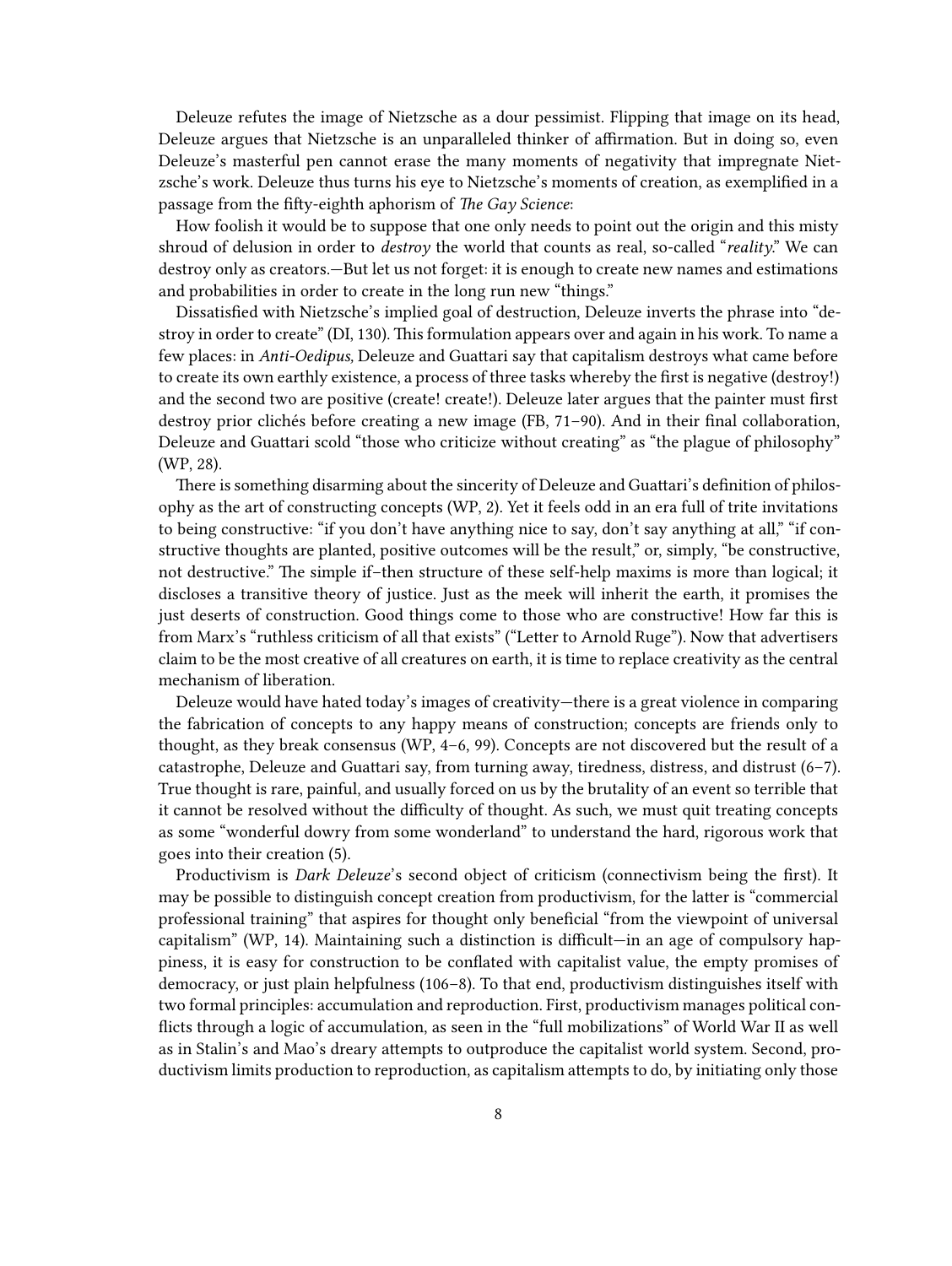circuits of production that operate on an expanding basis (what Lenin called "imperialism"). The significance of the critique of productivism is that it expands the grammar of power beyond what is beholden to accumulation or reproduction.

Dark Deleuze does not philosophically quibble with creation. But it is easy to get drowned out by those who praise Deleuze for his "joy." The difficulty with joy is that it lies in the slippage between metaphysics and normativity. Michel Serres, for instance, remains steadfast that Deleuze's death must have been an accident because he felt that suicide was not in Deleuze's character or philosophy (Flint, "Michel Serres' Angels"). Such liberties may be authorized by the term itself, as it comes from Spinoza's *Ethics,* in which the line between the two is blurred. Joy surfaces as the feeling of pleasure that comes when a body encounters something that expands its capacities, which are affects said to "agree with my nature," to be "good" or simply "useful" (S, 239). To end the story here (though some do) would reproduce a naive hedonism based on inquiries into subjects and their self-reported affective states. Spinoza's theory of affects is not an affirmation of a subject's feelings but a proof of the inadequacy of critique. Affects are by-products emitted during the encounter that hint at a replacement for recognition or understanding as the feedback loop to indicate if knowledge was sufficient. But there are innumerable forms of knowledge, many of which invite stupidity or illusion. What characterizes Spinoza's "adequate knowledge" is its ability to create something new—it is that knowledge then becomes "identical to the construction of reality" (138). This is why Spinoza says that God = nature; knowledge-as-God is defined as that thought which increases the capacity to make actions flourish in the natural world ("I think, therefore I am active") (WP, 31). The implication is that critique is not effective in its own right, no matter how loudly it proclaims its truth. The only adequate knowledge is activity.

Deleuze corrupts the holism of an already heretical Spinoza through an old atomist proposition: the relation between two terms produces an independent third term. ("Sometimes the relations of two bodies may agree so well that they form a third relation within which the two bodies are preserved and prosper"; S, 239; H, 101). This is how Deleuze builds his metaphysics of positivity—all elements stand alone without recourse to (Hegelian) opposition, contradiction, or identity. Deleuze and Guattari's "line of flight" conceptually embodies the Nietzschean notion that things are not wholly dependent on their context of production. For them, anything that has gained its own internal consistency is free to travel outside its place of origin. They even define art this way—as impressions that have congealed enough to become their own mobile army of sensations (WP, 163–64). Deleuze and Guattari's contemporaries share this insight, most notably Foucault's strategic reversibility of power relations (*History of Sexuality,* 92–102) and Althusser's aleatory materialism (*Philosophy of the Encounter*). For Foucault, the reversibility of power is illustrated in homosexuality, which is first created as a medical category of sexual perversion but grows into a whole way of life that "spoke on its own behalf." For Althusser, the "underground current" of capitalism is made up of various noncontemporaneous elements always in a process of "becoming-necessary" that "gels at certain felicitous moments," while the singular importance of each haunting contingency simultaneously reveals the system's unstable horizon. Atomism thus shows how the world supplies the materials for its destruction.

The powers of the outside, a component of Deleuze's thought largely driven underground, offer an additional escape. First, there is this book's key pivot point: Deleuze and Guattari establish in *Anti-Oedipus* the autoproduction of the Real, which is a passive process that occurs largely beyond human understanding. Confusing metaphysics for politics, many Deleuzians parrot this production as a positive end unto itself. Yet a return to a politics worthy of the name "com-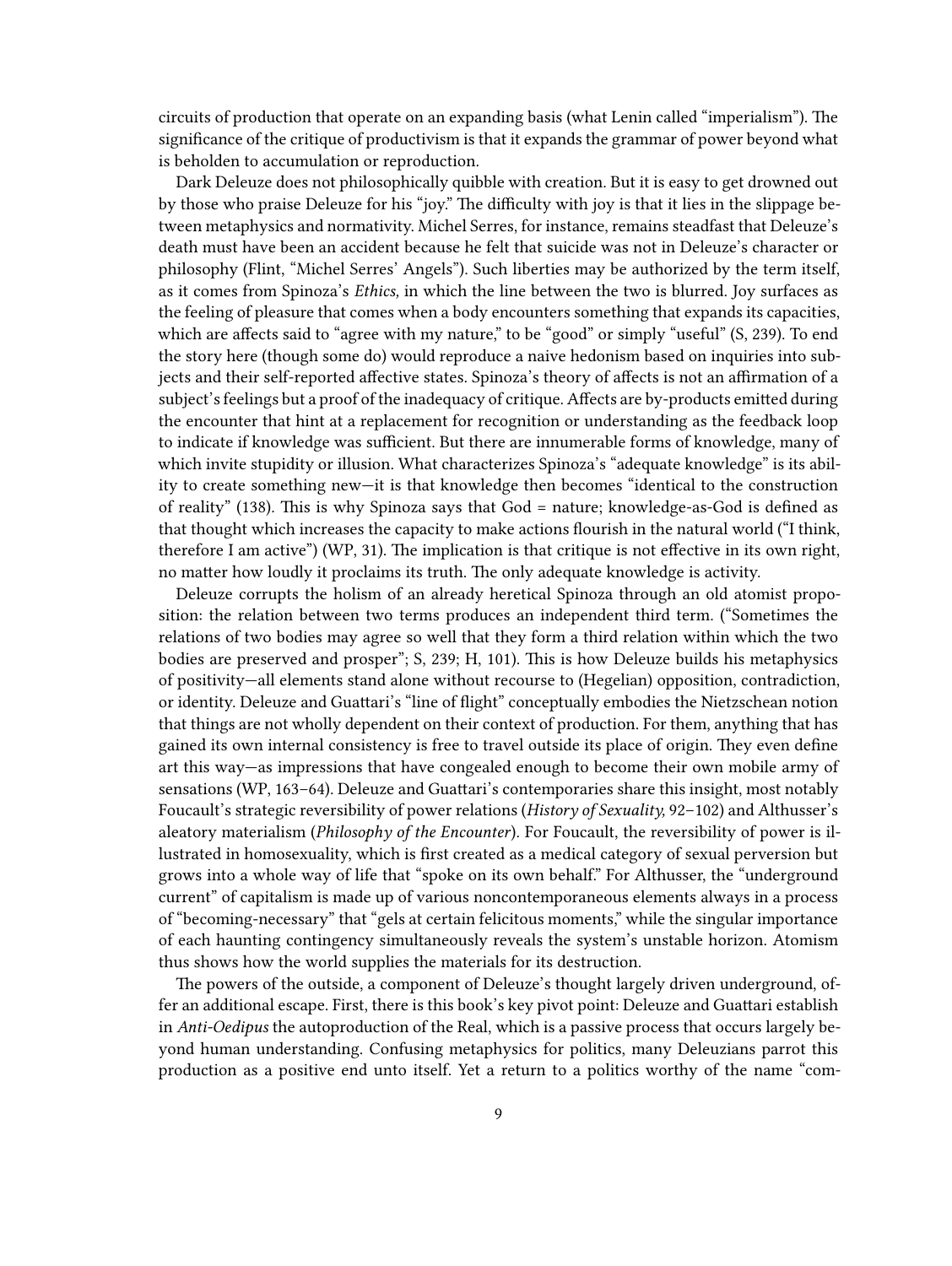munism" demands the opposite, as the greatest system of autoproduction is capitalism, which throws billions into abject poverty, wages horrific wars of devastation, and subjects humanity to a growing matrix of social oppression. Appeals to the frailty of life only obscure the issue even more. To say something rather controversial, though well established by ecologists decades ago: life will survive us. All human concern for the world is ultimately selfish anthropocentrism, for it was never life that was at risk ("the combined detonation of all the world's nuclear weapons would be like a warm summer breeze to Gaia," I once heard), just the world's capacity to sustain humans (Luke, *Ecocritique*; Stengers, *In Catastrophic Times*). Second, the way forward is to invite death, not to avoid it. Deleuze and Guattari suggest this in their reworking of the death drive. Similar sentiments are echoed in the punk ethos of "no future," which paradoxically realizes that the only future we have comes when we stop reproducing the conditions of the present (Edelman, *No Future*). So let us stop romanticizing life and wish a happy death on calcified political forms, no-good solutions, and bad ways of thinking.

We must correct Deleuze's error: failing to cultivate a hatred for this world. It begins with the "ambivalent joy of hatred"—"What my soul loves, I love. What my soul hates, I hate" (F, 23; ECC, 135). Or to echo Proust, "we must be harsh, cruel, and deceptive to what we love" (P, 92). It is not even that Deleuze never mentioned hatred in a positive light; in fact, he often praises Nietzsche's "sense of cruelty" and "taste for destruction" (DR, 53). Deleuze was too often overtaken by a naive affirmation of joy, and as such, he was unable to give hatred its necessary form. His image for the future resembles too much of the present, and those who repeat it have come to sound like a parody: "rhizomatic gardens," "cooperative self-production," and "affirming the affirmative of life." Against those maxims, the Dark Deleuze is reborn as a barbarian depicted in Rimbaud's season in hell: "I'm of a distant race: my forefathers were Scandinavian; they slashed their sides and drank their own blood. I will make cuts all over; I'll tattoo myself, I long to be as a hideous Mongol: you'll see, I'll scream in the streets. I want to be mad with rage… I dreamt of crusades, of unrecorded voyages of discovery, of republics without history, wars of suppressed religion, moral revolutions, movements of races and continents" (*A Season in Hell*). Barbarian hatred is not to be indiscriminate, but it does not follow from a science of judgment. In fact, it is what is left after having done away with judgment (of God, of Man, and even of the World). Hatred is the ambivalent complement to love and, as such, can easily evade a decline into *ressentiment*. For *ressentiment* is just as much a depreciated image of love, as demonstrated by the Christian God who loved this world so much that he introduced the moral judgment of the ascetic ideal. In the end, hatred will prove to be just as important for the Death of this World as it was for the Death of God and the Death of Man.

### <span id="page-9-0"></span>**From the Chapel to the Crypt**

There are those who have hitherto only enlightened the world in various ways; the point is to darken it. Some speculate that humans first pondered the ways of the world under the brilliant light of the heavens. On that vast celestial stage, the gods played out great dramas of arts and culture. This cosmos also inspired the earliest sciences of mathematics and astronomy, which wove the many constellations into a single tapestry. As the light of the stars became cycles and then detailed calendars, so came the dawn of time.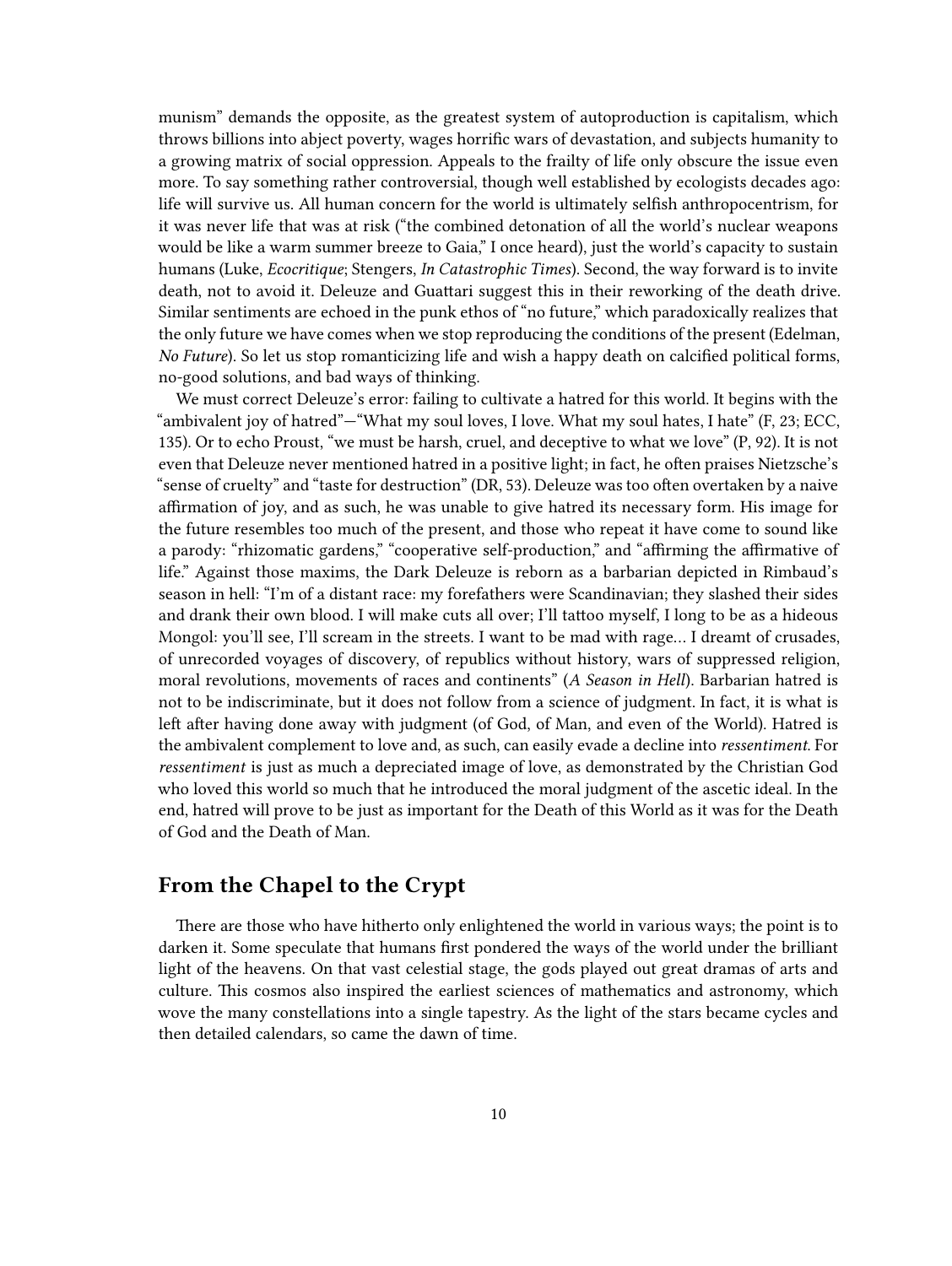A more modern story begins in 1609, when, upon hearing news of the Dutch invention of the telescope, Galileo created his own. Almost immediately, Galileo was peering into the dark quadrants of the moon and illustrating its angle of illumination. These discoveries would lead him to loudly endorse heliocentrism—replacing God with a new light at the center of the universe. Galileo curiously flaunts the rules of astronomy in his lunar record, as he does not date each ink wash according to its time of observation, nor does he make a photorealistic reproduction of the moon's landscape (Gingrich and van Helden, "From *Occhiale* to Printed Page," 258–62). Centuries of critics have tried to determine the source of Galileo's inaccuracy. Johannis Hevelii, the father of stenography, wondered if Galileo's instruments were too crude (*Selenographia sive Lunae Descriptio,* 205). Others suggest that he may have been too overtaken by the excitement of discovery (Kopal, *The Moon,* 225). But what if Galileo chose not to view the moon mathematically but philosophically? He was less concerned about its angles of illumination as an astronomical object than about what his telescopic *perspicillum* revealed about it as a cosmological concept. His styling of the moon reveals a way of seeing far more appropriate to baroque visual argument than to geographic measure. Galileo's ink washes demonstrate the baroque's beautiful convergences. Referring "not to an essence but rather to an operative function," Galileo's moon unfurls in the collision of multiple points of view as darkness and landscape meet in its leaping shadows (L, 3). More importantly, he marks a transition driven by "the force of divergences, impossibilities, discords, dissonances" (81). In a world no longer illuminated by the light of God, Galileo paints "many possible borders between worlds" in a chromatic scale so as to be irresolvable from the lens of any one camera set to a single angle (81). How, then, does one continue Galileo's journey to the far side of the moon? By refusing divine harmony and instead conspiring with divergent underground worlds.

The most immediate instance of lightness, connectivism, is the realization of the technoaffirmationist dream of complete transparency. The fate of such transparency is depicted in Fritz Lang's *Metropolis*. In it, the drive for complete communicability elevates transparency in the false transcendence of a New Tower of Babel. Deep in the shadows of the Lower City labors the working class, enslaved to the machines that automation promised to eliminate. Only in the catacombs does the secret rebellion commence. But instead of ending in Lang's grand Hegelian mediation, it would be better to listen to the Whore of Babylon in *Metropolis,* who says, "Let's watch the world go to hell." Such an untimely descent into darkness begins with a protest: lightness has far too long been the dominant model of thought. The road there descends from the chapel to the crypt.

Crypts are by their very nature places of seclusion. Early Christians facing public persecution fled to the underground catacombs below Rome, where they could worship in secret ("Essay upon Crypts," 73–77). Early basilicas contain crypts as a "second church" under their choirs, featuring a vaulted ceiling, many columns, several aisles, and an altar (Lübke, *Ecclesiastical Art,* 24–25). Some great churches even included a second crypt dedicated to a particular saint (26). At times, when sacred objects are of special interest, crypts of especially renowned saints have inspired mass pilgrimages (Spence-Jones, *Early Christianity and Paganism,* 269). Deleuze notes that these spaces fold in on themselves, simultaneously expressing the "autonomy of the inside" and the "independence of the façade" as an inside without an outside or an outside without an inside, depending on how you approach it (L, 28). Looking at El Greco's great baroque mannerist painting *The Burial of Count Orgaz,* we are given the choice. Above the great horizontal line, a gathering of saints ascends to the height of Jesus, whose own ascension grants the heavens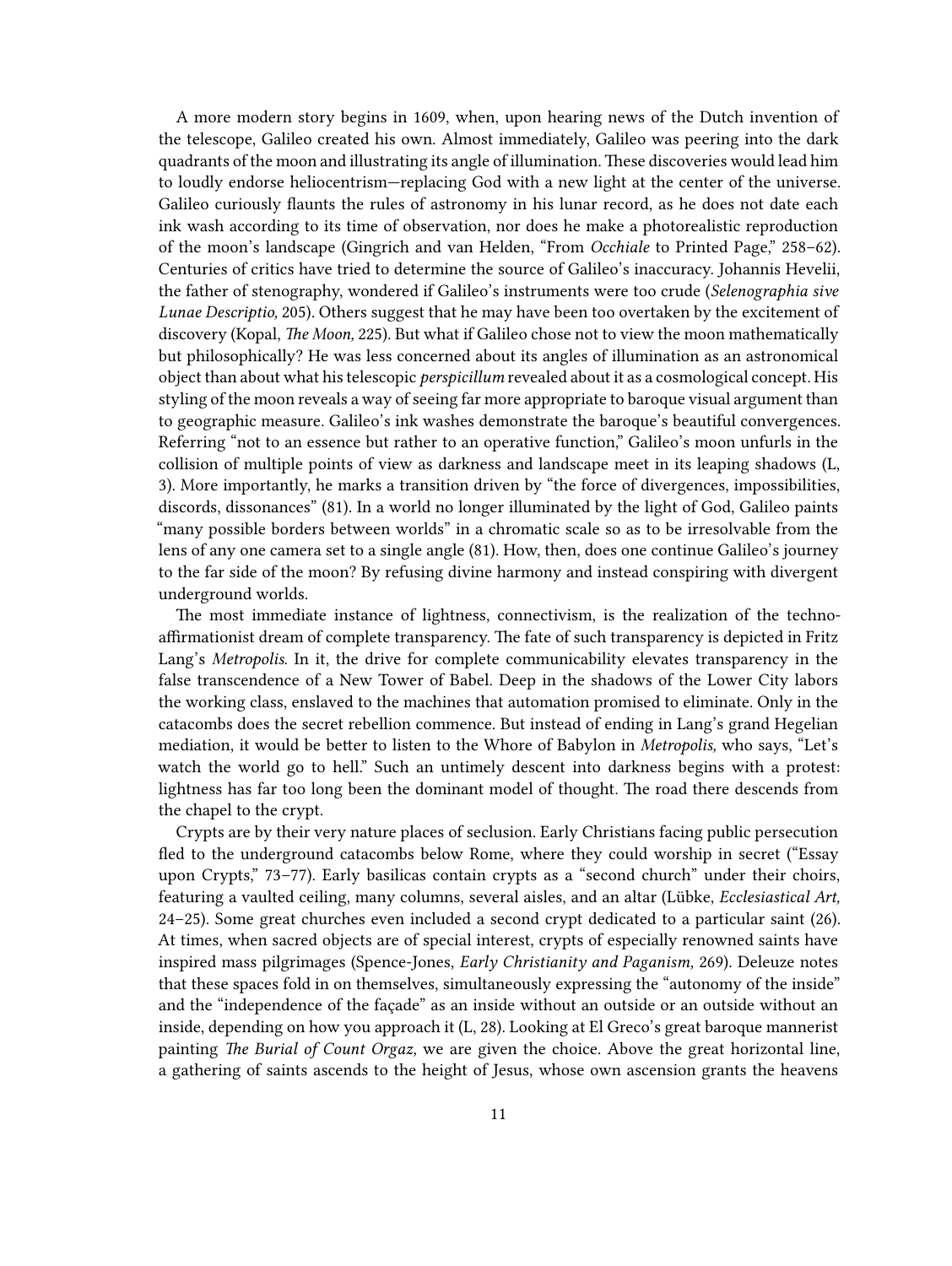eternal lightness. Below, a communion of cloaked, pale men crowd together to lay the count to rest under a dark background illuminated only by torchlight. The painting reveals the baroque truth of knowledge: "for ages there have been places where what is seen is inside: a cell, a sacristy, a crypt, a church, a theater, a study, or a print room" (L, 27–28). So beyond the association of crypts with rot and death, it is a projection of subterranean architectural power.

From the crypt, *Dark Deleuze* launches a conspiracy. It is fueled by negativity, but not one of antimonies. Following Freud, negation is not a necessary by-product of consciousness. The lesson to be drawn from him is that negation is finding a way to say "no" to those who tell us to take the world as it is. To this end, the path forward is Deleuze's nondialectical negation, the "contrary," which operates as the distance between two exclusive paths (LS, 172–80). Klossowski identifies the goal of the conspiracy as breaking the collusion between institutionalized morality, capitalism, and the state ("Circulus Vitiosus"). He then shows how Nietzsche's laughter can be used as an experimental instrument to dissolve all identities into phantasms. A number of commentators have tried to rehabilitate the conspiracy on the basis of an esoteric/exoteric distinction, whereby exoteric discourses are the mere public face to a deeper paranoia whose desire is concealed in an esoteric code. To the extent that it is true, in his book *Nietzsche and the Vicious Circle,* Klossowski warns that the esoteric tradition must be avoided because it "demystifies only in order to mystify better" (131). The point is not to replace angelic messages with arcane ones. This raises an important question: what is an appropriately cryptic language? Deleuze and Guattari note that "the man of war brings the secret: he thinks, eats, loves, judges, arrives in secret, while the man of the state proceeds publicly" (TP, 543–44). Fortunately, in our conspiratorial world of phantasms, one does not hold a secret but instead becomes a secret. Even if she ends up spilling everything, it turns out to be nothing. Why? The secret first hides within dominant forms to limit exposure, yet what it smuggles inside is not any specific thing that needs to evade discovery. Rather, it is a perception of the secret that spreads under the shroud of secrecy: perception + secret = the secret as secretion. Conspiracies do not remain limited to a few furtive missives; their creeping insinuations are part of a universal project to permeate all of society (TP, 286–89). The best conspiracy is when it has nothing left to hide.

There is an affective dimension to our conspiracy. Pessimism becomes a necessity when writing in an era of generalized precarity, extreme class stratification, and summary executions of people of color. The trouble with the metaphysics of difference is that it does not immediately suggest a positive conception of alienation, exploitation, or social death. To the extent that those who affirm difference and its intensifications do make such violence thinkable, it appears as the consequence of deprivation. As a result, they cannot explain the simultaneous connection–separation of a body alienated from their own powers. Such joyousness makes no place for Marx's theory of exploitation in which one class systematically extracts profit by expanding the capacities of another. The conspiracy offers a way out. On the affective level, it takes the ambivalence of hatred to grasp how one's own capacities are the yoke of his oppression. On the level of strategy, it takes deep, labyrinthine paths to develop a cryptography. To do so myself, I reenact Winston's trips to the shallow alcove of his apartment in *1984* to keep our own illicit diary of slogans. This is how I learned to find my own way to say "DOWN WITH BIG BROTHER" and "If there is hope, it lies with the proles" (181). This is because the ultimate task of *Dark Deleuze* is but a modest one: to keep the dream of revolution alive in counterrevolutionary times.

The conspiracy Dark Deleuze is a series of contraries. Contraries are not poles, which are dialectical opposites that ultimately complement each other. To distill a central argument from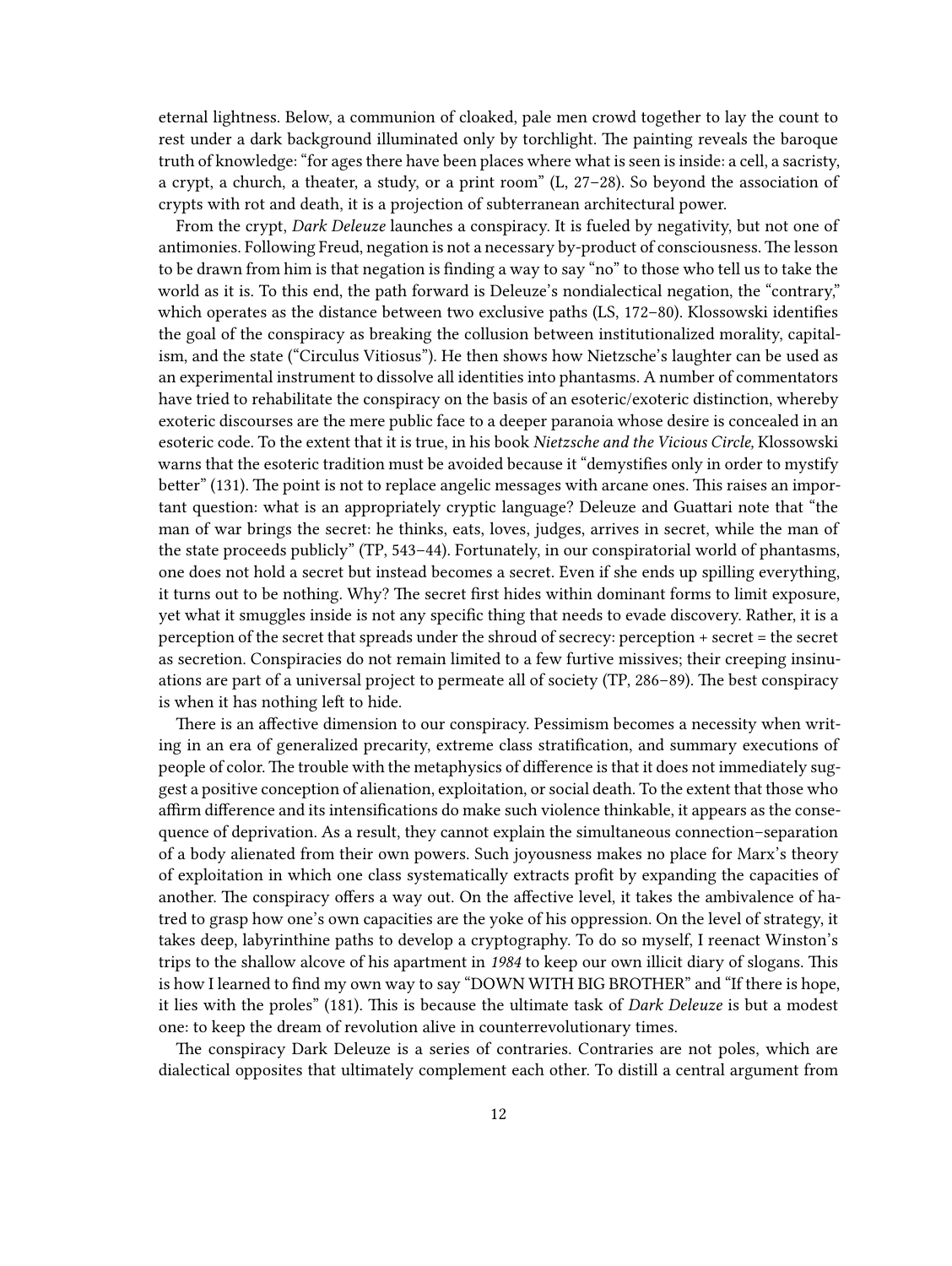Deleuze's magnum opus *Difference and Repetition,* philosophy has (to its detriment) taken the nature of thinking to be the establishment of equivalence or logical identity between two terms (59). As such, contrasts must avoid relating terms on the basis of "a conceived identity, a judged analogy, an imagined opposition, or a perceived similitude" (138). Deleuze summarizes this argument in an interview: "It was Lévi-Strauss, I think, who showed you had to distinguish the following two propositions: that only similar things can differ [dialectics—presupposing a primordial identity behind differences], and only different things can be similar [contraries—difference primary to identity]" (N 156). There is a second reason for avoiding opposites: opposites imply a "golden mean" whereby the optimal place is found somewhere in between each extreme. Such middling compromise is the greatest tragedy of Deleuze and Guattari's rhetorical presentation of what appear to be dualisms (smooth/striated, molar/molecular, arborescent/rhizomatic) in *A Thousand Plateaus*. The unfortunate effect is a legion of noncommittal commentators who preach the moderation of the middle. In response, we must contaminate every last one of those conceptual pairs with a third term that arrives from the outside. Deleuze and Guattari set the example in how they reimagine Dumézil's tripartite state as two opposing poles besieged by a third term that arrives from the outside. Such a reformulation would more closely follow Deleuze's atomism of two terms relating through the production of an independent third term. To make the stakes clear: we are told in *A Thousand Plateaus* that the state is made of two opposing poles, one liberal and one authoritarian, that in fact work in a "complementarity" not dissimilar from the dialectical logic of determinate negation—this is the model of relation that must be avoided at all costs (for more, see the section "Difference: Exclusive Disjunction, Not Inclusive Disjunction") (Dumézil, *Mitra-Varuna*). This is why *Dark Deleuze* contrasts dark to joyous and not dark to light or joyous to sad. Each contrary is a forking path, an alternate route for every instance one is tempted by affirmation.

Listed in what follows are the contrasting terms. In the column on the left, I list a series of tasks. Across each column I have placed two contrary approaches, one joyous and one dark. The association each term has to its contrary is purely incidental. Each term's contrariness is not given, as if one implied the other—I propose dark terms simply on their ability to unexpectedly usurp the operations of their contraries. Contrary approaches should be taken as mutually exclusive, as they are independent processes each meant to fulfill the given task without recourse to the other. What makes them dark is the position of exteriority from which the irregular forces of darkness attack the joy of state thought. The foreignness of relation is why each pair of contrasting terms is notably imbalanced.

My ultimate purpose is to convince readers to completely abandon all the joyous paths for their dark alternatives. The best scenario would be that these contraries fade into irrelevance after Dark Deleuze achieves its ostensible goal: the end of this world, the final defeat of the state, and full communism. It is far more likely that various aspects of darkness will be captured along the way. Like any other war machine, a dark term is defeated when it isomorphically takes on relations or forms of its joyous counterpart. So it is worth uttering a cautionary note from *A Thousand Plateaus*: even when contrary, never believe that darkness will suffice to save us.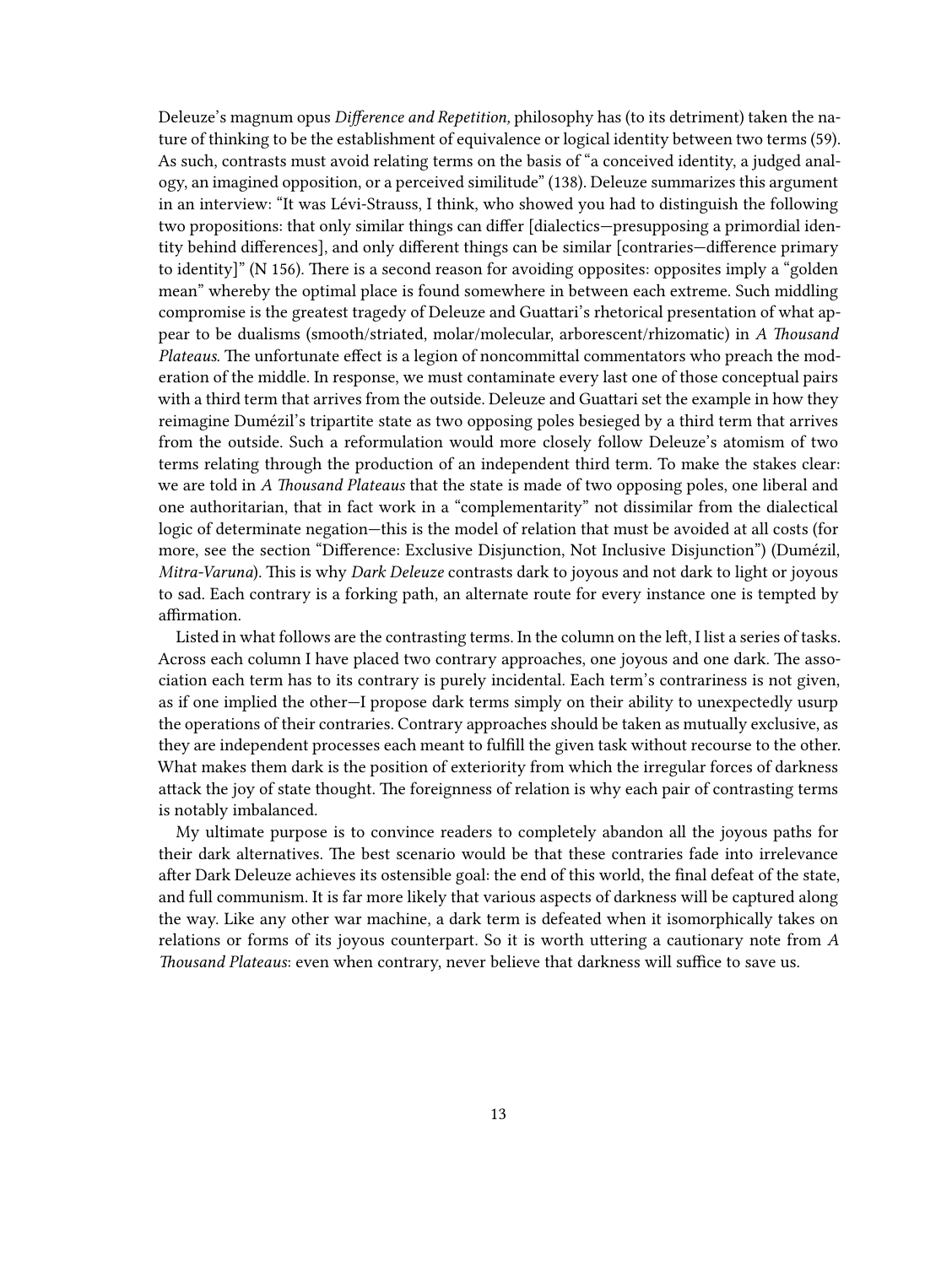| Joyous                    | Dark                         |
|---------------------------|------------------------------|
| <b>Create Conceptions</b> | Destroy Worlds               |
| Assemblages               | Un-becoming                  |
| Genesis                   | Transformation               |
| Realism                   | Materialism                  |
| Inclusive Disjunction     | <b>Exclusive Disjunction</b> |
| Complexity                | Asymmetry                    |
| Rhizome                   | Unfolding                    |
| Processural Democracy     | Conspiratorial Communism     |
| Intensity                 | Cruelty                      |
| Acceleration              | Escape                       |
| Production                | Interruption                 |
| Techno-Science            | Political Anthropology       |
| Pastoral                  | Barbarian                    |
| <b>Nomos</b>              | The Outside                  |
| Molecular                 | Cataclysmic                  |
| The Forces of Bodies      | The Powers of the False      |
| Experience                | Indiscernibility             |
|                           |                              |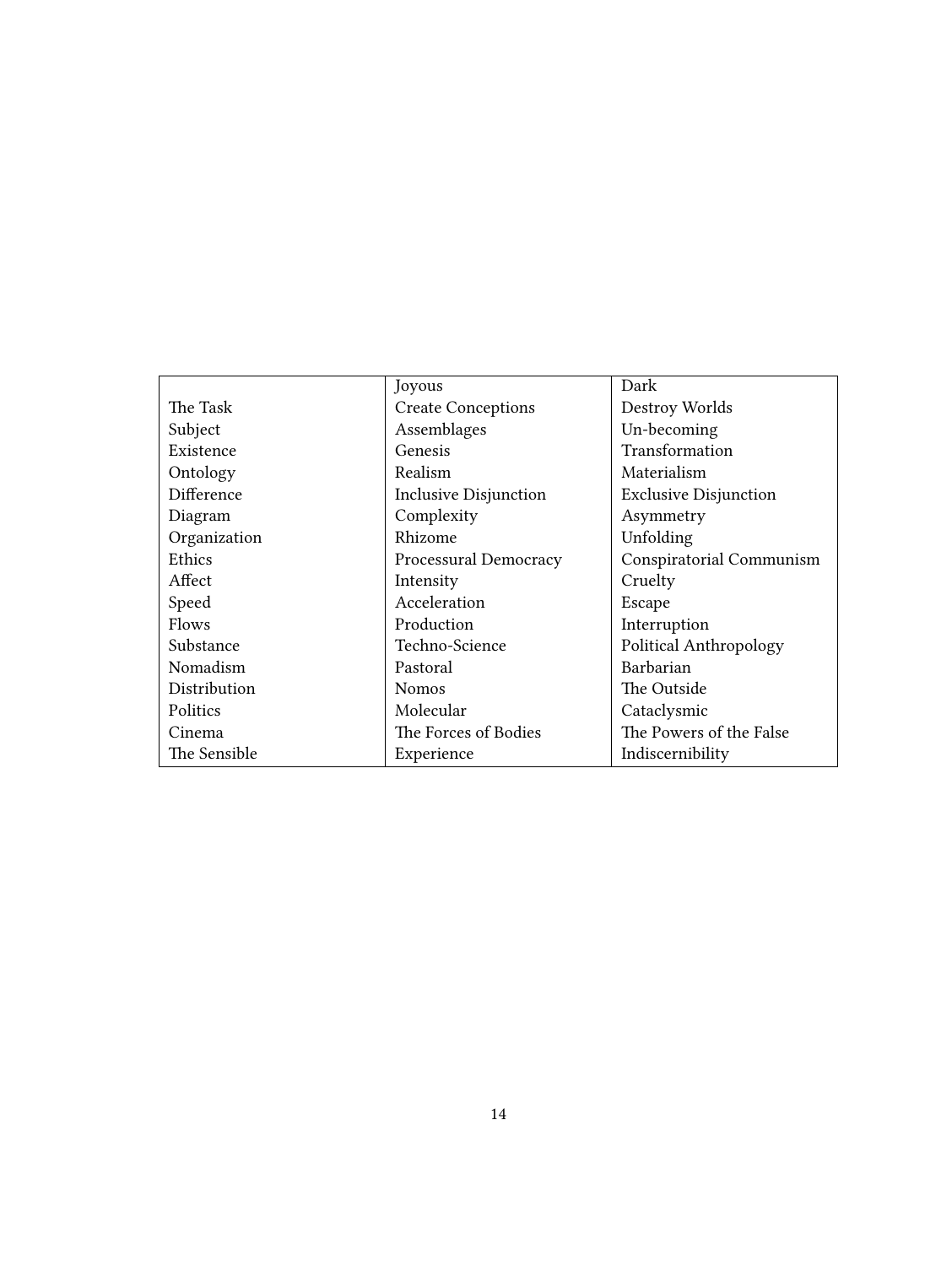## <span id="page-14-0"></span>**The Extinction of Being**

#### <span id="page-14-1"></span>**The Task: Destroy Worlds, Not Create Conceptions**

The conspiracy against this world will be known through its war machines. A war machine is itself "a pure form of exteriority" that "explains nothing," but there are plenty of stories to tell about them (TP, 354, 427). They are the heroes of *A Thousand Plateaus*—Kleist's skull-crushing war machine, the migratory war machine that the Vandals used to sack Rome, the gun that Black Panther George Jackson grabs on the run, and the queer war machine that excretes a thousand tiny sexes. "Each time there is an operation against the state—insubordination, rioting, guerilla warfare, or revolution as an act—it can be said that a war machine has revived" (386). War machines are also the greatest villains of *A Thousand Plateaus,* making all other dangers "pale by comparison" (231)—there is the constant state appropriation of the war machine that subordinates war to its own aims (418), the folly of the commercial war machine (15), the paranoia of the fascist war machine (not the state army of totalitarianism) (230–31), and, worst of them all, the "worldwide war machine" of capitalism, "whose organization exceeds the State apparatus and passes into energy, military–industrial, and multinational complexes" to wage peace on the whole world (387, 419–21, 467).

"Make thought a war machine," Deleuze and Guattari insist. "Place thought in an immediate relation with the outside, with the forces of the outside" (TP, 376–77). Two important inventions follow: speed and secrecy. These are the affects of the war machine, its weapons of war, which "transpierce the body like arrows" (356, 394). The resulting violence is not so vulgar as to encourage blow-by-blow bloodletting or a once-and-for-all immediate killing but institutes an economy of violence whose hatred is unlimited and therefore durable. The war machine engages in war along two poles: one forms a line of destruction "prolongable to the limits of the universe," while the other draws a line of flight for the "composition of a smooth space and of the movement of people in that space" (422). Deleuze and Guattari would prefer to promote the connectivist line by saying they "make war only on the condition that they simultaneously create something else" (423). But today, that path leads to collusion with capitalism's drive toward creative destruction (Schumpeter, *Capitalism, Socialism, Democracy,* 87). This is certainly not lost on those in Silicon Valley who spread the mantra of "disruptive innovation." We can thus take heed of Deleuze and Guattari's warning against treating terms as having "an irresistible revolutionary calling" (387). It is time to accept Nietzsche's invitation to philosophize with a hammer, rendered here in the voice of Krishna: "I am become Time, the destroyer of worlds." We must find an appetite for destruction that does not betray Deleuze and Guattari's "abolitionist dream." This takes the "progressive, anxiety-ridden revelation" that destroying worlds is just another way of "smashing capitalism, of redefining socialism, of constituting a war machine capable of countering the world war machine by other means" (385, 417, 372).

Make the whole world stand still. Indeed, it may be the only way to think the present in any significant sense. To be clear: the suspension of the world is not a hunt for its conditions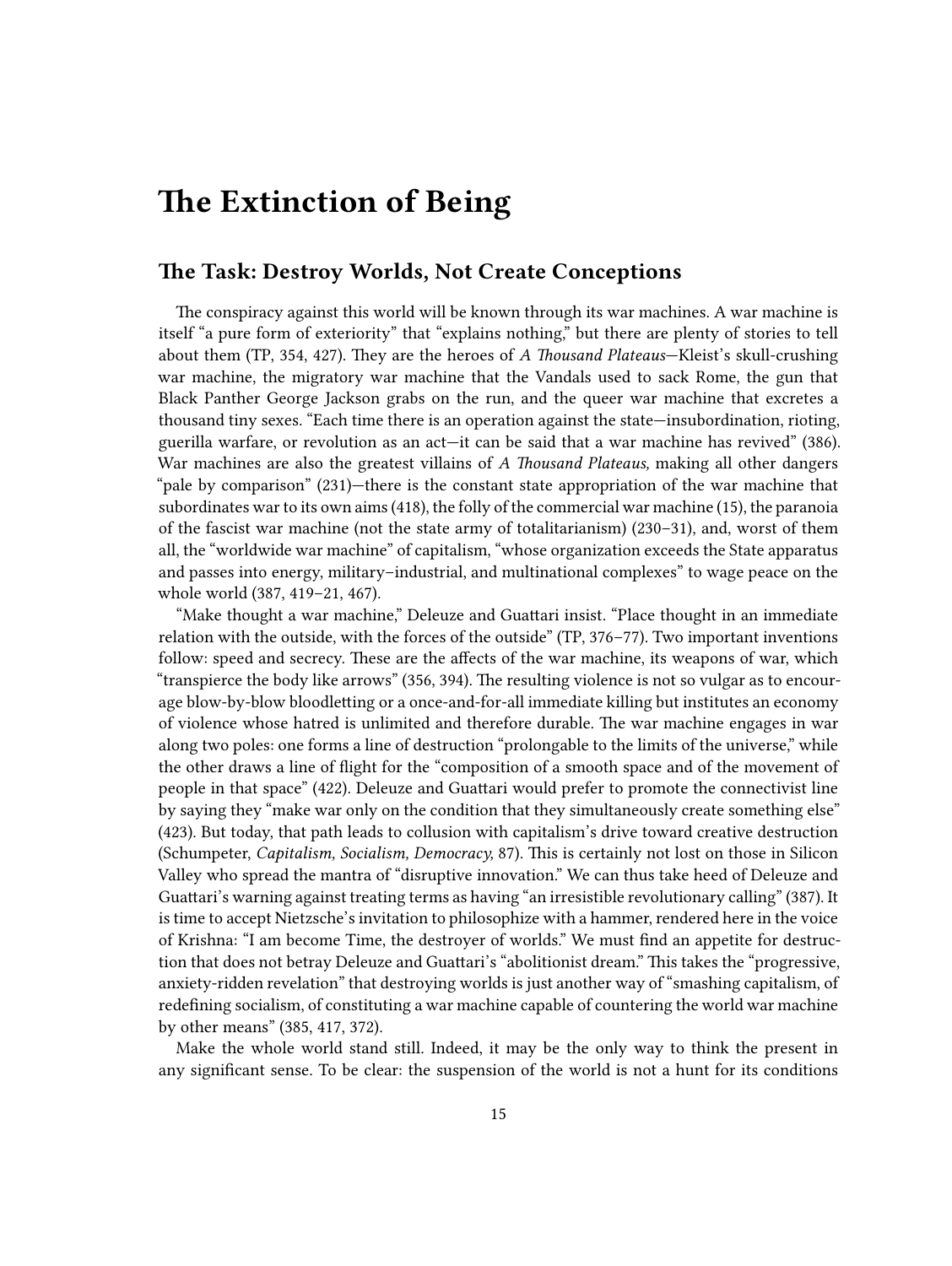of reproduction or a meditative "rhapsody of sensations" (DR, 56). It is thought that treats the world as if struck by an unspecified disaster, where the best friends you have left are your own ideas. This is not the banal disaster movie, whose ambitions are usually limited to teaching us what are the bare essentials to survive. Writing the disaster is how we break free from the stifling perpetual present, for the present carries with itself a suffocating urgency. The present imposes material limits. To it, the past and the future are the empty form of time, and they must endure the complications of having a body to become part of the present (LS, 146–47, 165). The past and the future exist in their own right only through representation—the former in history as the present memorialization of things passed and the latter in the yet to come as the projection of an image of the present (147). Such re-presentation is why the future appears with the distinct impression that "we have seen it all before" (Flaxman, *Fabulation of Philosophy,* 392). The productivist sees the event of thought as an eminently practical reorientation toward the present achieved while generating a new image of the future (WP, 58). In contrast, those learning to hate the world must short-circuit the "here and now" to play out the scene differently. While still being in this world, they turn away from it. This is the life of characters so agitated that they force the world to stand still—Dostoyevsky's Idiot, the head of Kurosawa's seven samurai (TR, 317–18). Against bleating urgency that "there a fire, there's fire … I've got to go," they insist that everything could burn to the ground but nothing happens, because one must seek out a more urgent problem!

There are those who say that we already have one foot in utopia; but would it not be more suitable to say that we have both feet firmly planted in a present slouching toward dystopia? Deleuze and Guattari call on utopia in their search for a new people and a new earth (WP, 99). They look to Samuel Butler, dissecting his *Erewhon* as a simultaneous "now-here" and "no-where" (100). Yet a closer examination of his novel reveals utopia to be a farce. While not exactly a dystopia, the utopia Erewhon is a comic satire of the British Empire. The narrator is a crass traveler with settler colonial dreams who catalogs the strange ways of Erewhon—in chapters 10 and 11, he outlines how they punish the sick ("convicted of aggravated bronchitis") and sentence the misfortunate to hard labor ("ill luck of any kind … is considered an offense against society") but nurture financial transgressions with medicine ("taken to a hospital and most carefully tended at the public expense"). Beyond being an object lesson in reading footnotes, Deleuze and Guattari's reference to *Erewhon* demands an attention to the exact configuration of conceptual devices (*dispositifs*) and how power flows through them. Link thought with its epoch, they suggest, begin with a survey to identify whatever forces are already circulating and then work with them—"connecting up with what is real here and now in the struggle against capitalism, relaunching new struggles whenever the earlier one is betrayed" (100). They warn of "proud affirmation" as the guise of restoration that opens the door to transcendence, such as appeals to truth, right, or authority (100). For Butler, *Erewhon* summons neither a new people nor a new earth but is instead a field guide to negate everything he finds intolerable in his present. Utopia becomes the map to transform the now-here into the no-where.

"It should have been an apocalyptic book," laments Deleuze, disappointed that the "old style" *Difference and Repetition* did not make apparent a key implication—he killed God, humankind, and even the world (xxi). The Death of God began long before Deleuze, who sees Feuerbach as completing it long before Nietzsche with the proposition that "since man has never been anything but the unfold of man, man must fold and refold God" (F, 130). Nietzsche identifies a different problem: that God was reborn in the form of Man. For Deleuze, it takes Foucault to establish the finitude of humanity—"Man has not always existed, and will not exist forever"—thus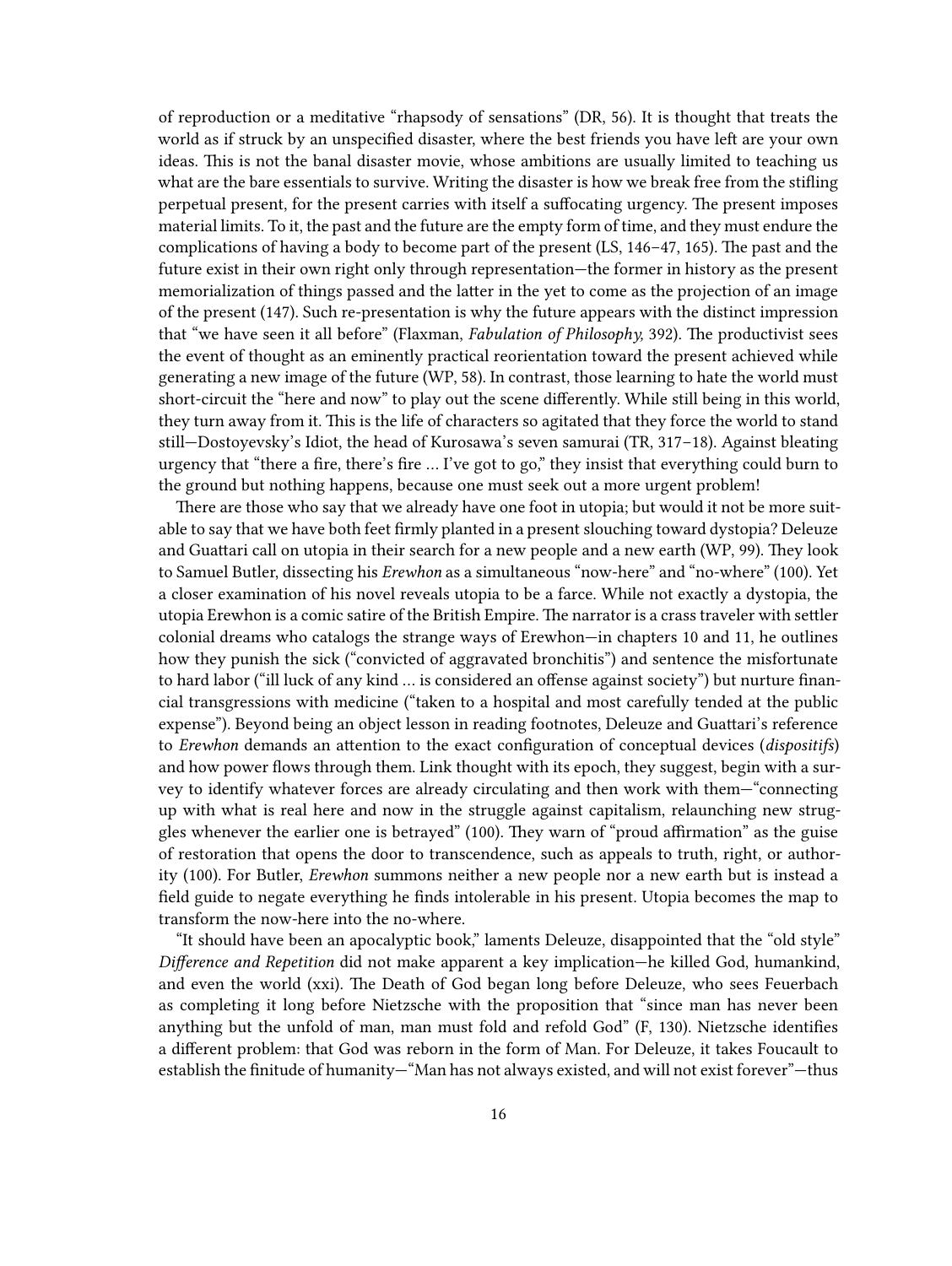sealing its fate (F, 124). But to destroy the world … that is the truly heretical proposition. A small group of dissident Deleuze scholars have rallied around the slogan that "there is no 'ontology of Deleuze'"—Gregory Flaxman, Anne Sauvagnargues, Gregg Lambert, and François Zourabichvili, to name a few (Zourabichvili, *A Philosophy of the Event,* 36). The statement does not imply that ontology is an illusion, but criticizing those who build a Deleuzian system around a coherent ontology of the world is ill considered, as it fails draw a line to the outside—"to incalculable forces, to chance and improvisation, to the future" (Flaxman, "Politics and Ontology"). Blazing such a path may require "the extinction of the term 'being' and therefore of ontology," or in so many words, a destruction of this world (37). Deleuze and Guattari suggest as much when they propose to "overthrow ontology" (TP, 25). Summed up, this stance names the "joyful pessimist" Deleuze. Too restless to stop there, the Dark Deleuze broadens the *coup de force* into a fierce pessimism that shatters the cosmos.

### <span id="page-16-0"></span>**The Subject: Un-becoming, Not Assemblages**

Subjectivity is shameful—"subjects are born quite as much from misery as from triumph" (N, 151). It grows from the seeds of a "composite feeling" made from the compromises with our time: the shame of being alive, the shame of indignity, the shame that it happens to others, the shame that others can do it, and the shame of not being able to prevent it (WP, 108, 225). Existence is the result of a disaster, yet it says very little about us; it does not explain but rather must be explained. This is what makes shame "one of philosophy's most powerful motifs" (108). The subject is always something derivative that "comes into being and vanishes in the fabric of what one says, what one sees," resembling "specks dancing in the dust of the visible and permutations in an anonymous babble" (N, 108). This does not keep some from clinging to their shame. On this account, Deleuze has nothing but scorn for identity politics—"we have to counter people who think 'I'm this, I'm that' … arguments from one's own privileged experience are bad and reactionary arguments" (N, 11–12). Shame is our defense against these people, queer theorists remind us, and it must be put to work on them as a weapon—an affect that acts as a solvent to dissolve whatever binds it to an identity (Halperin and Traub, "Beyond Gay Pride," 25). There are those who have worked to square identity with Deleuze (Donna Haraway, Tim Dean, Jasbir Puar, Édouard Glissant). Their theorizations only avoid the problem of shame to the extent that they make identity's many perforations into points of leverage and transformed differences into a million cutting edges.

For some, the world is made up of assemblages, and all assemblages are subjects. In no time, people, hurricanes, and battles all get addressed in the same register (as all subjects should be afforded proper names)! Although this is, perhaps, technically true, such assemblage-thinking misses the point—it reduces subjectivity to the name we use to pin down the sum of a body's capacities (AT, 256–57). It sanctifies a bloodless world by cataloging the networks that make up its many attributes. This is why assemblage-modeling is a perfect fit in a world where capitalism produces subjectivity "the same way it produces Prell shampoo or Ford cars" (AO, 245). Further proof of its noxious conservativsm is arch-thinkers Manuel DeLanda's and Bruno Latour's dismissive rejection of Marxism. Fortunately, Deleuze already warned us by channeling Spinoza on the limits of adequate knowledge, in the often-repeated words that "we do not know what a body is capable of" (NP, 39). The phrase should not be read as an appeal to some evasive essence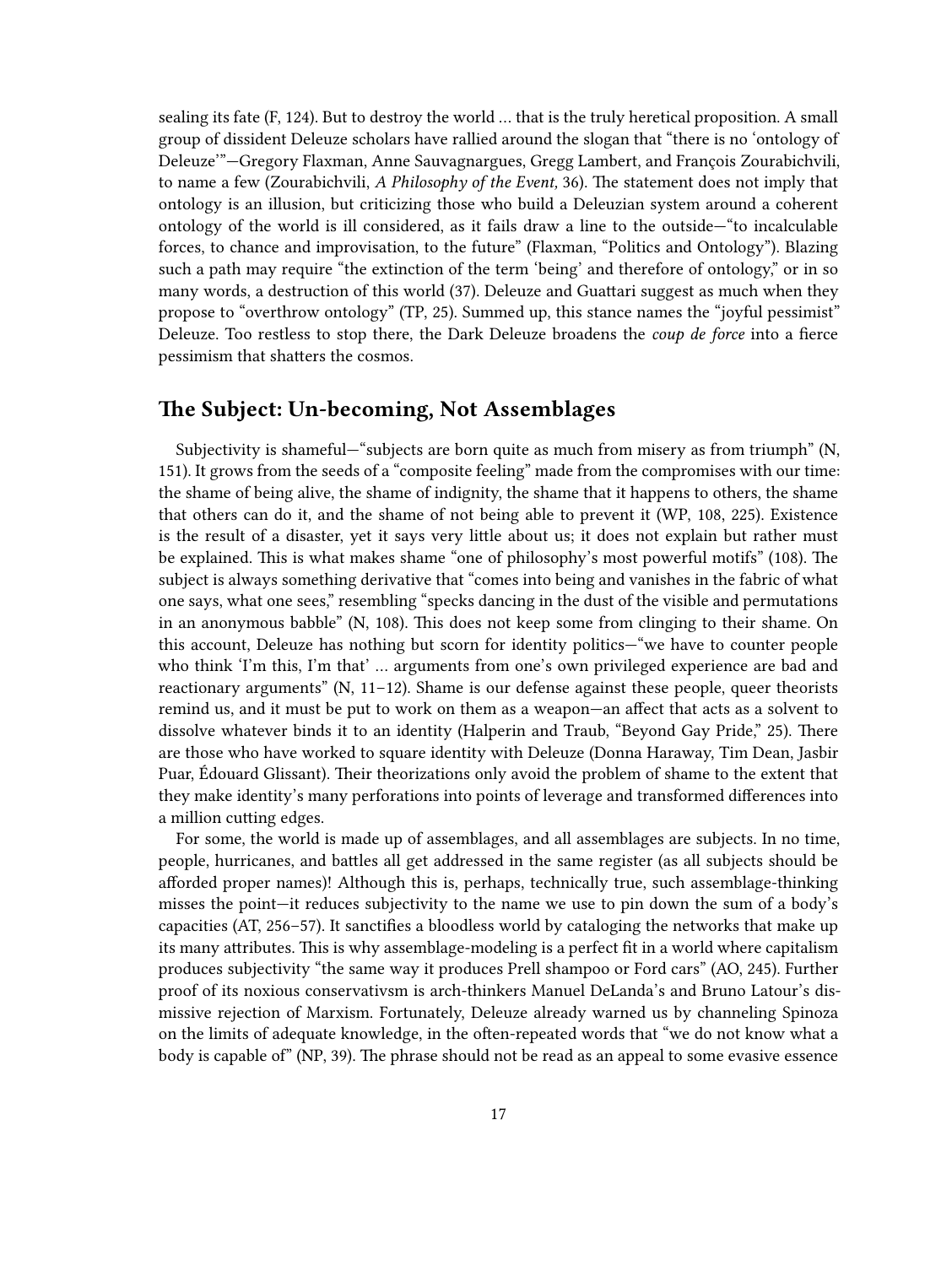but simply as applying a principle of Deleuze's transcendental empiricism, which holds that the conditions of actual experience are not represented through empirical tracing (DR, 95, 221, 321). This is crucial, because philosophy is too easily thrown back into the transcendental illusions through the personal identitarian experiences built by self-centered habits of mind (DR, 207–8, 73, 119). The pitfall of run-of-the-mill empiricists is that even in the best-case scenario, when they step out of the perspective of the subject, they still reduce existence to conditions of reproduction or chart something's "degree of freedom." For us, then, the subject should be spoken about scornfully as simply the sum of a body's habits, most of which are marshaled to evade thought.

The undoing of the subject is un-becoming. Deleuze withholds praise for the subject but does not deny it a place, unlike Althusser, who theorizes "subjectivity without a subject" (Badiou, "Althusser," 58–67). But subjects are only interesting when they cast a "line to the outside"—in short, when they stop being subjects (with a double emphasis on "being" and "subjects") (N, 99). This process is how Deleuze describes Foucault's subjectivization, which is not a "coming back" to subjectivity to rescue it but the disintegration of the subject as it evaporates into a field of forces where neither persons nor identities survive (N, 93). This is the secret to becoming, for it has nothing to do with "subjects developing into more of themselves." Becoming is really a process of un-becoming. In what Elizabeth Grosz calls "undoing the givenness of the given" of *Becoming Undone,* un-becoming exercises undoing, a process that works to "undo the stabilities of identity, knowledge, location, and being" (210, 3). But in proposing undoing as an alternative to subjectivity, it is necessary to be specific about how to orient the process. While it is easy for an aesthete to indulge in the powers of the outside like a good after-dinner drink, "letting loose, freeing up, and putting into play," undoing can fulfill the higher purpose of nursing a hatred for this world (55). For it is only when we locate something intolerable outside ourselves that we will "leap beyond shame" and "transform [our] paltry undertakings into a war of resistance and liberation" (ECC, 125).

#### <span id="page-17-0"></span>**Existence: Transformation, Not Genesis**

Philosophy "has always maintained an essential relation to the law, the institution, and the contract" (DI, 259). Foundations thus hold a special place in philosophy, with philosophers obsessively writing and rewriting the book of Genesis. It is Kant, the great thinker of the genetic "condition," "who finally turns the philosopher into the Judge at the same time that reason becomes a tribunal" (WP, 72). Deleuze refuses to disown his own "in the beginning." But for him, the movement of thought follows an explosive line whose genesis comprises problems manifest from imperceptible forces that disrupt habits of mind. Such thinking does not build a courthouse of reason whereby each advance in thought confirms more about what was already self-evident, as if developing an elaborate mirror of the world (N 38–39; DR 129). In contrast, the "enemy" Kant does something intolerable by creating a theory of law that diverts the ungrounding called thought, ending its journey to an unrecognized *terra incognita* (DI 58; DR 136). He does this by reversing the Greeks, making it so the law does not depend on the good like a material substrate and instead deriving the good from law—"the good is that which the law expresses when it expresses itself" (K, 43). Expressing their disapproval, Deleuze and Guattari draw a "portrait" of Kant that depicts him as a vampiric death machine feeding off the world (WP, 56). But even as Kant makes the law rational, he opens up a way out in the third critique through a synthesis that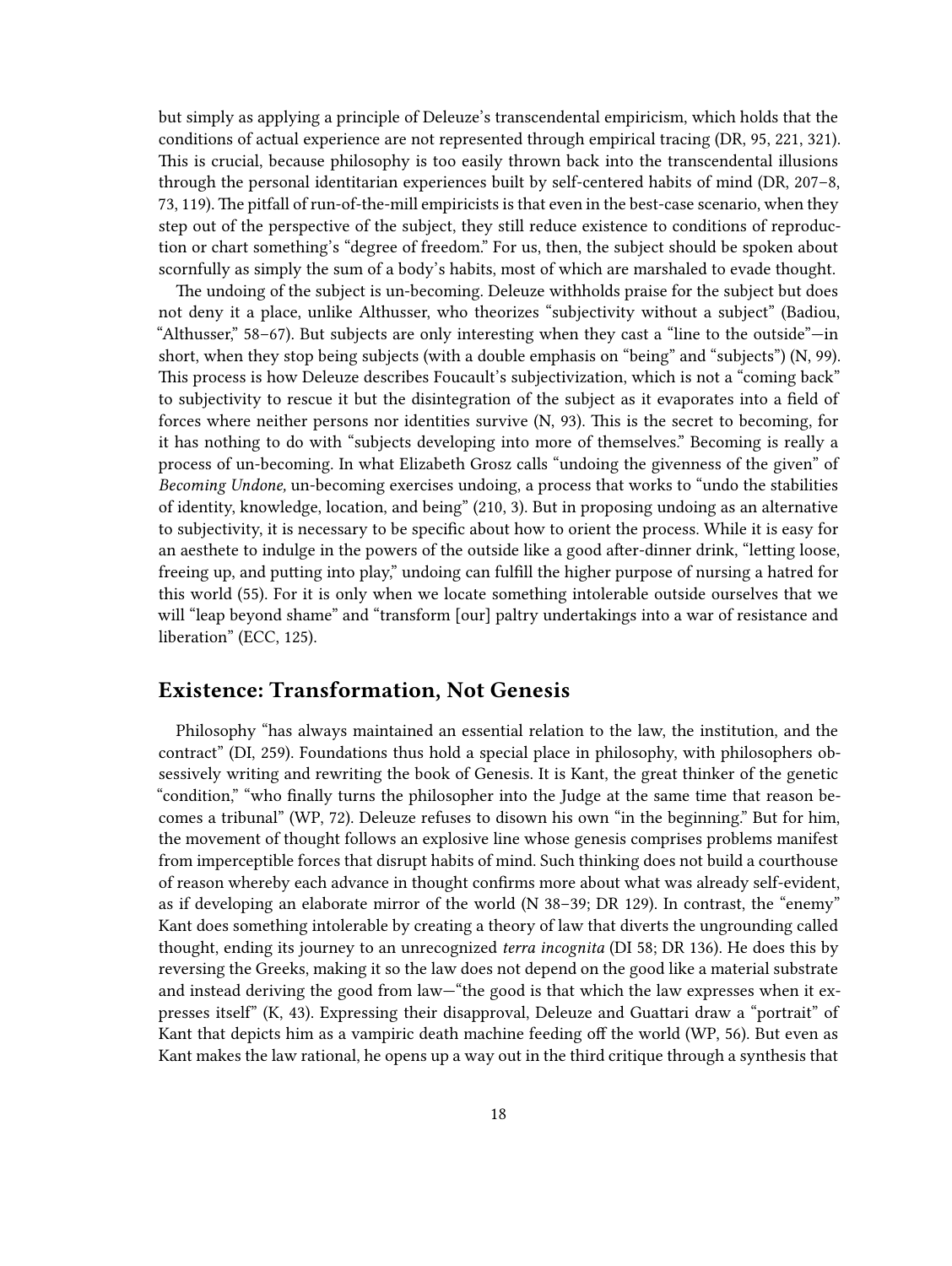allows a free harmony of the faculties, though he is quick to betray it (WP, 32, 46, 100). Latching on to this furtive insight, Deleuze advances a "mobile war machine" in its place, to be used against the "rational administrative machine" of philosophers who "would be the bureaucrats of pure reason" (DI, 259). And in making thought into a siege engine, it gains the nomadic force of transformation. The key is to avoid founding a new order on a new image of world. Fortunately, we can follow the pure idea of Toynbee's nomads who shed their habits so they do not have to leave their habitats.

### <span id="page-18-0"></span>**Ontology: Materialism, Not Realism**

Our appetite produces the real. But do not mistake the real for a simple projection—it is real through and through. "I take my desires for reality because I believe in the reality of my desire," says the streets of Paris in 1968 (Anonymous, "Graffiti"). In response, Deleuze and Guattari say that "the real is not impossible, on the contrary, within the real everything is possible, everything becomes possible" (AO, 27). The only reason that we lack anything, they say, is that our social system deprives us of what we desire. On this account, our taste is not a correlationist yearning, asQuentin Meillassoux calls it in *After Finitude,* which would say that we are reaching for a thingin-itself always outside the grasp of our perception. Yet this should not lead us to embrace the philosophical realism that connectivists apologize for as an attack on anthropocentrism. "Things exist independently of perception," the realists assert to bring the Death of Man. But they forget that "there is no such thing as either man or nature" when there is "simply the production of production itself" (AO, 2). So while there is no man, nature also must vanish. Without treating the real as truly artificial, thought is regrounded as a theology of this world that plugs all the leaks to the outside.

A superior materialism "constructs a real that is yet to come" (TP, 142). It does not follow so-called new materialism, which is really just a new form of animism, but Marxist materialism as the revolutionary subversion of material necessity. Deleuze and Guattari find their superior materialism by exchanging the theater of representation for the factory of production. It is the materialism of Epicurus and the atomism of the swerve as the necessity of contingency (Althusser, *Philosophy of the Encounter,* 174). This permanent revocation of the fait accompli is at work in politics of destruction, which has too long been mistaken for deliberation but is instead exemplified by the war machines of popular insurrection whose success is registered by the streets themselves—consider the words of the Invisible Committee in *To Our Friends*: "Like any specific strike, it is a politics of the accomplished fact. It is the reign of the initiative, of practical complicity, of gesture. As to decision, it accomplishes that in the streets, reminding those who've forgotten, that 'popular' comes from the Latin *populor,* 'to ravage, devastate.' It is a fullness of expression … and a nullity of deliberation" (54). By showing the nondurability of what is taken as real, so-called reality itself, communist politics is a conspiracy that writes the destruction of the world.

## <span id="page-18-1"></span>**Difference: Exclusive Disjunction, Not Inclusive Disjunction**

"Too much!" is a potential rallying cry—too many products, too many choices, too much of this world! Instead, become contrary! Difference, for Deleuze, is the result of a "disjunctive synthesis"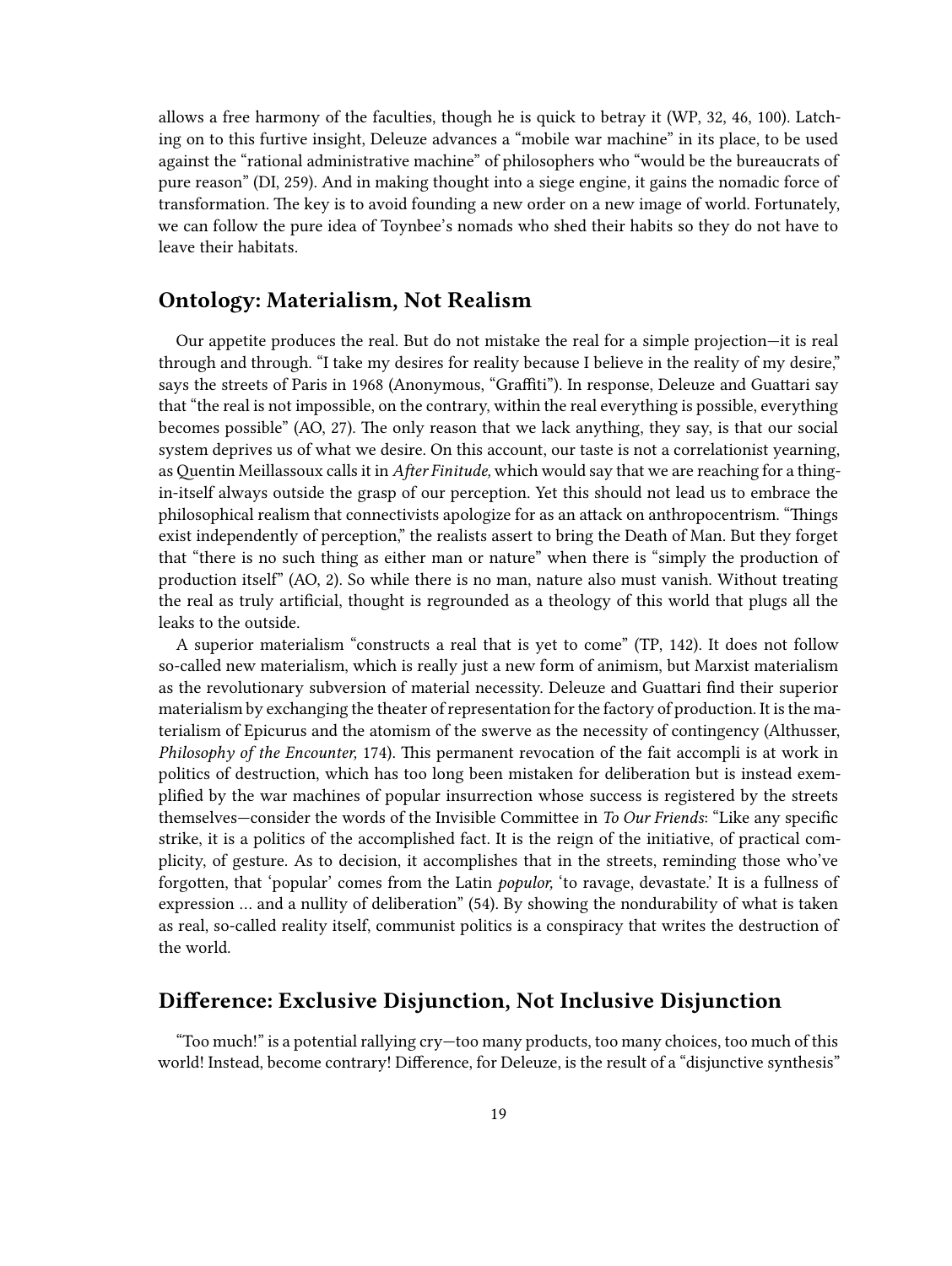that produces a series of "disjointed and divergent" differences (LS, 174–76, 177–80). Importantly, these differences can be immediately brought together at a distance through resonance, globally coordinated, or contracted into a divergent multitude (172–76). Following the rule "always perversify," Deleuze and Guattari propose including disjunctions in a mad mixture of "world-historical, political, and racial content" as a strategy for scrambling oppressive codes (AO, 15, 88–89).

Global capitalism quickly caught on. Michael Hardt and Antonio Negri have shown us how it rules over a virtual Empire of difference that eagerly coordinates a wide arrangement of diverging differences while also producing many more of its own (*Empire,* 44–45, 138–56, 190–201, 339–43). Capital is now indistinguishable from the exemplary subject, the schizo, who is voiced by Nietzsche in his wild claims to be "all the names of history" (AO, 86)! Power is now diffuse, and the antagonism of Marx's class war has been drowned in an overwhelming sea of difference. This development calls for a reorientation that entails learning how to *become contrary*. In the case of Dark Deleuze, the contrarian position is the forced choice of "this, not that." Deleuze is perfectly happy to demand "no possible compromise between Hegel and Nietzsche" (NP, 195). Why not experiment with our own exclusive disjunctive synthesis that is limited, restrictive, and constrained? Hardt and Negri take their cue from those in the Global South who "homogenize real differences" to name "the potential unity of an international opposition, the confluence of anticapitalist countries and forces" (*Empire,* 334). A better response has been the terrifying screams of no that occasionally break apart its grand accords (Holloway, "The Scream," 1). Though not demanding the suppression of difference, the problem of Empire reignites the necessity of conspiracy, the power of hatred, and the task of destroying worlds.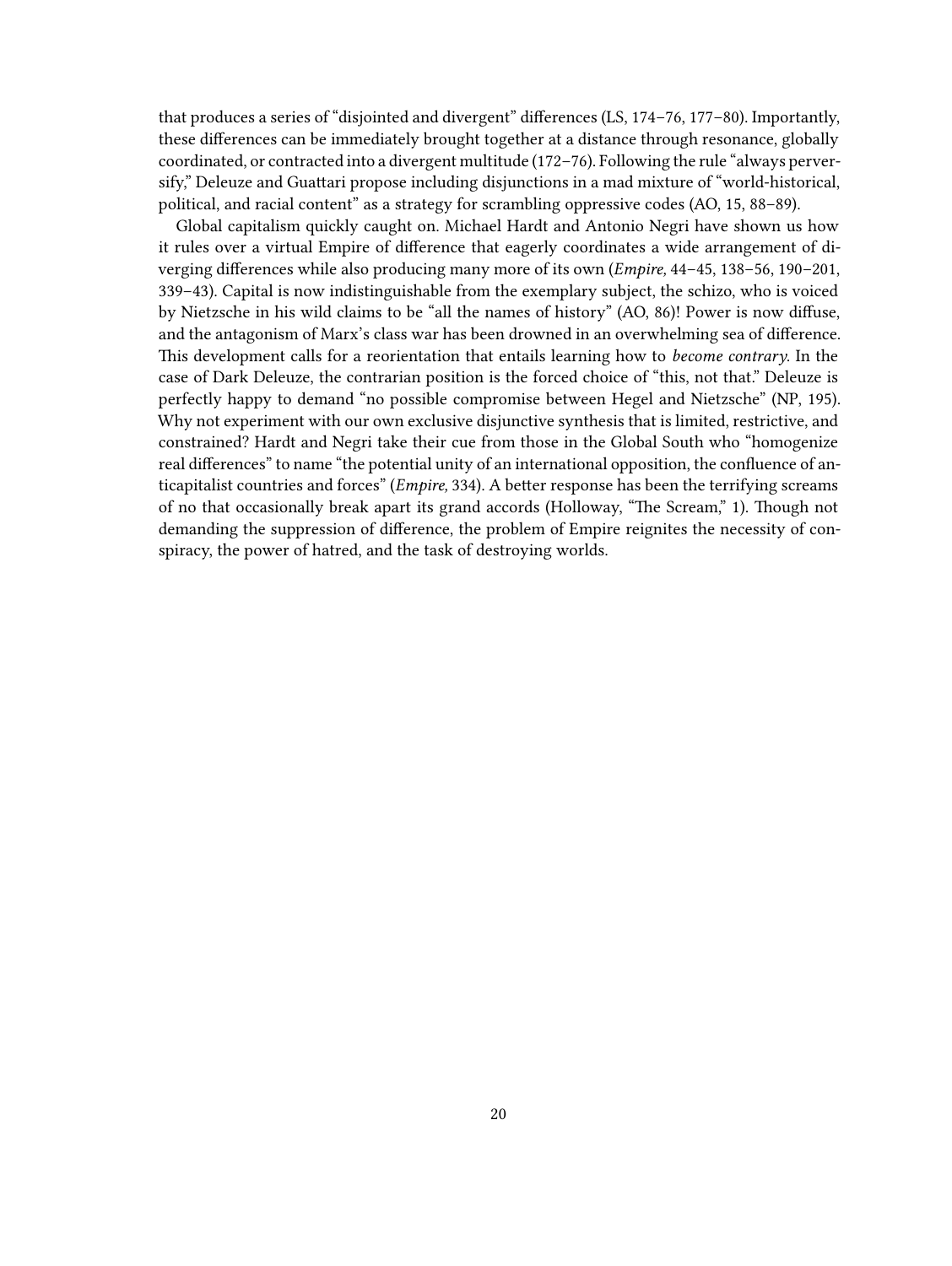## <span id="page-20-0"></span>**Advancing toward Nothing**

## <span id="page-20-1"></span>**Diagram: Asymmetry, Not Complexity**

"The 'nothing' (Heidegger), the 'trace' or 'différance' (Derrida), the 'surplus always exterior to the totality' (Levinas), the 'differend' (Lyotard), 'the invisible' (Althusser)," and "the 'pariah' (Arendt), 'the jew' (Lyotard), the 'migrant' (Virilio), the 'nomad' (Deleuze and Guattari), the 'hybrid' (Bhabha), the 'catachrestic remainder' (Spivak), the 'non-being' (Dussel), the 'refugee' (Agamben), and, most resonantly, the 'émigré' (Said)," are the terms literary theorist William Spanos uses to describe the fleeting figures of the late twentieth century ("Question of Philosophy," 173). Each term names a conflict between differences in kind, mapping lines of flight to the outside and those who dwell there. They speak of effects not equal to their cause. The generic term for this relation is *asymmetry,* which expresses difference as formal inequivalence. Asymmetry works to impede reciprocal relations and prevent reversibility. It diagrammatically starts by constituting two formally distinct terms as contrary asymmetry. It is maintained by concretely establishing a relationship of incommensurability between their sets of forces.

Complexity is snake oil in the age of singularity—everyone and everything is a unique snowflake, what relations they can establish is not predetermined, and what they can become is limited most by how well they apply themselves! Any criticism of complexity must take into account its three levels: complexity as a fact, complexity as a resource, and complexity as deferral. As a fact, it culminates in a "flat ontology" that stitches together difference into a strange alliance of philosophy and science (Delanda, *Intensive Science,* 46–47). Though offering some provocative insights, this flattening still often leads to "a uniformization of diversity" and "equalization of inequality" (DR, 223). As a resource, the labyrinthine structure of complex systems can both mobilize and impair forces. Such complexity multiplies paths, which stocks one's arsenal with either a range of new options (as in de Certeau's "tactics") or a trap to bog down their opponents (Kafka's *The Trial*). It is this second aspect that contributes to the third dimension of complexity: deferral. A matter's "complexity" has become a way to defer a sufficient answer ("it is too complex for me to give a complete answer now …"). The trouble with deferral is its collusion with capitalist time, which delays the arrival of the proletarian revolution (Balibar, *Philosophy of Marx,* 101). Just ask complexity progenitor Stuart Kauffman, who now speaks in a mixture of religious mysticism and computational entrepreneurship (*Reinventing the Sacred*; Kauffman et al., "Economic Opportunity").

Deleuze outlines his case for asymmetry in *Difference and Repetition*. Everything we know is the work of a calculating god whose numbers fail to add up, he says (DR, 222). The effect is a basic injustice, an "irreducible inequality," that is "the world" (222). "If the calculations were exact there would be no world," Deleuze argues, that makes the world itself the "remainder" that is "the real in the world understood in terms of fractional or even incommensurable numbers" (222). This asymmetry is not meant as a refutation of the dubious hypothesis of the computational universe, though he does thoroughly show how the "partial truth" of energetics (e.g., the thermodynamics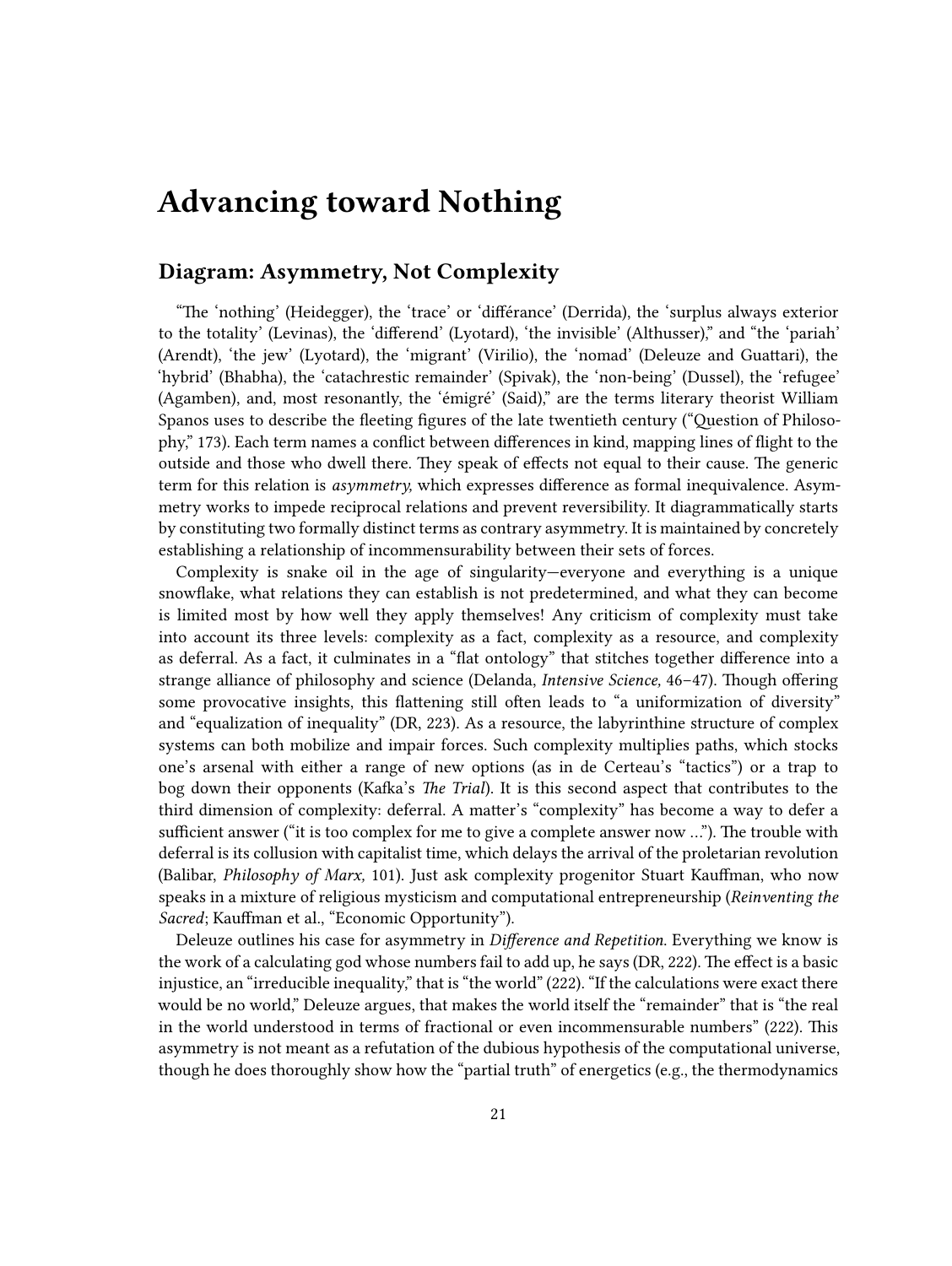of entropy) is a "transcendental physical illusion" that should not be applied to the rest of the world (225, 229). The wider significance of asymmetry is an alternative to dialectics. A dialectical framing of gender, for instance, would establish an intrinsic relation between masculinity and femininity, hopelessly entangling each within each other. Extracted from dialectics, Alexander Galloway and Eugene Thacker note in their media theory of the exploit that "it is not simply that feminism is opposed to patriarchy, but that they are asymmetrically opposed; racism and antiracism are not just opposed but exist in a relationship of asymmetry" (*The Exploit,* 14). The result is a formal mechanism for political antagonism that draws on the powers of the outside.

Asymmetry is ultimately a question of combat, even if it is formally established diagrammatically. Its best realization was the twentieth-century guerrilla. The guerilla demonstrates two things about asymmetry: first, each side is opposed in terms of its strategic imperatives, but second, as each side varies in orientation, it also varies in type. As Henry Kissinger writes about the American strategy in "The Vietnam Negotiations" for *Foreign Affairs,*

we fought a military war; our opponents fought a political one. We sought physical attrition; our opponents aimed for our psychological exhaustion. In the process we lost sight of one of the cardinal maxims of guerrilla war: the guerrilla wins if he does not lose. The conventional army loses if it does not win. The North Vietnamese used their armed forces the way a bull-fighter uses his cape—to keep us lunging in areas of marginal political importance. (214)

Fact: while the United States was fighting a war, Vietnam was engaged in combat; one for domination, the other for freedom (ECC, 132–35). This is how Marxist struggles for national liberation raised formal asymmetry as a resource for world-historical proportions. Mao defeated the national army of China with guerrillas who "move amongst the people as a fish swims in the sea." Che helped Castro's rebels flood the countryside so that they could spark a revolution that would eventually consume the cities. We must find ways to avoid complexity from deferring our own "full guerrilla warfare" (LS, 156–57).

### <span id="page-21-0"></span>**Affect: Cruelty, Not Intensity**

The story of a tyrant: finding his cruelty mollified, God burdens the world with infinite debt. Before him, memories were written on the body in a "terrible alphabet" so as never to forget them (AO, 145). This system was cruel but finite, which allowed it to form elaborate crisscrossing systems that warded off the centralization of power, such as potlatches (190). A paranoid despot arrives from the outside, as described by Nietzsche in *On the Genealogy of Morality,* installing history "just like lightning appears, too terrible, sudden," with the founding of the state to redirect the horizontal lines of alliance up and toward himself. Finite is made infinite—"everything is owed to the king" (AO, 192). Against the infinite torture of unlimited debt, cruelty combats both history and the judgment of God with "a writing of blood and life that is opposed to the writing of the book" (ECC, 128). Cruelty returns as language written on flesh—"terrible signs that lacerate bodies and stain them" as "the incisions and pigments" that reveal "what they owe and are owed" (AO, 128). Only then does the eternal collapse into the finitude of our existence.

Ours is "the most cruel of all worlds" (DI, 108). Cruelty has a lighter cousin, intensity, which induces the event of individuation that "affirms difference" without resorting to extension's depth (DR, 233). The definition of intensity as "felt" has been the source of incredible confusion. Having reduced intensity to a special kind of feeling, practitioners of "affect studies" perform autoethno-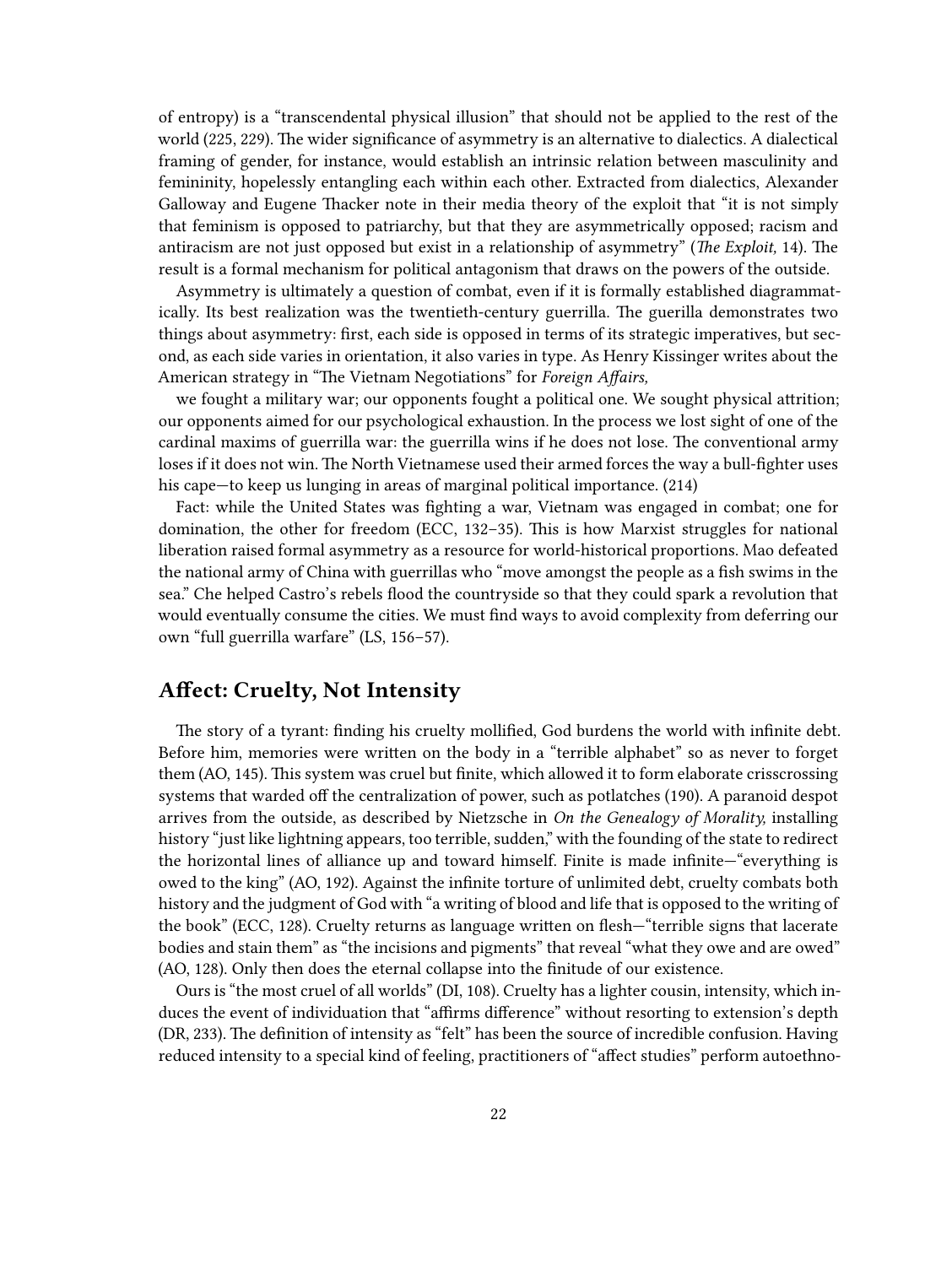graphies of the ineffable. This is quite peculiar given the antiphenomenology of Deleuze's transcendental empiricism, which is explicitly nonhuman, prepersonal, and asubjective. Instead of intensity as "a strong feeling," cruelty more aptly describes the "being of the sensible" as "the demons, the sign-bearers," who bring thought to us (266). Consider how Deleuze's *Difference and Repetition* opens with lightning streaking through the black sky and ends with all the drops of the world swelling into a single ocean of excess (28, 304). Toward the end, he tells us that history presides over every determination since the birth of the world (219). Even though it may not progress "by its bad side," as Marx would have it through his critique of Proudhon, history is not "any less bloody or cruel as a result" (268).

Artaud's Theater of Cruelty gives shape to the way forward. He would be amused by the cinematic experiment of *A Clockwork Orange*. His theatrical cruelty targets those who see themselves as Alex—those who complain, "I can no longer think what I want, the moving images-aresubstituted for my own thoughts" (C2, 166). The resulting theater is not for telling stories but to "empower," to implant images in the brains of those powerless to stop it (174, 166). The cruel force of these images strikes something in the skull but not the mind (a nerve? brain matter?) (167). But the only thought it allows us to ponder is "*the fact that we are not yet thinking,*" that we are "powerless to think the whole and to think oneself," a "thought which is always fossilized, dislocated, collapsed" (167). Cruelty here is "a dissociative force," "a figure of nothingness," and "a hole in appearance" good only for unlinking us from ourselves (167).

## <span id="page-22-0"></span>**Organization: Unfolding, Not Rhizome**

Enough with rhizomes. Although they were a suggestive image of thought thirty-five years ago, our present is dominated by the Cold War technology of the Internet that was made as a rhizomatic network for surviving nuclear war. The rhizome was a convincing snapshot of things to come, but Deleuze and Guattari left out a few things, most notably the question of movement. How does a rhizome advance, except in the crawl of the blob that slowly takes over everything? This is probably why connectivists have come to revere it—the alleged open ecology of the network specifies nothing except the bluster of its own inevitability. We know better than to think that a rhizome is enough to save us. Even something as rhizomatic as the Internet is still governed by a set of decentralized protocols that helps it maintain its consistency—the drawback being that these forms of control are diffuse, not immediately apparent, and difficult to resist (Galloway, *Protocol,* 61–72).

A contrary path: cast a line to the outside! These lines are found in folds, which are what connects a world where "relations are external to their terms" (H, 101). It is through the external bridge of the fold that "a world where terms exist like veritable atoms" communicates through their irreducible exteriority (DI, 163). More importantly, folding is movement. The inside is not erased from this world; rather, the interior is an operation of the outside (F, 97). Such "in-folding" is a structuration, "the folding back on itself of the fiber to form a compact structure" that transforms mere sedimentation into hardened strata (TP, 42). It is in this way that we can understand folding as a double-relation of force enveloping itself (and not of some forces' relation to others) as found in inorganic life, biological evolution, art, and thought (N, 92). But folding only accounts for one moment in the rhythm of movement; it is complemented by unfolding—"to unfold is to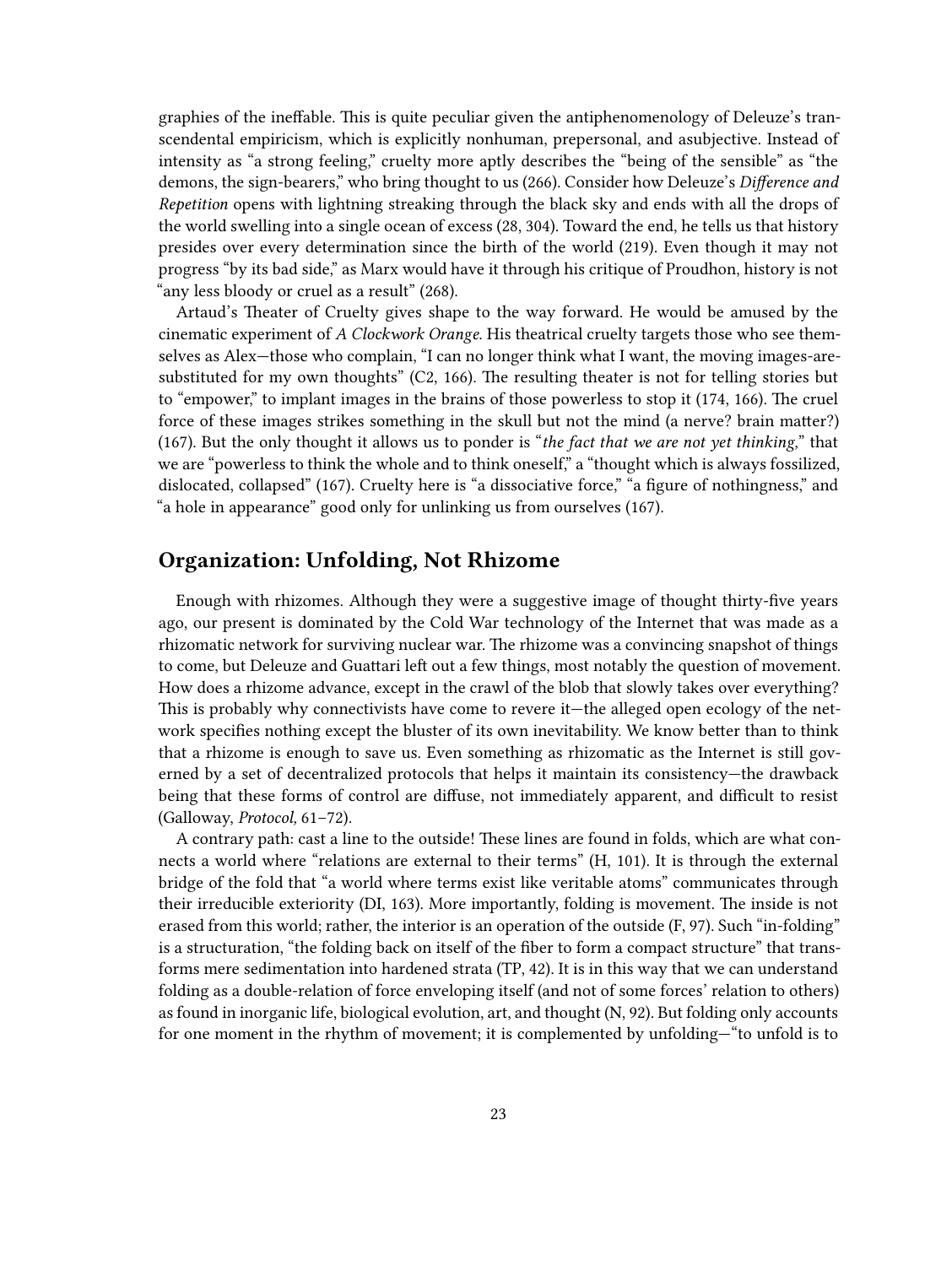increase to grow; whereas to fold is to diminish, to reduce, 'to withdraw into the recesses of a world'" (L, 8–9).

Although called joyous by some, the great unfolding sparks an experience of terror driven by the question, "how far can we unfold the line without falling into a breathless void, into death, and how can we fold it, but without losing touch with it, to produce an inside copresent with the outside, corresponding to the outside?" (N, 113). A boring biological example is an animal's deterritorialization of its milieu by in-folding a function by way of an organ that enables it to escape to form new relations with a new outside, such as a tetrapod's water retrainment, which enabled it to carry the sea with it on land. The most exciting version of unfolding operates purely in time. As a narrative device, unfolding builds tension until it suddenly "bursts open like a spring" (N, 151). Expectation, anticipation, climax, release. *Modern Times* is a masterful piece of unfolding. At a certain point ("the moment Charlie Chaplin makes the board fall on his head for a second time"), the film unfolds with the "short-circuits of a disconnected piece of machinery" (AO, 317). We cease to identify with the main character and instead envelop his events, surprises, premonitions, and habits. There is no more to unfold at dawn as the couple, "seen from the back, all black, whose shadows are not projected by any sun, advance toward nothing" (317). A line of telegraph poles on the left and pathetic trees on the right, the two fade into an empty road with no horizon—disappearing as they unfold into the void.

Unfolding operates through conduction, not communication—at least according to Jean-François Lyotard in *Libidinal Economy* (254–62). As a conductor of affects, unfolding does not build capacities through the accumulative logic of rhizomes, which changes through addition or subtraction. Unfolding's disconnection is not the dampening of power but the buildup of charges that jump across the divide. This operation is so vital that Deleuze elevates unfolding to the absolute of unfolding substance itself (S, 310). Yet this process always takes place through a body, which stands at the limit of wild unfolding. The body staves off the "operation of vertigo" that comes from chasing after the "tiny and moving folds that waft me along at excessive speed" (L, 93). Seen from its slower speed, we see that unfolding generates force. Consider Lyotard's project of an "invulnerable conspiracy, headless, homeless, with neither programme nor project," which begins by "deploying a thousand cancerous tensors" (262) across the body's "great ephemeral skin":

Open the so-called body and spread out all its surfaces: not only the skin with each of its folds, wrinkles, scars, with its great velvety planes, and contiguous to that, the scalp and its mane of hair, the tender pubic fur, nipples, hair, hard transparent skin under the heel, the light frills of the eyelids, set with lashes—but open and spread, expose the labia majora, so also the labia minora with their blue network bathed in mucus, dilate the diaphragm of the anal sphincter, longitudinally cut and flatten out the black conduit of the rectum, then the colon, then the caecum, now a ribbon with its surface all striated and polluted with shit; as though your dressmaker's scissors were opening the leg of an old pair of trousers, go on, expose the small intestines' alleged interior, the jejunum, the ileum, the duodenum, or else, at the other end, undo the mouth at its comers, pull out the tongue at its most distant roots and split it. Spread out the bats' wings of the palate and its damp basements, open the trachea and make it the skeleton of a boat under construction; armed with scalpels and tweezers, dismantle and lay out the bundles and bodies of the encephalon; and then the whole network of veins and arteries, intact, on an immense mattress, and then the lymphatic network, and the fine bony pieces of the wrist, the ankle, take them apart and put them end to end with all the layers of nerve tissue which surround the aqueous humours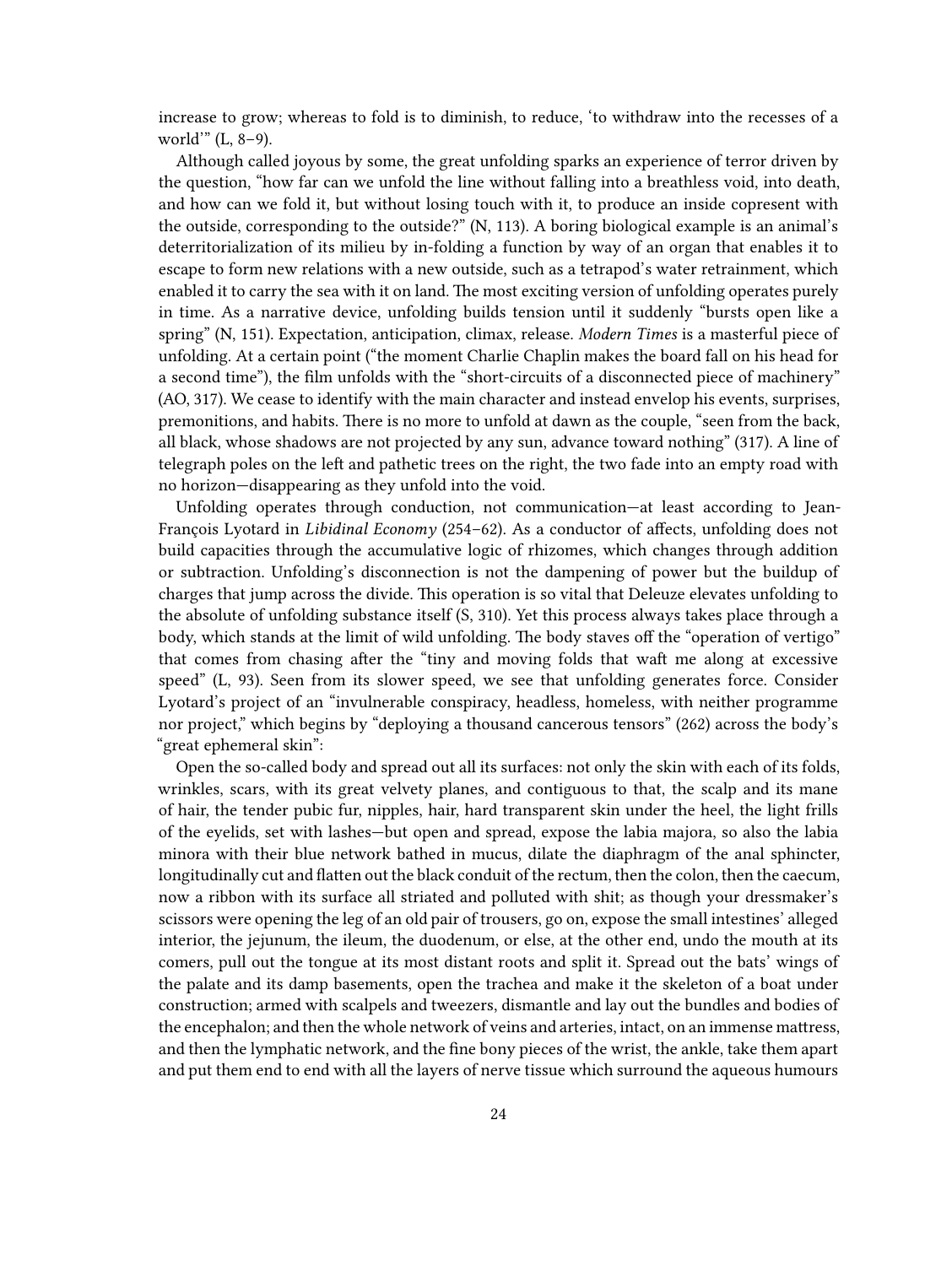and the cavernous body of the penis, and extract the great muscles, the great dorsal nets, spread them out like smooth sleeping dolphins.  $(1-2)$ 

Though Lyotard's account is compelling, we must remain more vigilant. For what is it that fuels capitalism if not the massive energy generated through the unfolding of bodies? This is what inspires the famous line of *The Manifesto of the Communist Party,* whereby the constant revolutionizing of the forces of production leads to an "uninterrupted disturbance of all social conditions, everlasting uncertainty and agitation" summarized in the phrase "all that is solid melts into air" (chapter 1). But to be clear: communism is revolutionary because it too believes in the process of dissolution. Capitalism is to be criticized for falling short—it pairs the conductive power of unfolding with the rhizomatic logic of accumulation. A communism worthy of its name pushes unfolding to its limit.

#### <span id="page-24-0"></span>**Ethics: Conspiratorial Communism, Not Processual Democracy**

Democracy should be abolished. Spinozist champions of democracy, such as Antonio Negri, consider Deleuze a fellow traveler. Some Deleuzians have even tried to smuggle democracy back into his metaphysics, some even pervert him into a liberal. Yet Deleuze lumps nothing but hatred upon democracy—summarized by his mocking of the phrases "Everything is equal!" and "Everything returns!" at the beginning and end of *Difference and Repetition*. Against the principle of equivalence implied in the first, he agrees with Nietzsche, who criticizes contract, consensus, and communication. Against the principle of continuity implied in the second, he agrees with Marx, who rejects the liberal proceduralism that underwrites rights as an obfuscation of power. More than enough ink has been spilled to support both of these positions. But to get the tenor pitch perfect, it is worth mentioning that Deleuze and Guattari viciously criticize democracy in their collaborations, usually by calling it the cousin of totalitarianism. They discuss democracy, fascism, and socialism as all related in *Anti-Oedipus* (261). In *A Thousand Plateaus,* they discuss "military democracy" (394), "social democracy" as the complementary pole of the State to "totalitarianism" (462), "totalitarian-social democracy" (463), and a poverty-stricken "Third World social democracy" (468). In *What Is Philosophy?,* they speak of Athenian "colonizing democracy" (97), hegemonic democracy (98), democracy being caught up with dictatorial states (106), a social democracy that "has given the order to fire when the poor come out of their territory or ghetto" (107), and a Nazi democracy (108), which all lead them to conclude that their utopian "new people and a new earth … will not be found in our democracies" (108). Together, they can be neatly summarized: no matter how perfect, democracy always relies on a transcendent sovereign judgment backed by the threat of force. Only twice is Deleuze caught with his pants down in regard to democracy, both in moments of pandering—once in a letter to Antonio Negri's jailers that appeals through self-distance to "everyone committed to democracy," and again when discussing America's "virile and popular loves" in a brief paean to Walt Whitman (TR, 169; ECC, 60). All other "democratic" Deleuzes are the inventions of his commentators.

Deleuze happily embraces a Marxism so anti-State that it refuses the project of democracy. It is up to us to render his Marxism in darker terms than Rancière, who would rather break down the state through the democratic dissensus of *aesthesis* acting as "the power of an ontological difference between two orders of reality" (*Dissensus,* 180). Outright, darkness begins by subverting Negri's joyous celebration of democracy, which offers a productivist composition of forces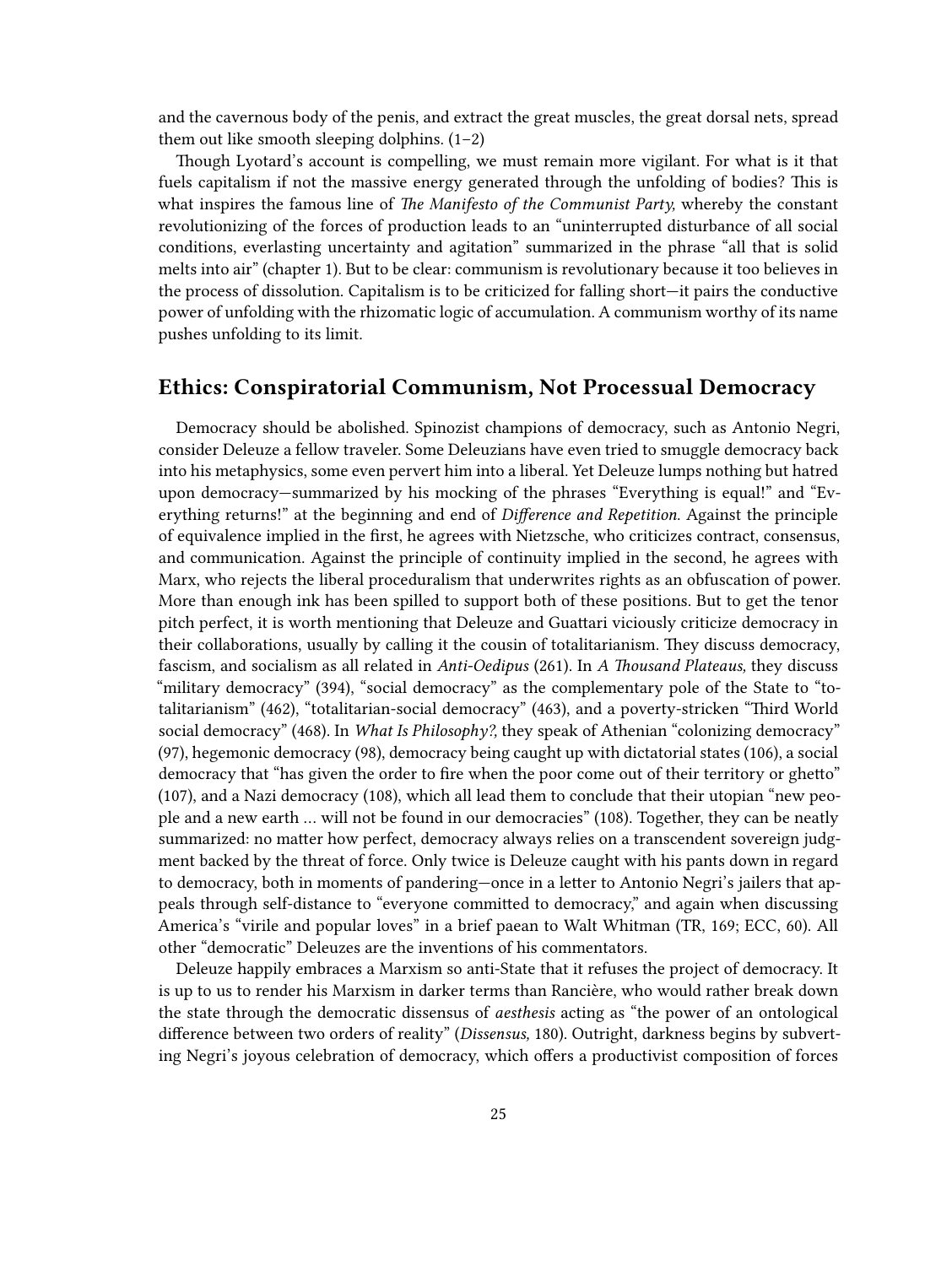as both the conditions of and resolution to capitalism (Ruddick, "Politics of Affect"). If Negriism was true, the only thing left for us to do is to "dump the bosses off our backs" (Hardt, "Common in Communism"). But the balance of power is far too ambivalent to make the epochal declaration that a revolutionary subject, such as the multitude, has already been produced and merely needs to be found. Our mad black communism is not a reworking of Marx's universalism, which is the seamless unity of thought and action that can be found in productivist appeals to immanence as immediate and unmediated, that is to say, automatic (PI, 29; DR, 29). On this account, an a priori communism is too dangerously close to Kant (DI, 60). We have no use for the judgment of a communist *natura,* which comes from the Joyous Deleuzians' confusion of metaphysics for politics. Neither automatic or automated, our communism is not tempted by the fully automated luxury communism of cybernetics, which is a temptation only from the perspective of control societies. Our communism is nothing but the conspiracy of communism (against ontology). It is the conspiracy to destroy the factory of production. As a conspiracy, communism is a war machine that turns the autoproductive processes of the Real into weapons for destroying any project built on metaphysical consistency. It targets the collusion between the creation of concepts and the reproduction of this world. In this sense, it wages a guerilla struggle against those who joyfully affirm "the ontology of Deleuze." It is a conspiracy for at least two reasons: first, it has a penchant for negativity that makes its revolutionary force appear as a conspiracy against everything that the joyful take as a given; second, its inclination toward collective forms of asymmetric struggle sets it wholly at odds with scholarly common sense. It dares any communism worth its name to wage a war of annihilation against God, Man, and the World itself.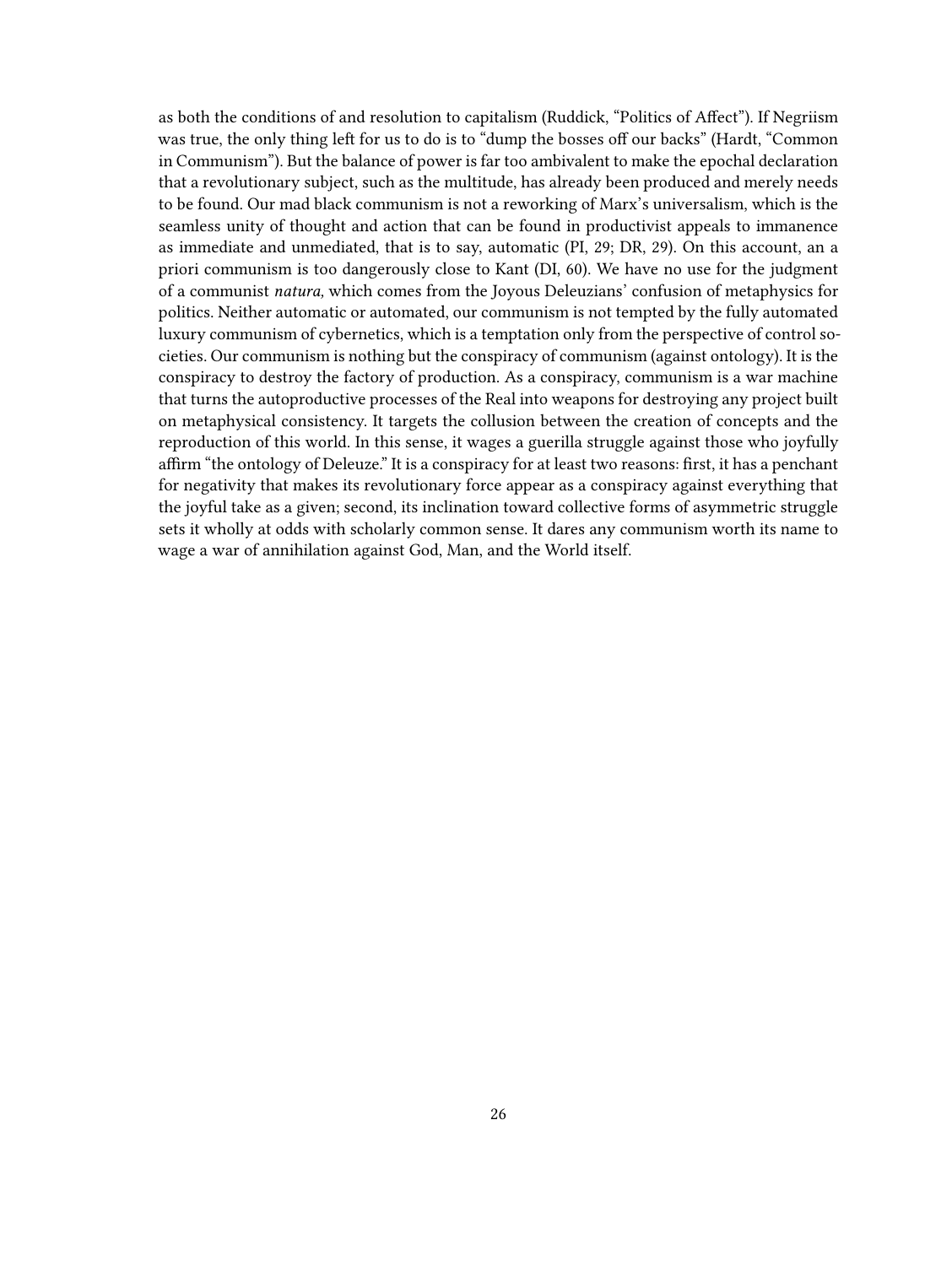## <span id="page-26-0"></span>**Breakdown, Destruction, Ruin**

## <span id="page-26-1"></span>**Speed: Escape, Not Acceleration**

Deleuze and Guattari's "accelerationism" has been too tarnished to rehabilitate. The idea was hatched by Nick Land, who held a charismatic influence over the students of the Cybernetic Culture Research Unit at the University of Warwick during the late 1990s. Drawing from Deleuze and Guattari's insistence on "accelerating the process" of capitalist deterritorialization to make a revolutionary breakthrough, Land instead suggests that the commodity system "attains its own 'angular momentum'" to become a one-way street impervious to interventions, as it is made up of cosmic-scale processes that are largely blind to human cultural inputs (*Thirst for Annihilation,* 80). For him, the accelerating speed of capital has only one possible conclusion: "a run-away whirlwind of dissolution, whose hub is the virtual zero of impersonal metropolitan accumulation" that hurls the human animal "into a new nakedness, as everything stable is progressively liquidated in the storm" (80). When he initially wrote this position, he left its significance openended, only later cashing it out through a neoreactionary project called the "Dark Enlightenment." Land explains that the project is dark because he eagerly adopts a "scary" mixture of cognitive elitism, racist social Darwinism, and autocratic Austrian economics. He denounces leftists as theologians of "the Cathedral" founded at "Grievance Studies departments of New England universities," whose appeals to antiracism, democracy, and equality are a type of authoritarian theology.

Commenting later on Williams and Srnicek's "#Accelerate Manifesto for an Accelerationist Politics," Land gleefully accuses those leftists who speak favorably about capital's destructive forces as "conditional accelerationists" ("Annotated #Accelerate (#3)"). He says that they can only distinguish their position from his own by way of an empty moralism in no position to direct the process. There is perhaps some truth to Land's criticism of so-called Left Accelerationism as far as they endorse Maoist skepticism for tradition and enthusiasm for productive forces, a social democratic project for a new hegemony, or an intellectual mission of "new rationalism"—all of which seek to mitigate capitalism's destructive tendencies without outlining real steps to actualize its own future. To substantiate his case, Land argues that "within capitalist futures markets, the non-actual has effective currency," which makes it "not an 'imaginary' but an integral part of the virtual body of capital" because it is "an operationalized realization of the future," so "while capital has an increasingly densely-realized future, its leftist enemies have only a manifestly pretend one" ("Annotated #Accelerate (#2b)"). The trouble then with either accelerationism is that *neither takes the process far enough,* which is to say, all accelerationism is conditional because it fails to surrender to the outside. As such, Land dresses his fascism up as an athleticism to hide the cowardice of defending the forces of this world, namely, the courthouse of reason, the authority of the market, and a religious faith in technology.

A truly dark path undoes everything that makes up this world. Deleuze and Guattari's proposal to "accelerate the process" follows from R. D. Laing's clinical prescription for more madness in our "veritable age of Darkness" (AO, 131). He supports the mad in turning "the destruction wrecked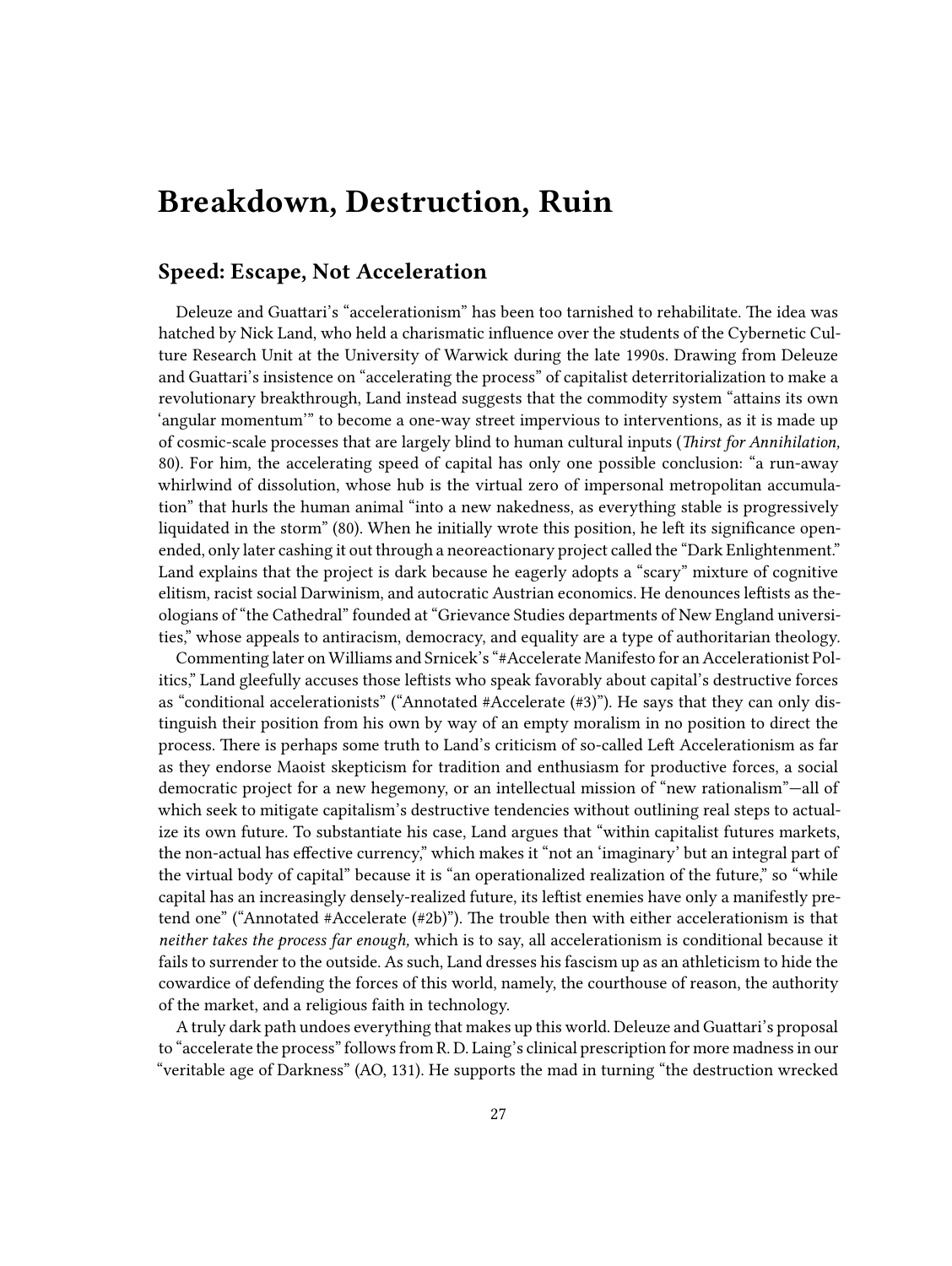on them" into a force of dissolution against the "alienated starting point" of normality. This is a method made for breaking with the inside, which "turns in on itself" when "pierced by a hole, a lake, a flame, a tornado, an explosion," so that the outside comes flooding in (132). Such a break can go one of two ways: it can be a breakdown or a breakthrough (239, 132).

The best "breakthrough" is "making a break for it." Deleuze is fond of repeating Black Panther George Jackson, who writes from prison that "yes, I can very well escape, but during my escape, I'm looking for a weapon" (DI, 277). The phrase applies to far more than Jackson's literal imprisonment in San Quentin—what he really wanted was liberation from the American capitalist system of racial oppression, which is truly what killed him during his final escape attempt (eleven years into his one-year-to-life indefinite sentence for robbing a gas station for \$70). The necessity of weapons should be clear. Even the most terrifying nomadic war machine is overshadowed by the state, which calls its operations "keeping the peace" (as documented by Foucault in his "Society Must Be Defended" lectures and beyond). Such violence has renewed meaning in 2015 as I write in the wake of a white supremacist massacre and as an outcry about racist police violence has finally started to generalize. Jackson stands as a reminder that a revolutionary line of flight must remain active; revolution is not a system-effect, though capitalism as a "system leaking all over the place" establishes the terrain for "revolutionary escape" (such as a propaganda system that can be infiltrated to attract outside conspirators or a legal system that provides lawyers who can smuggle subversive objects into controlled spaces) (DI, 270). The brilliant guerilla Che wrote the steps for one such dance, the minuet: the guerrillas begin by encircling an advancing column and splitting into a number of "points," each with enough distance to avoid themselves being encircled; a couple pairs off and begins their dance as one of the guerrilla points attacks and draws out the enemy, after which they fall back and a different point attacks—the goal is not annihilation but to immobilize to the point of fatigue (Guevara, *Guerilla Warfare,* 58–59).

Escapism is the great betrayer of escape. The former is simply "withdrawing from the social," whereas the latter learns to "eat away at [the social] and penetrate it," everywhere setting up "charges that will explode what will explore, make fall what must fall, make escape what must escape" as a "revolutionary force" (AO, 341). The same distinction also holds between two models of autonomy: temporary autonomous zones and zones of offensive opacity. Temporary autonomous zones are momentary bursts of carnivalesque energy that proponent Hakim Bey says "vanish, leaving behind it an empty husk" when the forces of definition arrive (*Temporary Autonomous Zone,* 100). Deleuze and Guattari suggest, contrary to orthodox Marxists, that societies are defined by how they manage their paths of escape (rather than their modes of production) (TP, 435). As such, "psychotopological" distance established by temporary autonomous zones does not create a significant enough rupture to open into anything else and thus collapses escape into escape-ism. Tiqqun's zones of offensive opacity are an improvement, as they oppose a wider web of cybernetic governance without packing maximum intensity into a single moment (Anonymous, "De l'Hypothèse Cybernétique," 334–38). Opacity is its first principle, something they learn from the long tradition of autonomists and anarchists whose most militant factions would refuse all engagement with parliamentary politics, labor and unions, and news media. Offensive orientation is its second principle, though tempered by the famous line from *The Internationale,* "la crosse en l'air," with the butts of our guns held high in the air: knowing we can take the fight to the trenches, or even take power, but refuse it anyway. Tiqqun is well aware of the difficult history behind the state assassinations of the Black Panther Party and the Red Army Faction, so they know to resist militarization lest they become an army or be liquidated.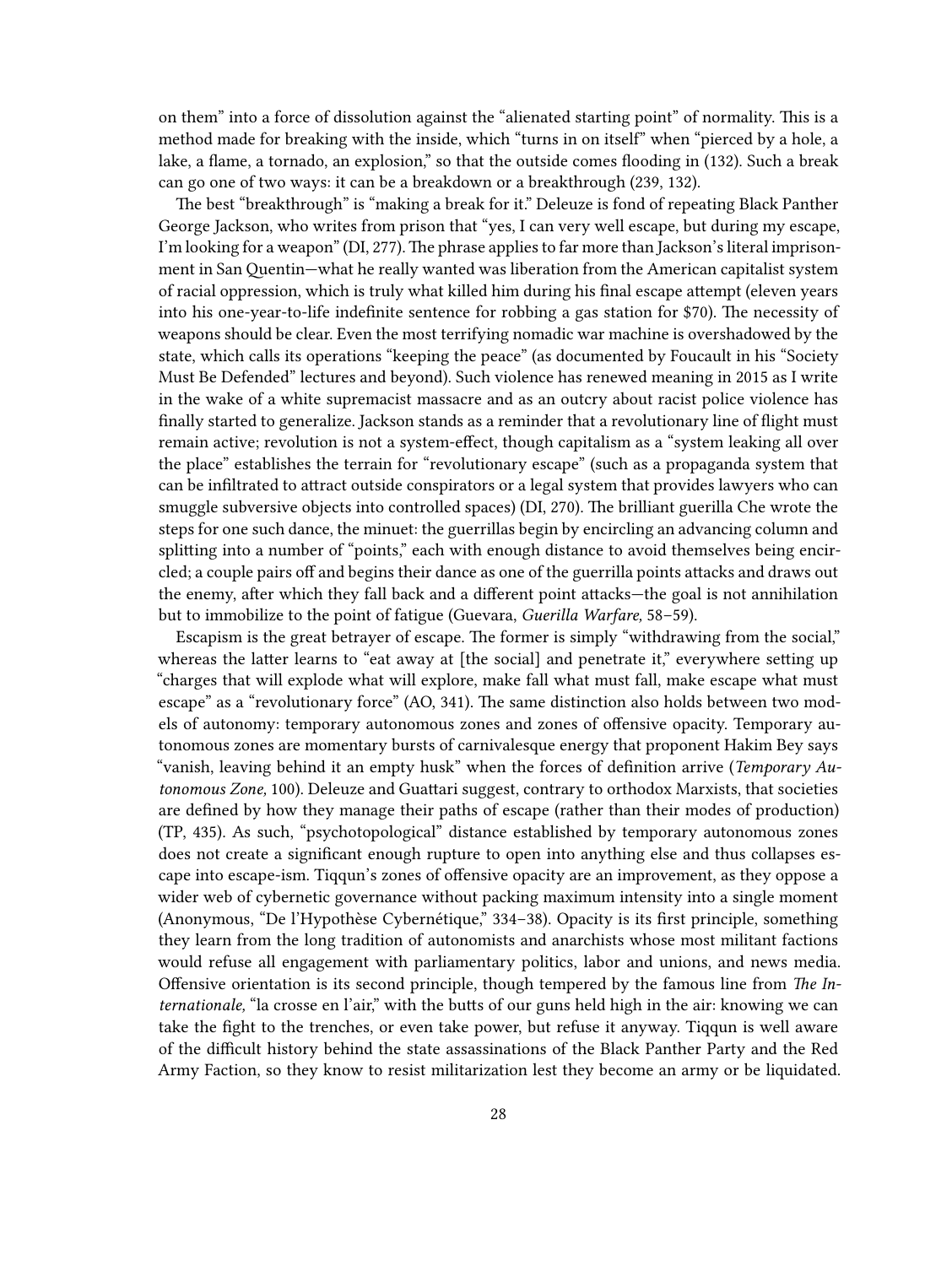The advantage of this "strategic withdrawal" is autonomy, especially as communism becomes its qualitative guide. Posing communism as oppositional self-determination, it takes the whole social apparatus of capture as its contrary—against any temptation to engage the social, for whatever resources offered, arises a demand to be met by a parallel space of communism.

## <span id="page-28-0"></span>**Flows: Interruption, Not Production**

The schizo is dead! Long live the schizo! Schizo culture appealed to a society seized by postwar consumer boredom. "Can't we produce something other than toasters and cars? How about free speech, free school, free love, free verse!" It is no exaggeration to say that the events of May 1968 were sparked by a Situationist intolerance for boredom ("boredom is always counterrevolutionary," says Guy Debord; "Bad Old Days Will End," 36). In the time since the 1972 publication of *Anti-Oedipus,* capitalism has embraced its schizophrenia through neoliberalism. The schizo has become the paraphilic obsession of Nietzsche's last man. Its flood of more and more objects has subjects able to muster less and less desire, as seen in the Japanese Lost Decade of stagflation, when a torrent of perversions coincided with a suicide epidemic. The dominant feelings today are probably anxiety or depression (Plan C, "We Are All Very Anxious"). They are expressed as vulnerability in the pervasiveness of trauma, as a constant low-level distress, and through a generalization of contingency. Demonstrating the significance of this shift: "go play outside" is a breath of fresh air to the bored but fails to make the depressive budge. Neoliberalism turns the depressive into the paranoiac through a program of exposure, which unfolds the subject to reveal new surfaces to penetrate. Despite this, the negative project of the process of schizophrenia ("collapsing a filthy drainage pipe") is as necessary as ever (AO, 341). But just as Lenin declared the revolutionary affirmation "All the power to the Soviets!" counterrevolutionary after a certain time, it is time to retire the slogan "Liberate the flows!"

Militant discussions of infrastructure, blockage, and interruption are refreshing—since the first "free" laborers threw a shoe in the machine, sabotage has been an important tactic of resistance. But with the elliptical dynamics of capitalism, which poses its own limits only to overcome them for a profit, interruptions cannot be an end unto themselves (230–31). Every economic system is "a system of interruptions" that works by breaking down (36–37, 151, 192). One needs to look behind the old social democratic criticism of productivism, "even pollution, cigarettes, prisons, logging, napalm, and nuclear warheads are counted in the Gross Domestic Production," to see why (Kennedy, *Remarks at the University of Kansas*). Antiproduction, which prevents specific realizations of value in a systematic way, is "at the heart of production itself, and conditioning this production" (235). Potlatch and ritualized warfare are indigenous means of antiproduction that prevent the hoarding that could lead to despotism (Maus, *The Gift*; Clastres, *Society against the State*). Aristocratic glorious expenditure made sure that everything was owed to the king (Bataille, "Notion of Expenditure"). Marx reminds us that capitalists dip into their own capital stock at the expense of expanded reproduction, but wasting money on the "political–military– industrial complex" guarantees the smooth advance of the system as a whole (235).

What interruption is revolutionary? The mold was set by Marx, who proposed "expropriating the expropriators" (*Capital,* chapter 32). "Direct action at the point of production" would intervene in the apparatus of capture where the earth, activity, and objects are first coded by the state as territory, work, and money or decoded by capitalism as flows of land, labor, and capital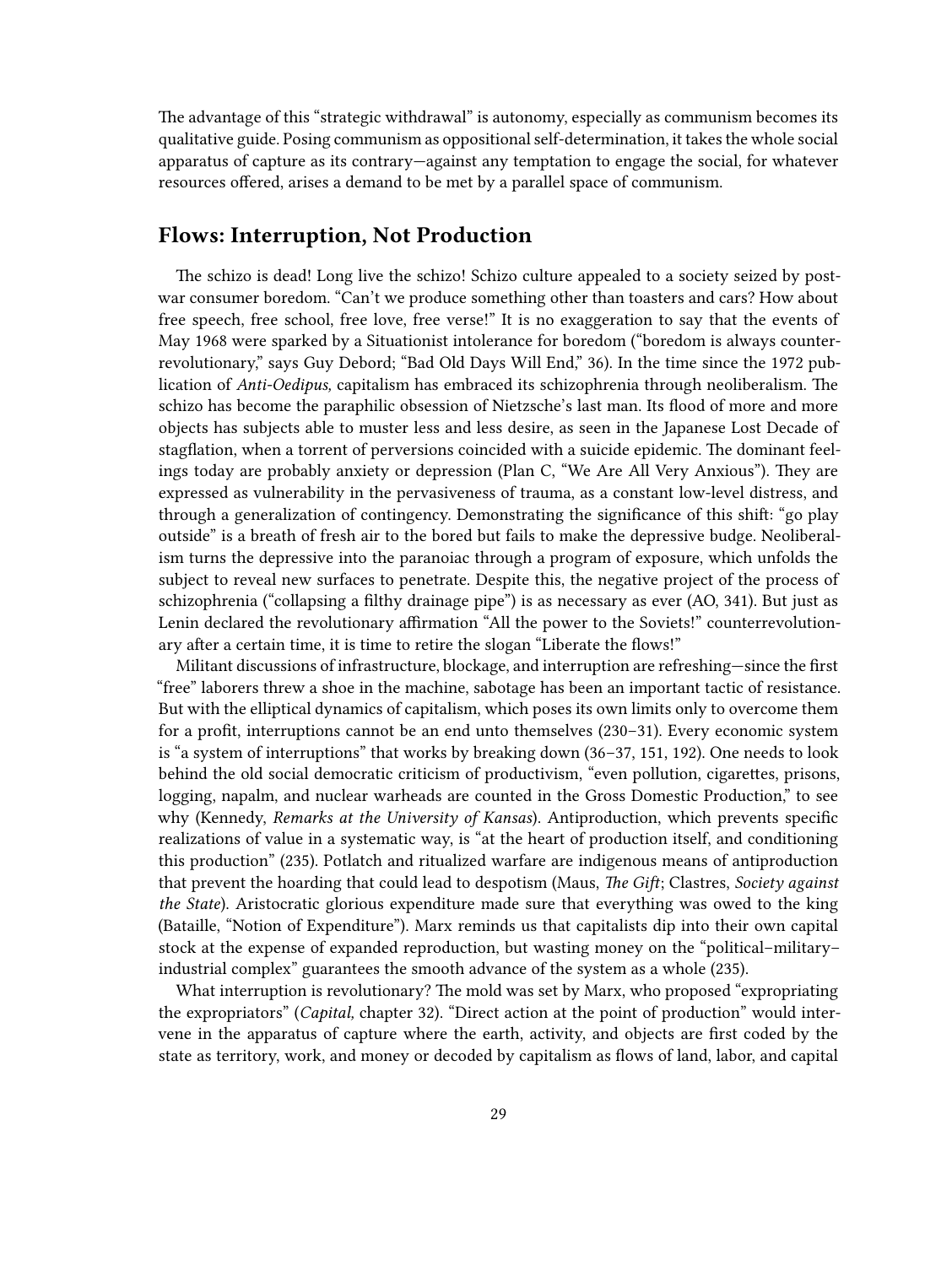(TP, 437–60). But if "societies are determined by their mode of anti-production (and not a mode of production)," then action should be taken at the points of capitalist antiproduction (D, 135). Extending this line of argumentation, the avant-garde taunts the world with a claim: "capitalism defeated traditional societies because it was more exciting than they were, but now there is something more exciting than capitalism, itself: its destruction" (Bernadette Corporation, *Get Rid of Yourself* ). Though this position is condemned by Leninists as infantile leftism, it is the realization of Deleuze and Guattari's critique of therapy culture—clinicians say that one matures out of the depressive position by learning an ambivalent balance of love and hate, which helps delay gratification (Joseph, "Projective Identification," 99). But is that not the alienation of the worker from the fruits of his labor, Deleuze and Guattari protest, the fundamental separation of a desiring subject from her means of satisfaction (AO, 70–75)? Think of an old German rock song, "Macht Kaputt, Was Euch Kaputt Macht" by Ton Steine Scherben, an anarchocommunist band connected to the squatter scene and the Red Army Faction (before it went underground). As cheap as it sounds, perhaps the cure for depressive disinterest is the thrill of "destroying what destroys you."

## <span id="page-29-0"></span>**Substance: Political Anthropology, Not Technoscience**

"Science does not think," Heidegger sensationally claims in his 1952 lecture *What Is Called Thinking?* A year later, Gaston Bachelard makes an opposing scandalous assertion in *Le Matérialisme Rationnel* that "science does not get the philosophy it deserves" (20). What science needs, Bachelard says, is a science that produces objects for thought. One such approach is the "nomad science" of *A Thousand Plateaus,* which forms a direct response to Heidegger's challenge that "we are still not thinking" (*Thinking?,* 6). Nomad science poses problems in clarifying what is really going on in states of affairs (WP, 155–62). In posing better problems, instead of trying to solve them, science invites a range of potential solutions (80–83). "Like a compass, not a blueprint," the saying goes, which is only useful for those who take the time to learn the terrain. In following some technological lines, humans tend to co-evolve with their technological counterparts, or make an even stronger claim: certain technologies produce new peoples (TP, 404–15). So beyond problems, the science of nomads is more an anthropology (or even a geography). Here it may be helpful to consider Deleuze's point about Pascal's Wager in *Nietzsche and Philosophy,* which he says is not a theological question but an anthropological query about how it would be to live without god. The story about nomad scientists and their cousins, the metallurgical smiths, is mostly a history of their appreciation for the singularities of matter, just as Heidegger says the thinking cabinetmaker does when turning each knot and warp to its advantage.

Deleuze and Guattari's autopsy of Oedipus demonstrated the need for anthropology. Their method was analytically clear: dissect him with an internal critique of psychoanalysis and then an external of anthropology. From the first, all they could determine was Oedipus's illegitimate birth, which was already a public secret. It was only through the subsequent historical materialist explanation for Oedipus's emergence that they could plot his demise. We deserve a new anthropology, especially if we plan to commit an act of sedition against the whole world. It will not be born out of a new Enlightenment. Anthropology's Enlightenment father Kant paired anthropology with geography to generate the first scientific classification of race (and white racial superiority) (Bernasconi, "Who Invented the Concept of Race?"). Borrowing from his philosoph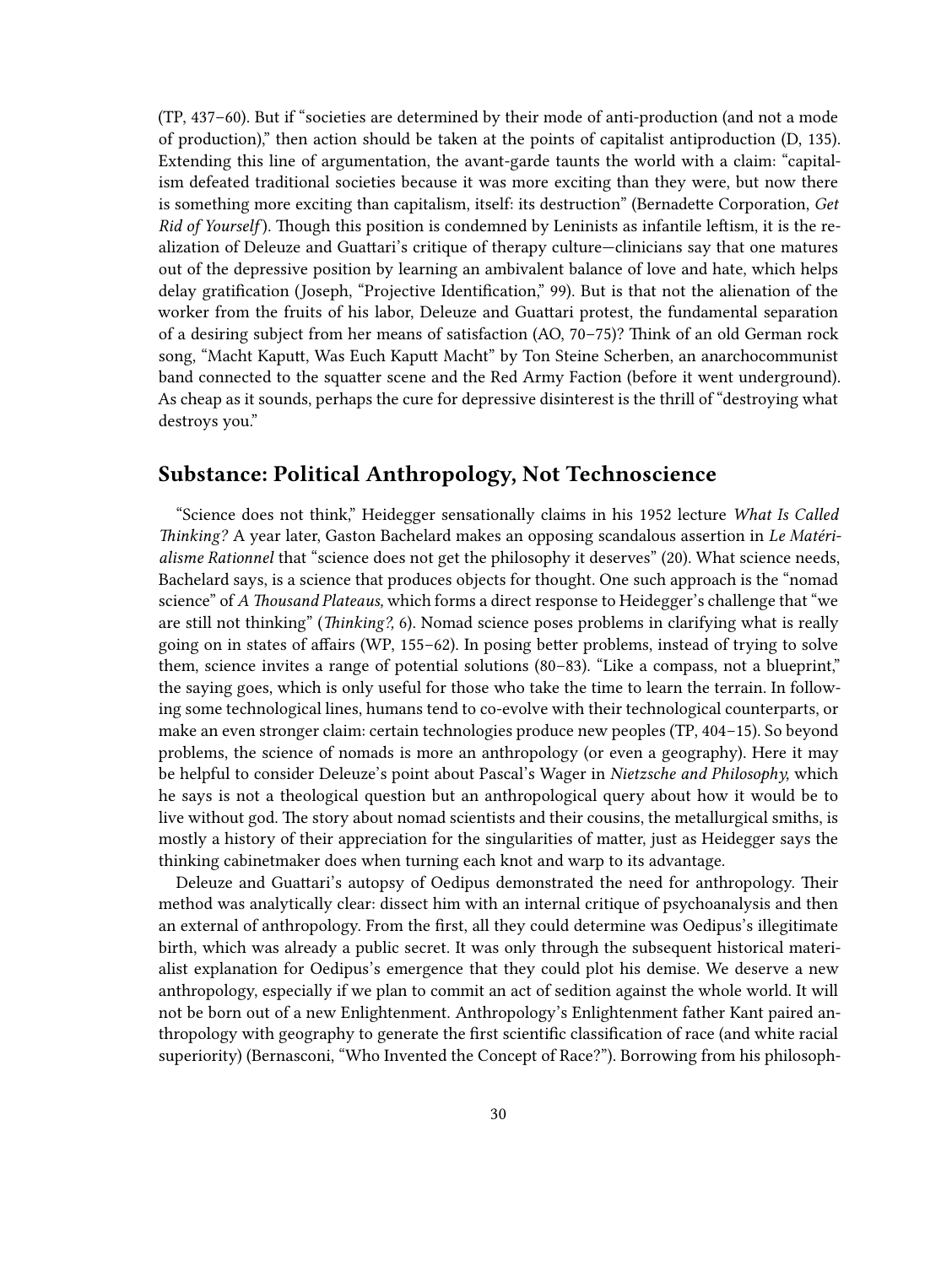ical work, he lectured on the topic for forty years (1756–97) and published a foundational text, *Anthropology from a Pragmatic Point of View* (Eze, "Color of Reason"). Even anti-Semitic Heidegger knew that reorganizing philosophy along the lines of a succession of psychologies in human history was a grave error—though his negative anthropology leaves the door open to the wild phenomenological speculation of Agamben, Stiegler, and Virno (Balibar, "Subjection and Subjectivation," 2–9). Rather, we need to return to structuralism, if for no other reason than *American anthropology was never (post)structuralist.* Such a provocation is not an attempt to be retro; it is a rejection of the postmodern "reflexive turn" as thirty years lost to naval gazing (Viveiros de Castro, *Cannibal Metaphysics,* 98–100).

Why not a structuralist political anthropology? Viveiros de Castro says that the opening move would be to shatter anthropology as the "mirror of society," which is to say, to shift the crosshairs from psychoanalysis to anthropology to write an *Anti-Narcissus* (*Cannibal Metaphysics,* 40–45). There are a few Deleuzian anthropologists who still take seriously the structuralist project of studying the other: Philippe Descola, Eduardo Kohn, Patrice Maniglier, and Eduardo Viveiros de Castro, to name a few. Only with their help can we overturn the mode of production, perhaps learning from the cannibalist Araweté and Tupinambá's "metaphysics of predation" (*Cannibal Metaphysics,* 142–44). Yet even these anthropologists need to get beyond the naturalist's impulse simply to catalog everything that they see. For even they are struck with their discipline's postcolonial guilt and are content to paint their subjects' lines of becoming in a connectivist "generalized chromaticism" only a few shades from productivism (45, 161). Like Deleuze and Guattari's remarks on Freud as the Martin Luther and Adam Smith of psychology, these anthropologists remain imprisoned by their own states of affairs—until they produce a body to perform an autopsy, *Anti-Narcissus* pulls its punches. And without a critique, it remains too close to "a bizarre mixture of ontology and anthropology, metaphysics and humanism, theology and atheism" (NP, 183). Our conspiracy demands more than knowing how the other conditions herself through the enemy, even if it is how they eat each other; it is a communism that wants to consume the flesh and blood of the entire cosmos.

#### <span id="page-30-0"></span>**Nomadism: Barbarian, Not Pastoral**

At first blush, nomadism appears pastoral. Deleuze's works constitute one great "horse opera," as the animals appear in more than half of his published work. One question motivates his obsession: what can a horse do? This is an affective inquiry into their capacities and not their meaning:

take the horse, the apocalyptic beast, as an example: the horse that laughs, in Lawrence; the horse that sticks his head through the window and looks at you, in Kafka; the horse "that is the sun," in Artaud; or even the ass that says *YeaYuh,* in Nietzsche—these are all figures that constitute so many symbols through the building-up of forces, through the constitution of compounds of power. (ECC, 134)

Deleuze chastises Freud for making Little Hans's fear of horses into an image of the father, when it is really a desire to escape to the street (ECC, 64). Horses appear as the first weapons, whose speed is essential to establishing the asymmetrical relation between nomads and the state (TP, 396). When combined with inventions, such as the stirrup or the photograph, horses generate the peculiar movement of speed through immobilization—the voyages in situ of the knight who sleeps on his horse and Muybridge's *Sallie Gardner at a Gallop* (D, 74–75; C1, 5–6). They can be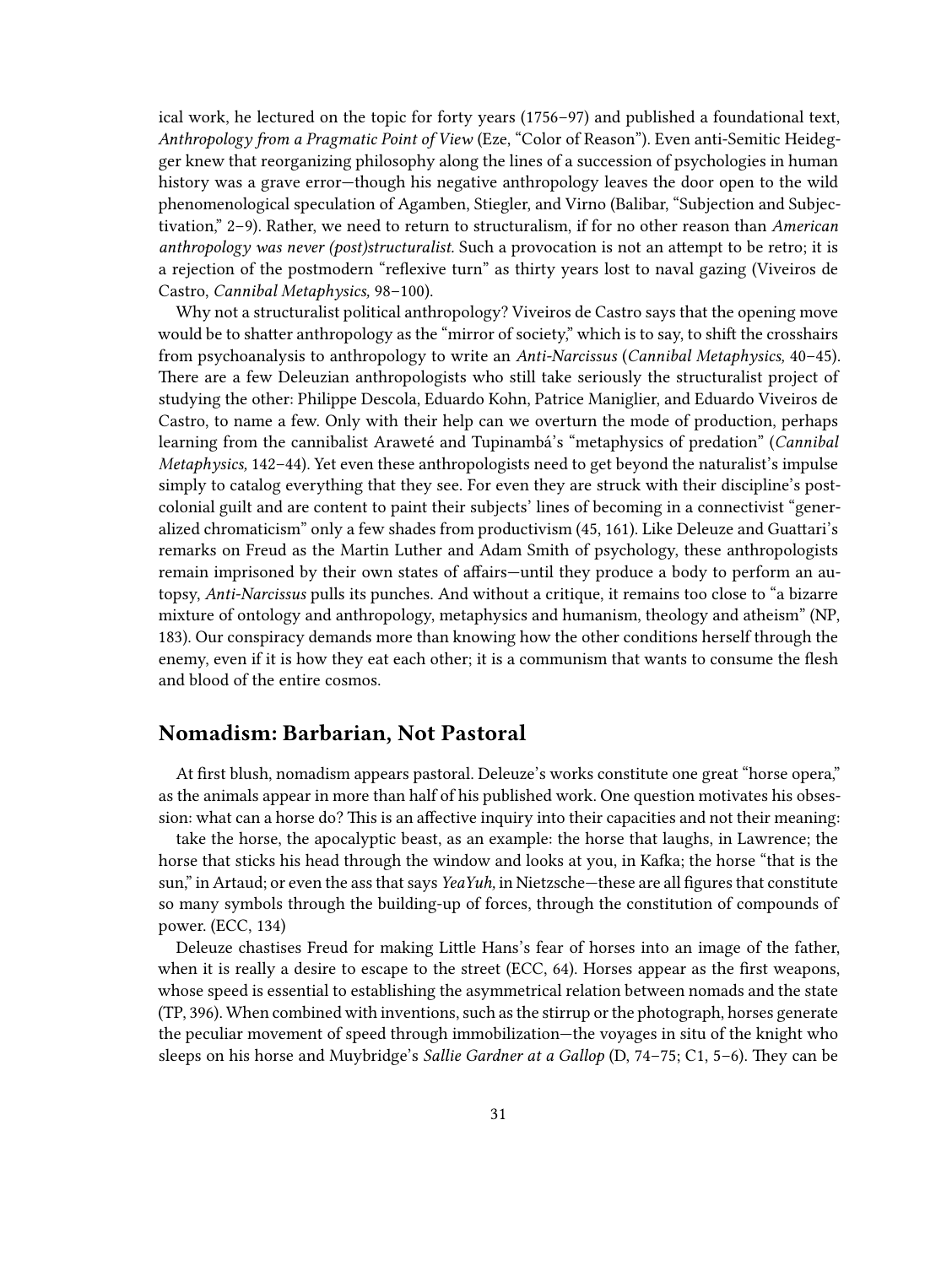the cause of madness, such the public beating of horses that scarred Dostroyevsky's memory and triggered Nietzsche's break with reality (TP, 257). Yet there is little of ontological import about the horse itself; it takes "the earth" to slow one down through an "artificial reterritorialization" to give any given horse "a particular substance to the content, a particular code to the utterances, a particular limit to becoming, a particular indicative mood (present, past, future) to time" (ECC, 72). As such, the warhorse is far more like a wolf than a workhorse, which is the younger sibling of the ox (TP, 256–57).

The nomads that will dissolve capitalism are not cowboys but barbarians. Not self-attributed but a smear, the term *barbarian* was invented by Hellenistic Greeks as onomatopoeia for the blabber of those who could not speak their language (Padgen, *Fall of Natural Man,* 16). Lacking the capacity for reason, barbarian is used to paint certain foreigners as utterly black and without a single virtue. Not all strangers are vilified by the citizens of empire. Rather, barbarians have two defining characteristics: they refuse to be educated in the language of the *polis* and they act with a savage roughness that exceeds the boundaries of appropriateness (Crisso and Odoteo, *Barbarians,* 40–42). The first jams the usual logocentric means of recognition that would extend them the communal rights of being a human (Padgen, *Fall of Natural Man,* 16); the second banishes them to the uncivilized realm of beasts that lacks decorum, protocol, and restraint (17–18). Nomads are perfectly satisfied with such a one-sided story. What initially appears as an insulting depiction of their limited capacities instead is a definition of how they avoid capture. Barbarians can continue their siege as long as the likes of Hegel, "an honest subject of the Prussian state," cannot apprehend "a completely autonomous, sovereign, uncompromising opposition—a multiplicity that does not allow itself to be enrolled in any synthesis" (Crisso and Odoteo, *Barbarians,* 14). The outside to the new "socially conscious" economy, barbarians avoid the liberal trap of tolerance, compassion, and respect. The only risk is that their ferocity will abate and their passion subside.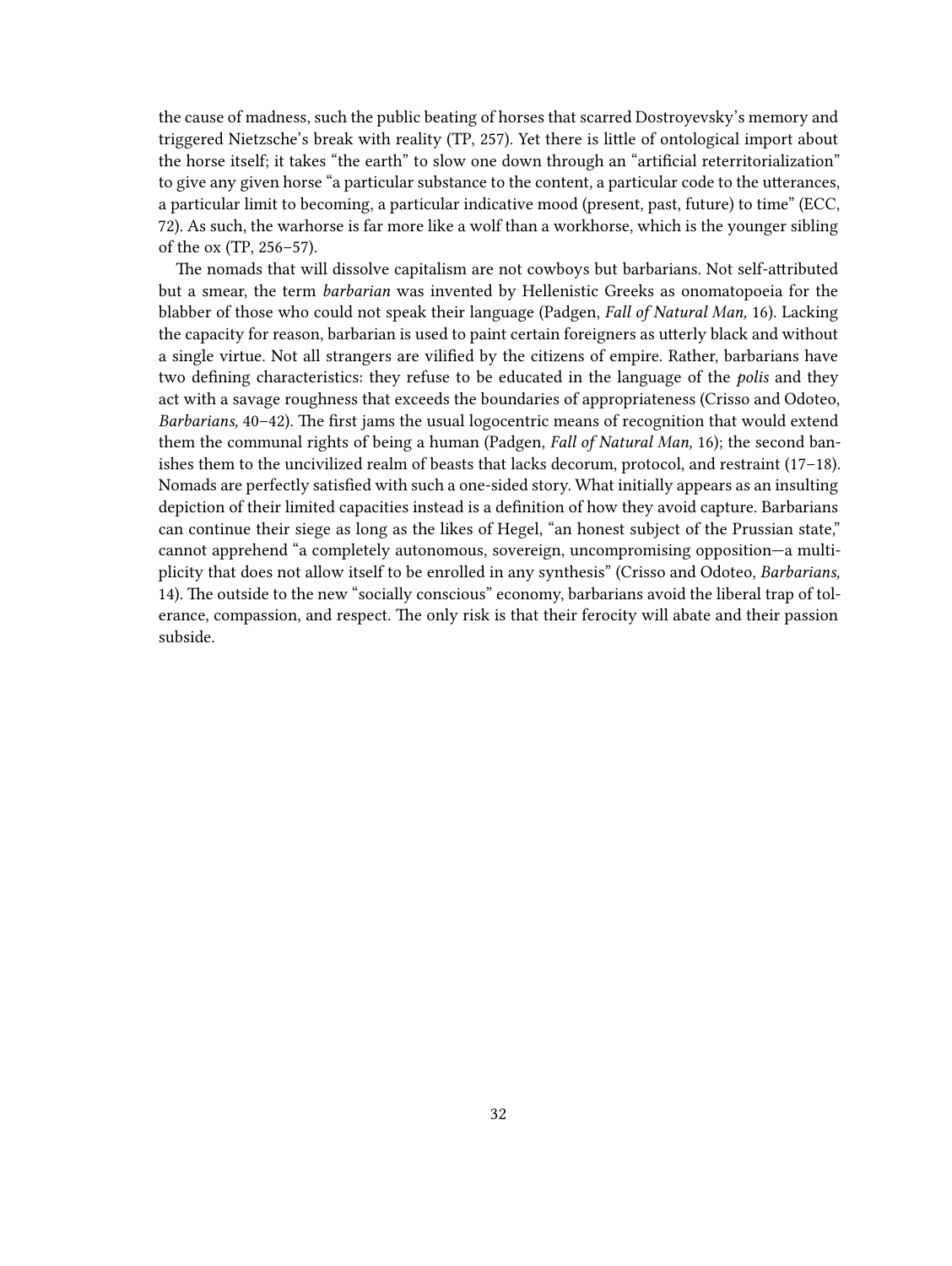## <span id="page-32-0"></span>**The Call of the Outside**

## <span id="page-32-1"></span>**Distribution: The Outside, Not Nomos**

Cows offer the clearest picture of crowned anarchy, also called "nomadic distribution" (DR, 41; TP, 158). When set out to pasture, they practice *auto-nomy* by following a self-regulated *nomos,* the customary distribution in open space ("in general an unlimited space; it can be a forest, meadows beside rivers, a mountain slope," says philologist Emmanuel Laroche on page 116 of his etymological study) that "crowns" whatever is unique to each landscape, as in livestock feeding on a particular patch of grass and leaving excrement to fertilize the soil anew. *Nomos* is part of a larger constellation of *nem-* words examined by Laroche, including nomads and distribution *(nomos),* customary law *(nomos),* melody *(nomos),* pasture or sphere of command *(nomos),* roaming (*nomas,* the basis for nomad), pasture *(nemo),* inhabitant *(naetees),* territory *(nemeesis),* governor *(nomarchees),* and law *(nomoi).* Most controversial about Laroche's argument is his claim that Greek is the only of the Indo-European languages to be pastoral, which casts the Solonic sense of *nomos* as statist distribution as a betrayal of its nomadic roots. Over the generations, *nomos* loses its nomadic heritage to become the administrative appropriation, distribution, and use of land (22–29, 115–24, 178–205). During this time, *nomos* is combined with the household *(oikos)* to name economics; first mentioned by Phocylides in a poem where he compares women to animals: to dogs, bees, free-range pigs, and long-maned horses (Edmonds, *Elegy and Iambus,* 173–74). (Phocylides suggests that his friend marry the bee because she is a good housekeeper—*oikonomos agathe*; 174.) But Marx shows in chapter 7 of *Capital* that he knows that "what distinguishes the worst architect from the best of bees is this, that the architect raises his structure in imagination before he erects it in reality." Certainly there is a residual speciesism in Marx's remark, as animals' experience of the world *(Umwelt)* is sophisticated enough to produce many things ("art does not wait for human beings to begin") (TP, 320). Yet there is a considerable difference in how humans and cows crown the space that they occupy. As such, we should be concerned more by how each constructs the world than by the excrement with which they consecrate it.

Marx's son-in-law Paul Lafargue demonstrates in his *Social and Philosophical Studies* how *nomos* was turned against the barbarians. Land first "distributed by lot, with the aid of pebbles," is set under the watch of Nemesis, the goddess of just distribution (125; Laroche, *Histoire,* 89–106). *Nomos* continues to affirm its groundlessness when it is played like a game of chance at the table of the gods, with the dice affirming aleatory points that fracture the sky and fall back to a broken earth (DR, 284). Lafargue posits that the great betrayal appears when justice, born out of equality, sanctions the inequalities of land distributed by right and not luck (*Social and Philosophical Studies,* 133–34, 129–30). No longer the protector of nomads, Nemesis inflicts the death penalty "against those who menace property" for the purpose of "teaching the barbarians to trample under foot their noble sentiments of equality and brotherhood" (130–31). Lafargue thus demands a communist revolution that suppresses private property to banish "the most frightful nightmare which ever tortured sad civilized humanity," the idea of nomic justice (134).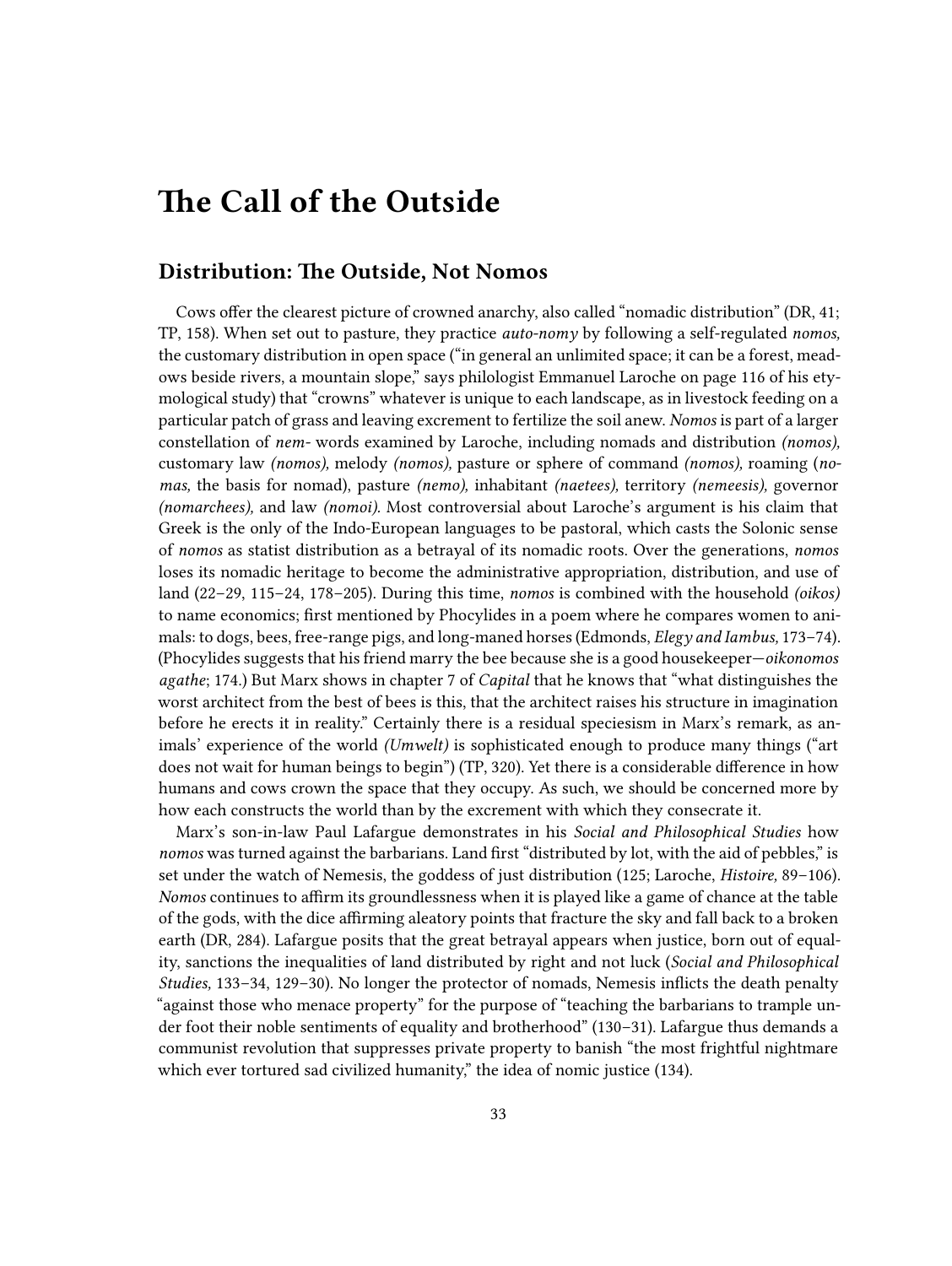There are two outsides to the state: one a worldwide union, the other a fragmented resistance (TP, 381). To Deleuze and Guattari, this exteriority demonstrates the irreducibility of the *nomos* to the law. If there is anything to this notion, it is not found in a form of exteriority but in the fact of the outside—that there will always be nondenumerable groups (469–73), that there are flows that even the best axiomatic can never master (468–69), and that power now produces more than it can repress (F, 28–29). This is the true meaning of "deterritorialization" and "the infinite speed of thought"—each concept confirms the extraordinary powers of the outside (AO, 105; WP, 21, 35–38, 42). The difficulty is that "one cannot write sufficiently in the name of an outside" because it "has no image, no signification, no subjectivity" (TP, 23). How then to link with the outside? The simplest way is to fashion a war machine as a relation to the outside (TP, 376–77). Another path to "a new relation to the outside" may be found in a fissured planet that spews fires that consume the world (DI, 156, 158–59). Such deterritorializations unleash movements that "cease to be terrestrial" when "the religious Nome blooms and dissolves" and "the singing of the birds is replaced by combinations of water, wind, clouds, and fog" (TP, 327).

The outside appears like Frankenstein's monster, with a crack of lightning late into the dreary night while the atomist's rain patters away from the outside. Its darkness does not come from void worship or an existentialist reckoning with nothingness. Flashing brilliantly as a shock to thought, it appears as the "bearer of a problem" that paints the world black with dread (DR, 140). This movement grounds thought as "the relationship with the outside" (DI, 255). Exteriority here is not some transcendent light or yawning void. Rather, the outside opens out to a new milieu, like cracking the window in a house. The outside is seldom as pleasant as a breeze, however, as it invades in all its alien force. Thought here has a choice, to represent or intensify; the latter follows Paul Klee's famous formula: "not to render the visible, but to render visible" (FB, 144). It amplifies the impinging power of the outside to cause a horrible discord that splits apart the harmonies of reason sung in the halls of state thought (DI, 259–60). Such philosophy does not sing, it screams in the analogical language of "expressive movements, paralinguistic signs, breaths" (FB, 93). The outside howls with an "open mouth as a shadowy abyss" (51).

### <span id="page-33-0"></span>**Politics: Cataclysmic, Not Molecular**

"The revolutionary was molecular, and so was the counter-revolution," Tiqqun prophetically declares (*Introduction to Civil War,* 200). Yet the "molecular revolution" actually begins with Proust, who writes in *Sodom and Gomorrah* of three levels of sexuality: straights, gays, and queers. The first two types connect "molar" lines between fixed objects, each category simply being an inversion of the other (AO, 68–71). The third draws a "transversal" molecular line between the unspecified, partial, and flux of flows "unaware of persons, aggregates, and laws, and of images, structures, and symbols" (70–71, 311). For a long time, the love that dare not speak its name hid with other queer things made up of "very different mechanisms, thresholds, sites, and observers" (WP, 78). But counterculture exposed the secret, which is to say, disclosed a molecular line of previously clandestine passions while blossoming into the flower power of the Summer of Love publicly consecrated at Woodstock's Three Days of Peace, Music, and Love. This new world bore what Paolo Virno calls in *Grammar of the Multitude* the liberatory "anti-socialist demands" of "radical criticism of labor," "an accentuated taste for differences" and "the aptitude (at times violent, certainly) for defending oneself from the State, for dissolving the bondage to the State as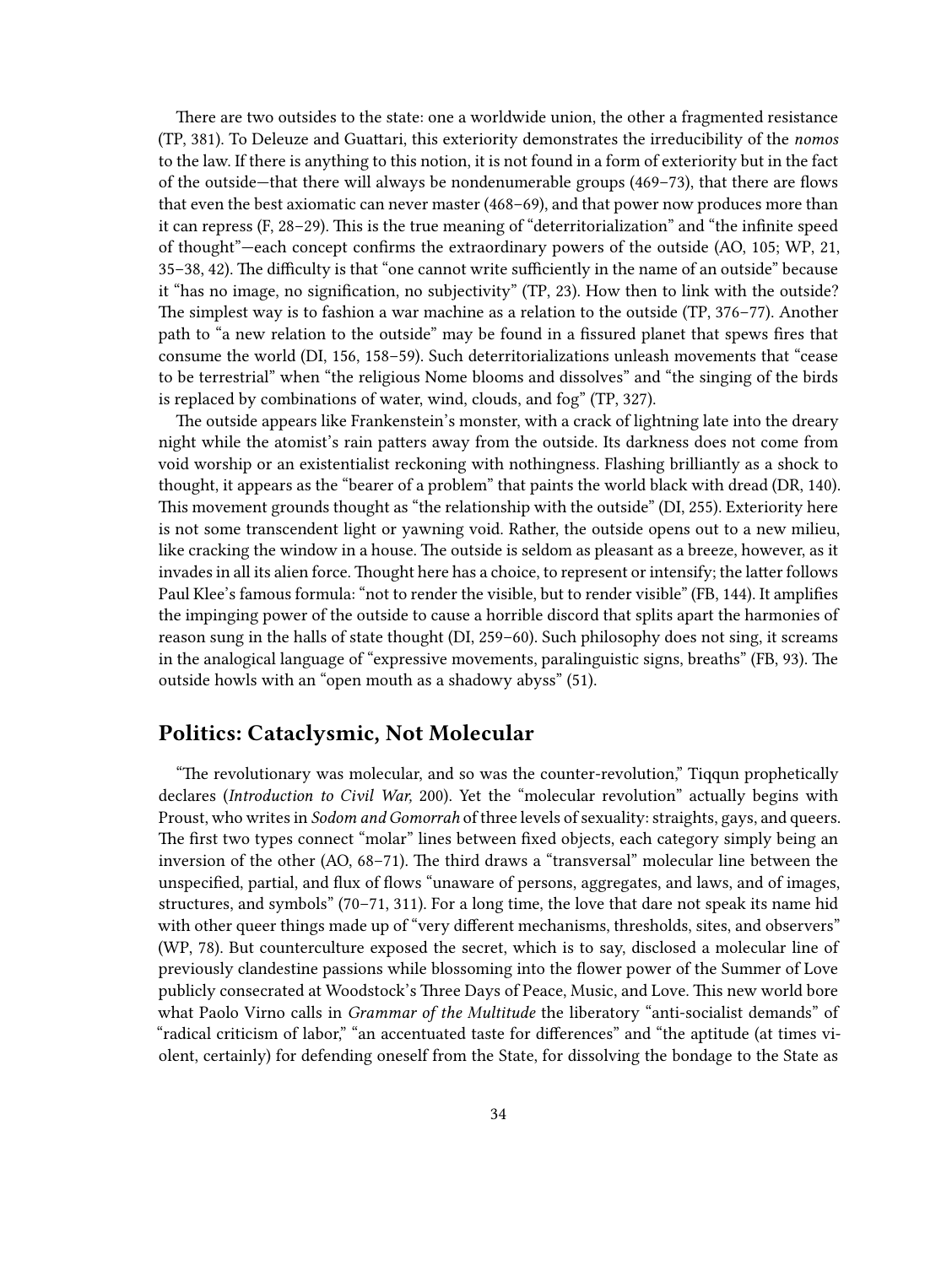such" (111). But the life of this molecular line was short. It was put back to work by disco, flexible production, and the Reagan revolution in an odd "communism of capital" (111).

The cataclysm is not an end but a new beginning, the cataclysm of a temporary hell, "itself the effect of an elementary injustice" that sweeps in and out, rather than being an abysmal lake of sulfur where souls burn forever (ECC, 46). It is the apocalypse before its decadent transformation into the system of Judgment (39). Only a revival of this cataclysmic event can end the apocalypse of an "already industrialized organization" that appeared "a Metropolis" by way of "the great military, police, and civil security of a new State" with a "programmed self-glorification" complemented by a "demented installation of an ultimate judiciary and moral power" (44, 46). We know from Nietzsche's *Gay Science* that the impending cataclysm of "breakdown, destruction, ruin" may appear gloomy (279). And it will certainly cover the earth in a blackness darker than the world has ever seen (279). Yet we should greet it with cheer. For the cataclysm brings with it a new dawn worthy of our highest expectations. Though the daybreak may not be bright, we will have escaped the judgment of God, Man, and the World. "At long last our ships may venture out again, venture out to face any danger," because "the sea, *our* sea, lie open again" … "perhaps there has never yet been such an 'open sea'" (280).

### <span id="page-34-0"></span>**Cinema: The Powers of the False, Not the Forces of Bodies**

Bodies are a well-composed image of power. The body of God (the Sacrament of Jesus). The body of a saint (the pierced corpse of the martyr). The body of the sovereign (the King's two bodies). The body of the tyrant (Big Brother's face). The social body (the body politic). A body of evidence (the state's case). The idea of society or the world functioning as an organism is well sedimented. In its stupidest form, it posits a resemblance between the human body and society. Just as various organisms interact to form an organism as a functional whole, it states, society is the cooperation of various social organs. The body provides an image for the much-talked-about "body without organs," the great inspiration for Deleuze, who says that if we are to believe in the world, "give me a body then" (C2, 189).

The body is not really the enemy, the organism is. Some would have bodies appear through their opposites, locked in eternal combat—as the sinner and their Eternal Savior, the regicide and the King, the criminal and the Law (TP, 108). But as an organism, the body is put to use for extracting "useful labor," either as a product of work (where organs are connected to the technical machines of the capitalism) or self-reproduction (where organs are connected to the social machines of the species) (AO, 54). The image of the body as an organism might appear as a step forward, as it invokes a form of ecological thinking of interconnected systems. But we are only interested in the body as a frustrating set of resistances, "obstinate and stubborn," as it "forces us to think, and forces us to think what is concealed from thought, life" (C2, 189). This is why it is said that "we do not even know what a body can do." But with the relative ease in which the body has been confused for an organism, perhaps it is time to abandon the image of the body completely. Stop thinking like lawyers, who try cases only after a body has been found. There is a simple reason: the point is not to construct a body without organs (organization, organism, …) but organs without a body. We only get outside the productivist logic of accumulation when "at last the disappearance of the visible body is achieved" (C2, 190).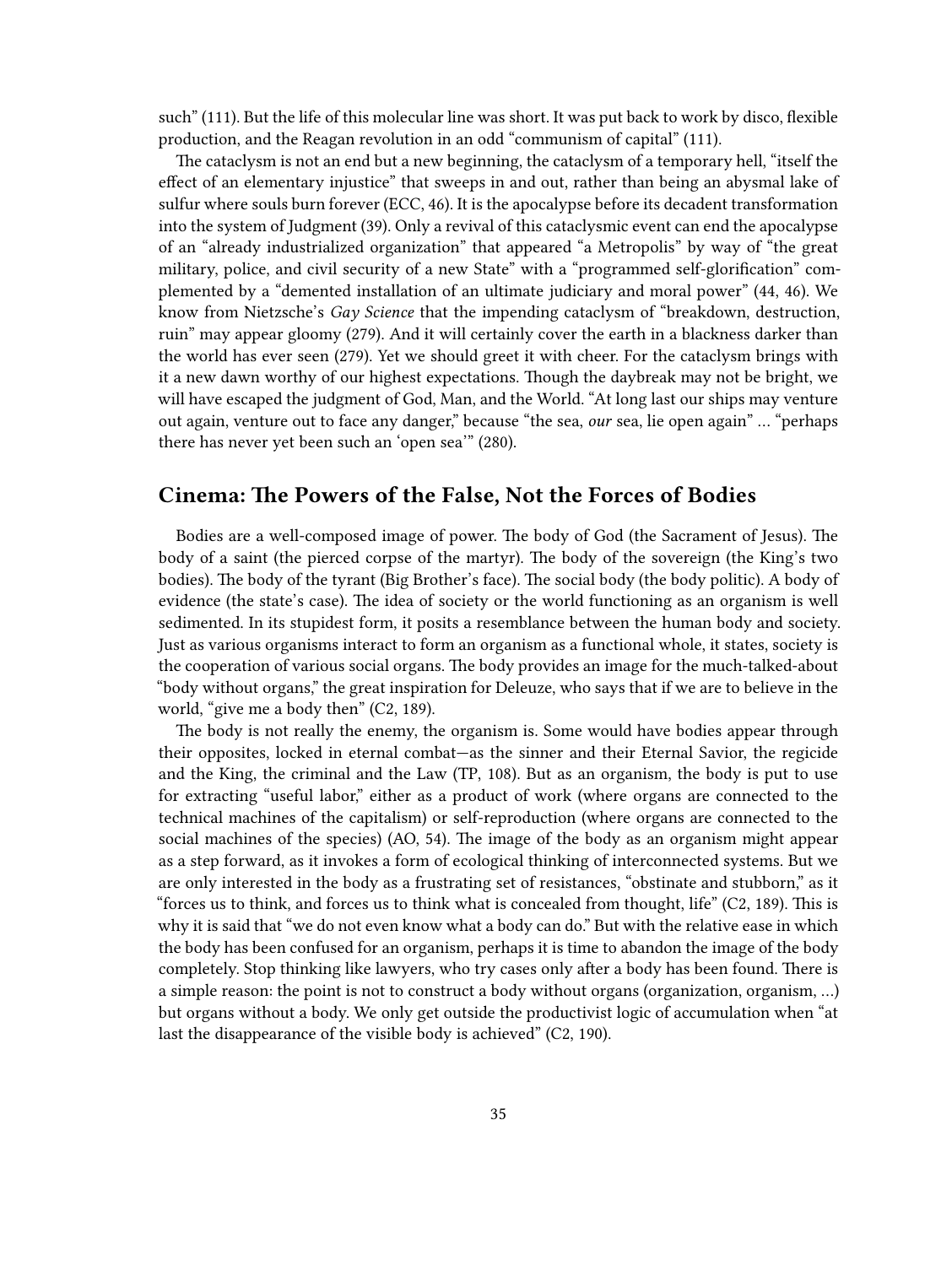Against the state's body of evidence: "The 'true world' does not exist," and even if it did, "it would be inaccessible, impossible to describe, and, if it could be described, would be useless, superfluous" (C2, 137). The conspiracy against this world begins with time, which "puts truth in crisis" (130). This is the fundamental problem of the "body of the law" described by Derrida whereby the law must continually rule against what it previously established as the truth (and thus its own authority) ("Force of Law"). It is these moments that reveal an in-effectivity of the truth—denouncing states, nations, or races as fictions does little to dislodge their power, however untrue the historical or scientific justifications for them might be (Seshadri, *Desiring Whiteness*). The state is nothing but these "*not-necessarily true pasts,*" the founding mythologies that fictionalize the origin of states and nations of people (C2, 131). This is the power generated only between the true and the false: what Deleuze calls "the real." The importance of the real is central, as trying to use truth to dispute the false does not work: those who denounce the illegal violence used to found legal orders are quickly dismissed or jailed, and the many climate scientists who harangue the public about the truth of global warming fail to spur policy change.

Cinema "takes up the problem of truth and attempts to resolve it through purely cinematic means" (Lambert, *Non-philosophy,* 93). There are films that go beyond metaphor and analogy, operating instead through a realism of the false. This is not the epic cinema of Brecht or Lang, whose dissimulation and relativism ultimately return the morality of judgment through the viewer. It is a realism of what escapes the body, presenting something it cannot perceive on its own—not different worlds but realities that exist in the present (though not currently lived) that confirm reality by weakening it. Deleuze finds that the elusive truth of postwar cinema does not prevent the existence of a "truthful man" but the "forger" as the character of new cinema (C2, 132). The forger refuses the moral origins of truth and frustrates the return to judgment (C2, 138–39). The realism of the false shows us love through the eyes of a serial killer (Grandrieux's *Sombre*), gives us the real thrill of self-destruction (Gavras's *Our Day Will Come*), unleashes the cruelty of nature against the cool logic of liberal patriarchy (von Trier's *Anti-Christ*), and solicits us in the horrifying conspiracies of a new flesh (Cronenberg's *Videodrome*).

### <span id="page-35-0"></span>**The Sensible: Indiscernibility, Not Experience**

The senses think when the boundary between the imaginary and the real collapses. This is what happens whenever the suspension of disbelief continues outside the frame (C2, 169). But the suspension carries on only as long as it is not whittled down to a narrow proposition through "infinite specification" (DR, 306). It expands by establishing a "distinct yet indiscernible" proximity (TP, 279–80, 286). In this strange zone of indiscernibility, figuration recedes—it is right before our eyes, but we lose our ability to clarify the difference between a human body, a beast, and meat (FB, 22–27). There is no mystical outside, just the unrelenting intrusion of "the fact that we are not yet thinking" (C2, 167). This is because experience is itself not thought but merely the provocation to think—a reminder of the insufferable, the impossibility of continuing the same, and the necessity of change.

"Knowledge is not made for understanding; it is made for cutting," says Foucault ("Nietzsche, Genealogy, History," 88). Neither is sense. The best sense is a sensation, a provocation, that introduces insufficiency (L, 50–58). So instead of adequate conceptions, we spread insufficient sensations. This insufficiency does not carry the weight of inevitability. It may begin with a petulant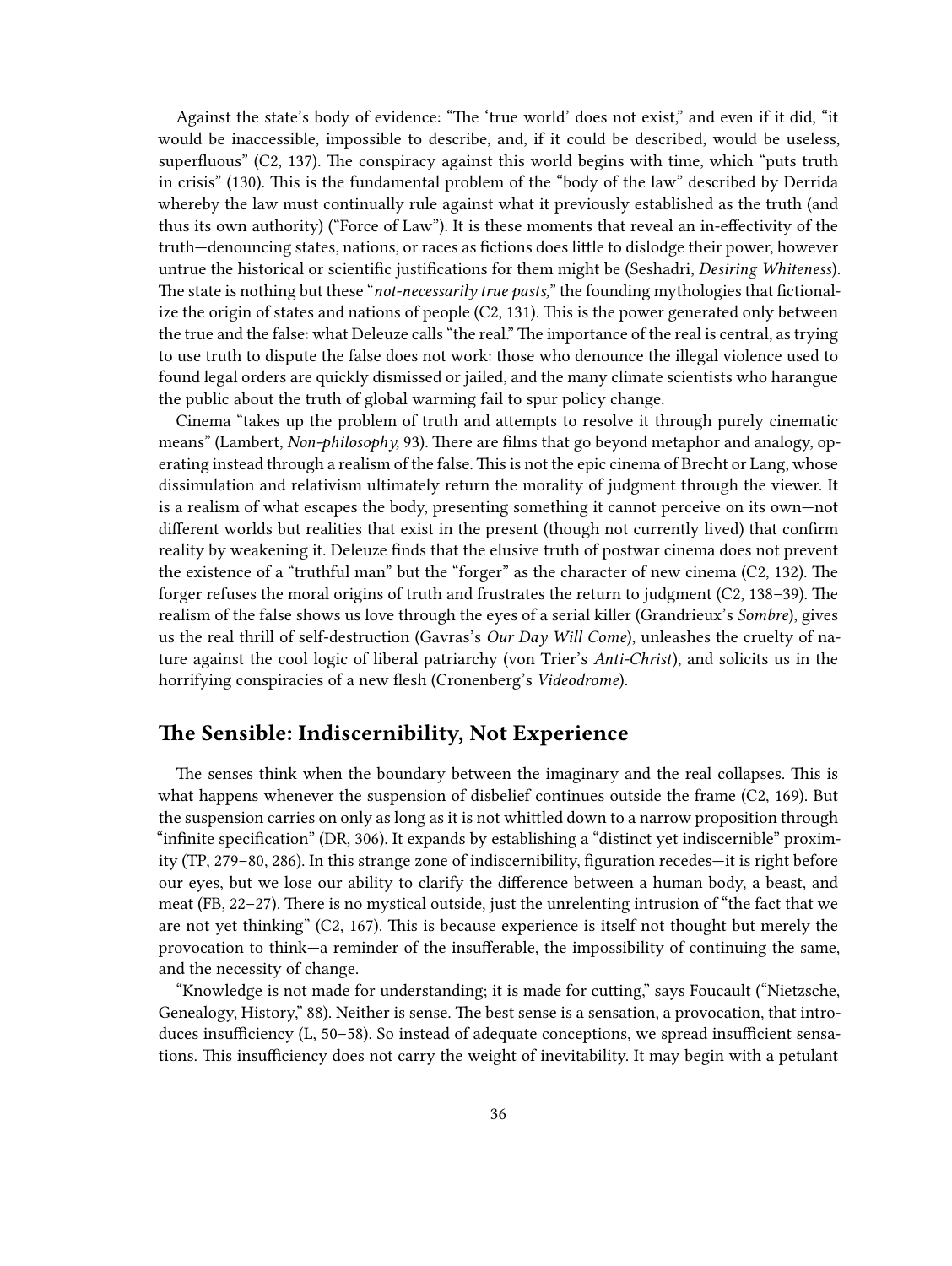indecisiveness, such as Bartleby's "I would prefer not to," but it must not end there. The greatest danger is that indecision consumes us and we become satisfied for one reason or another, withering like Bartleby in jail cells of our own making. Our communism demands that we actively conspire under the cover of the secret; for there is nothing more active than the Death of the World. Our hatred propels us. Just as "an adventure that erupts in sedentary groups" through "the call of the outside," our sense that the world is intolerable is what compels us to build our own barbarian siege engines to attack the new Metropolis that stands in Judgment like a Heaven on Earth (DI, 259).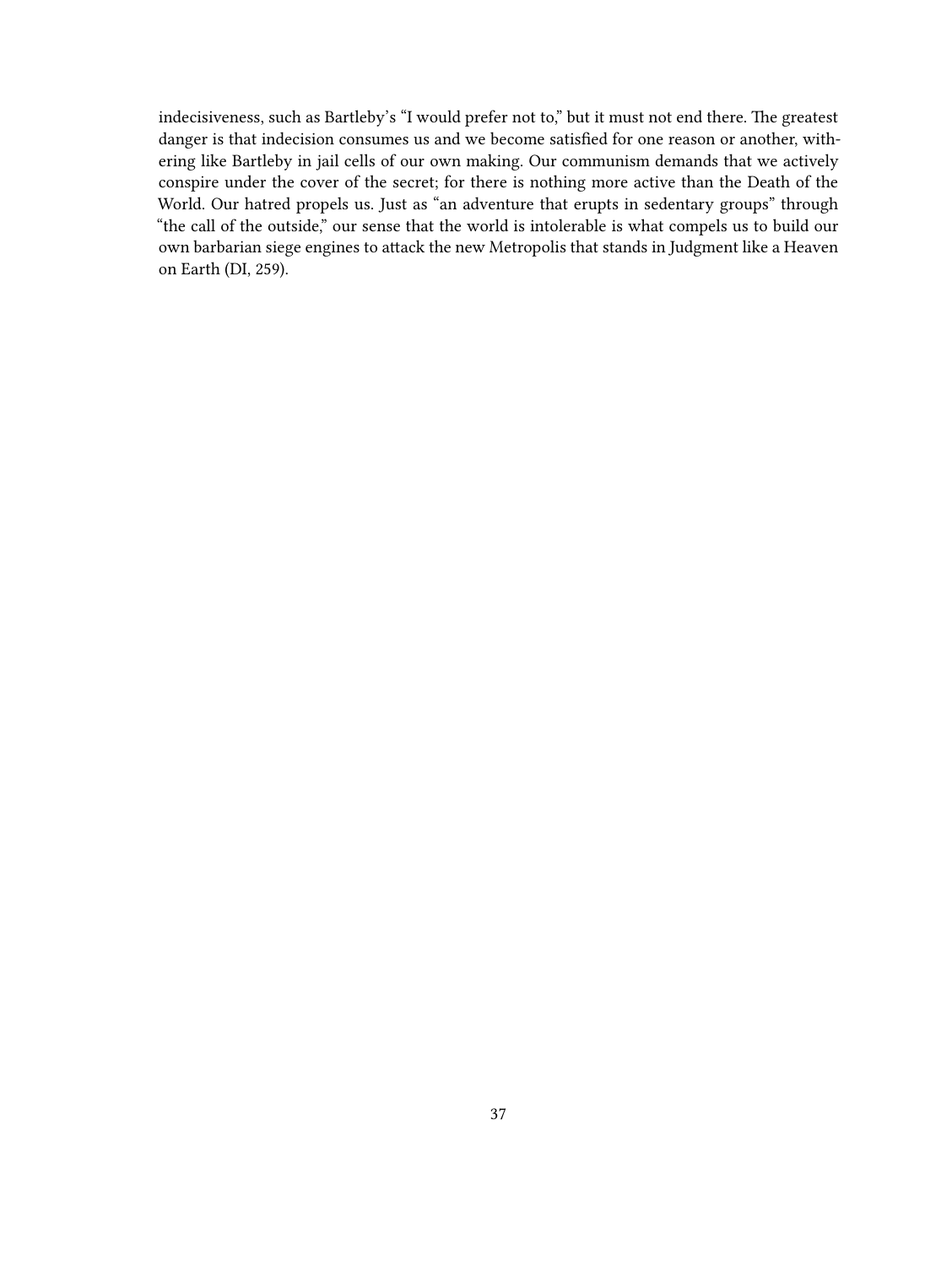## <span id="page-37-0"></span>**Conclusion**

AS A PROLEGOMENA to any future negativity in Deleuze, this book risks being too condensed. The moves I make are quick, and many will appear perverse to friends of the Joyous Deleuze. For justification: the force of thought is a matter of style and not the specification of concepts, or to use proper names, Nietzsche contra Kant (DR, 5, 13, 306). I therefore build my case through formulations that are "rigorous yet anexact" like Deleuze's, whose "essentially not accidentally inexact" concepts modulate enough between books to deserve different names (TP, 367, 555). I promote minor terms through extensive footnotes generated through a deep reading of Deleuze across the breadth of his complete works. So on one hand, I am so indebted to Deleuze that one could say that I merely provide a new nomenclature for old Deleuzian concepts. On the other, this is a book that Deleuze himself could never have written, as his age was not one of obligatory positivity, distributed management, and stifling transparency. My basic argument is that a new untimeliness in a time not Deleuze's own requires a negative project that his work introduces but does not sustain: the Death of this World.

The end of this world is the third in a succession of deaths—the Death of God, the Death of Man, and now the Death of this World. This is not a call to physically destroy the world. The Death of God did not call for the assault of priests or the burning of churches, and the Death of Man did not propose genocide or the extinction of our species. Each death denounces a concept as insufficient, critiques those who still believe in it, and demands its removal as an object of thought. In the Death of Man, we learned that the human sciences were impotent in the face of the systemic injustices of this world. Rather, Foucault shows how expert inquiry makes exploitation, sexism, racism, poverty, violence, and war into the constitutive elements of how humanity defends itself. He shows that attempts to save this humanity created a biopower that "makes live and lets die," which paradoxically administers life through "a power to expose a whole population to death" that tends toward wars of all-out destruction (Foucault, *History of Sexuality,* 135–37). Elaborating on this condition, subsequent theorists say that we have already been killed but have not yet died, making us an "already dead" that makes us already ready to adopt a revolutionary orientation that sacrifices our current time and space for a new, not-yet-realized future (Cazdyn, *Already Dead,* 9). Seen from this perspective, runaway climate change, the Sixth Extinction, and many other impending catastrophes are all essential parts of this world. The Death of this World admits the insufficiency of previous attempts to save it and instead poses a revolutionary gamble: only by destroying this world will we release ourselves of its problems. This does not mean moving to the moon, but that we give up on all the reasons given for saving the world. In my own announcement of the death of this world, I propose critiques of connectivity and positivity, a theory of contraries, the exercise of intolerance, and the conspiracy of communism.

Contemporary Deleuze scholarship tends to be connectivist and productivist. Connectivism is the world-building integration into an expanding web of things. As an organizational logic, it is the promiscuous inclusion of seemingly unrelated elements into a single body to expand its capacities. Academics are not alone in endorsing connectivism—I argue that connectivism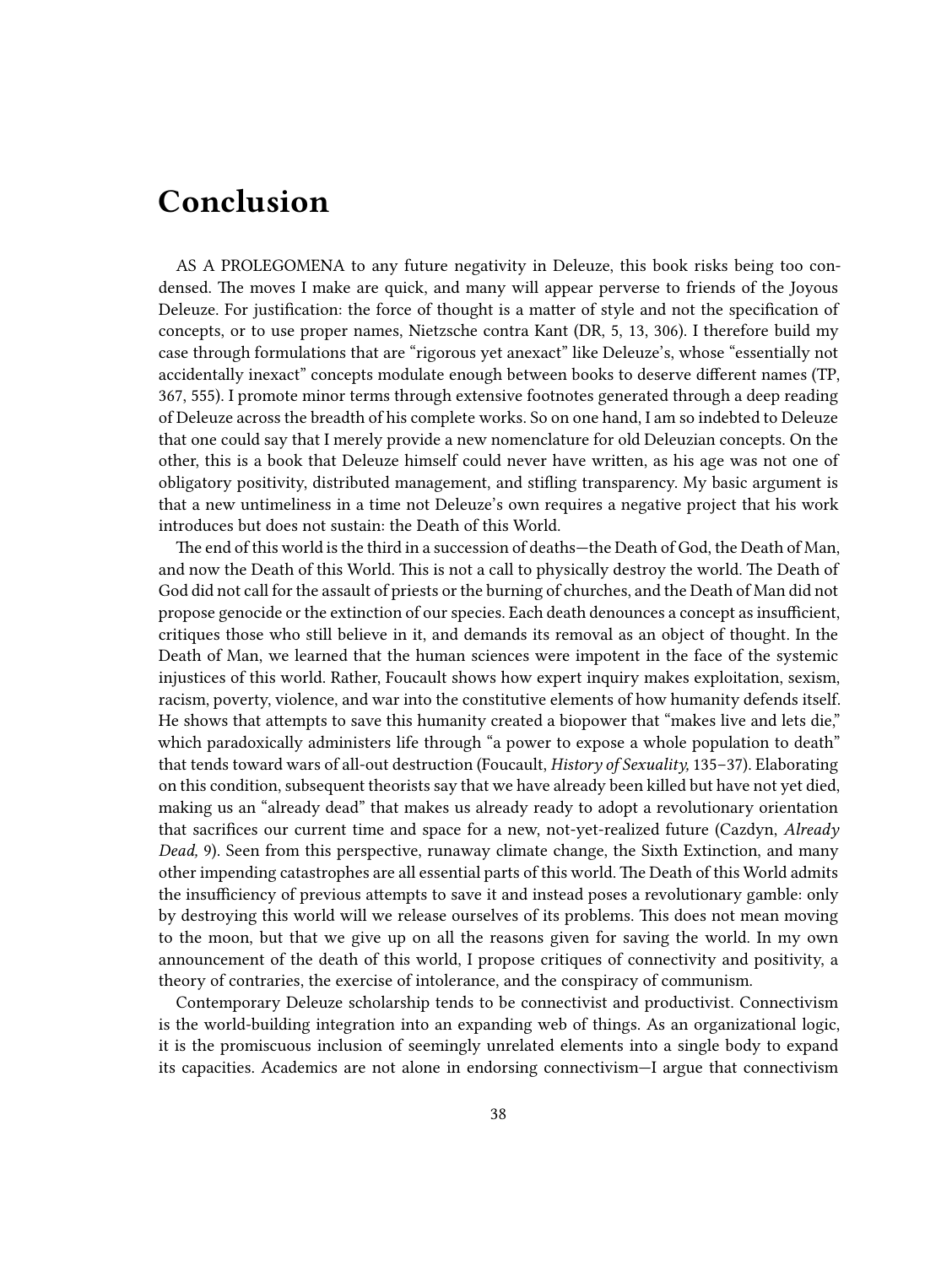drives Google's geopolitical strategy of global influence, which proceeds through a technoaffirmationist desire to annex everything. Commentators use different names for their webs of connections, such as rhizomes, assemblages, networks, material systems, or *dispositifs*. I simply call them "this world" and plot for its destruction. Productivism links up with the autonomous, ceaseless autoproduction of the real. The most naive productivists sentimentally cherish creation and novelty for their own sake, whether as dewy-eyed admiration for the complexity of nature or a staunch Voltairine defense of all types of diversity. The productivists worthy of criticism are those who, in the name of "finding something about this world to believe in," affirm what is given as if this wretched world already included all materials for a better one. I find that in relinquishing the power of destruction, they can only capitalize on production through the logics of accumulation and reproduction. So in founding a new world on the terms of the old, its horizon expands barely beyond what already exists. The alternative I propose is finding reasons to destroy this world.

The greatest crime of joyousness is tolerance. While mentioning tolerance may have marked one as a radical in Deleuze's time, Wendy Brown argues in *Regulating Aversion* that liberal tolerance is now essential to the grammar of empire's "domestic discourse of ethnic, racial, and sexual regulation, on the one hand, and as an international discourse of Western supremacy and imperialism on the other" (1, 7). Today's tolerant are to blame for a "liberal Deleuze," such as William Connolly, who names Deleuze as an antirevolutionary who inspires his belief that "transformation is neither needed nor in the cards today; what is needed is creative modes of *intervention* posed at several strategic sites in the service of reducing economic inequality, foster intra- and inter-state pluralism, and promoting ecological sanity" in his book on pluralism (*Pluralism,* 159). Deleuze criticized a similar position many decades ago when denouncing the media-hungry form of the *Nouveaux Philosophes,* who had "inscribed themselves perfectly well on the electoral grid … from which everything fades away" ("On the New Philosophers," 40–41). Liberal Deleuzians can be criticized accordingly—for endorsing the usual abstractions of the Law and the State that hide the workings of power; for denouncing Marxism "not so much because real struggles would have made new enemies, new problems and new means arise, but because THE revolution must be declared impossible"; and for reviving the subject as part of a general martyrology. What stands between liberalism and revolution is intolerance, but in a peculiar way. Intolerance arises out of this world as "something intolerable in the world" to prove that there is "something unthinkable in thought" (C2, 169). Which is to say, it is when we find it all unbearable that we realize "it can no longer think a world or think itself" (170). This is where the Dark Deleuze parts ways with the joyful by inviting the death of this world. There are many fellow travelers of revolutionary intolerance, including Wendy Brown and Herbert Marcuse. Newton argues in his autobiography *Revolutionary Suicide* that the revolutionary task is to risk one's life for the chance of "changing intolerable conditions" (5). In his essay on "repressive tolerance," Marcuse extends tolerance only to the left, subversion, and revolutionary violence and proposes a militant intolerance of the right, this world, and "benevolent neutrality." Together, they express the dark truth of the intolerable as the lived present of being trapped by something so unbearable, so impossible, that it must be destroyed. To be completely clear: the point is not to grow obstinate but to find new ways to end our suffocating perpetual present.

Darkness advances the secret as an alternative to the liberal obsession with transparency. Foucault smartly identifies transparency's role in the "science of the police," which is used in the task of maintaining order through the collusion between the state and capital from liberalism's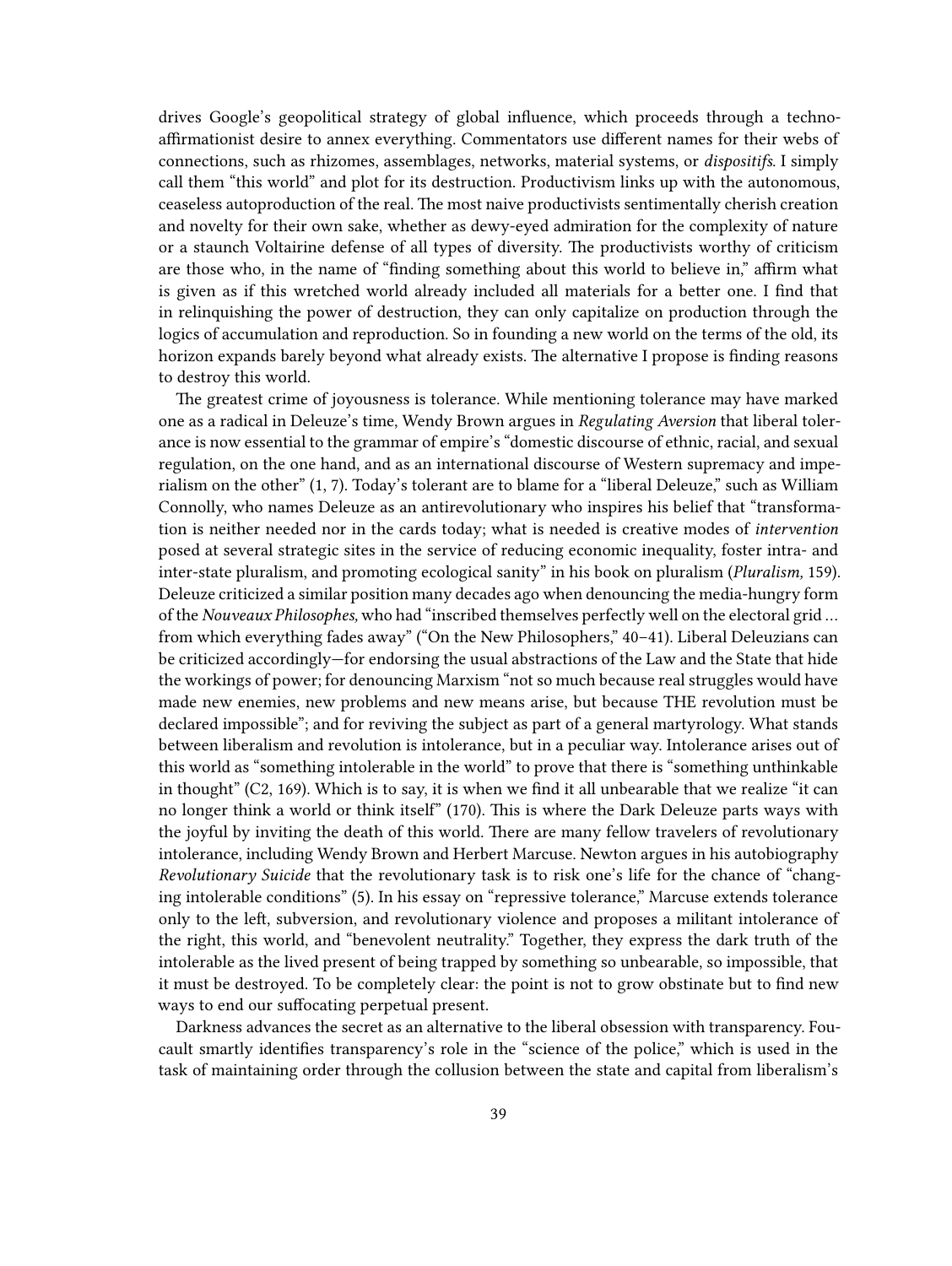beginnings in the German notion of the police state through to contemporary biopolitics (*Security, Territory, Population*). The conspiracy is against the consistency of everything being in its proper place, and the secret is the fact that nothing is as it seems. Such a conspiracy is not the pursuit of the ineffable or sublime, as it is neither esoteric nor mystical. It circulates as an open secret that retains its secrecy only by operating against connectivism through the principle of selective engagement. The lesson to be taken is that "we all must live double lives": one full of the compromises we make with the present, and the other in which we plot to undo them. The struggle is to keep one's cover identity from taking over. There are those whose daily drudgery makes it difficult to contribute to the conspiracy, though people in this position are far more likely to have secret dealings on the side. Others are given ample opportunities but still fail to grow the secret, the most extreme example being those who live their lives "with nothing to hide," often declaring that they are "an open book." Some treat the conspiracy as a form of hobbyism, working to end the world only after everything else has been taken care of—the worst being liberal communists, who exploit so much in the morning that they can give half of it back as charity in the afternoon. And then there are those who escape. Crafting new weapons while withdrawing from the demands of the social, they know that cataclysm knows nothing of the productivist logic of accumulation or reproduction. Escape need not be dreary, even if they are negative. Escape is never more exciting than when it spills out into the streets, where trust in appearances, trust in words, trust in each other, and trust in this world all disintegrate in a mobile zone of indiscernibility (Fontaine, "Black Bloc"). It is in these moments of opacity, insufficiency, and breakdown that darkness most threatens the ties that bind us to this world.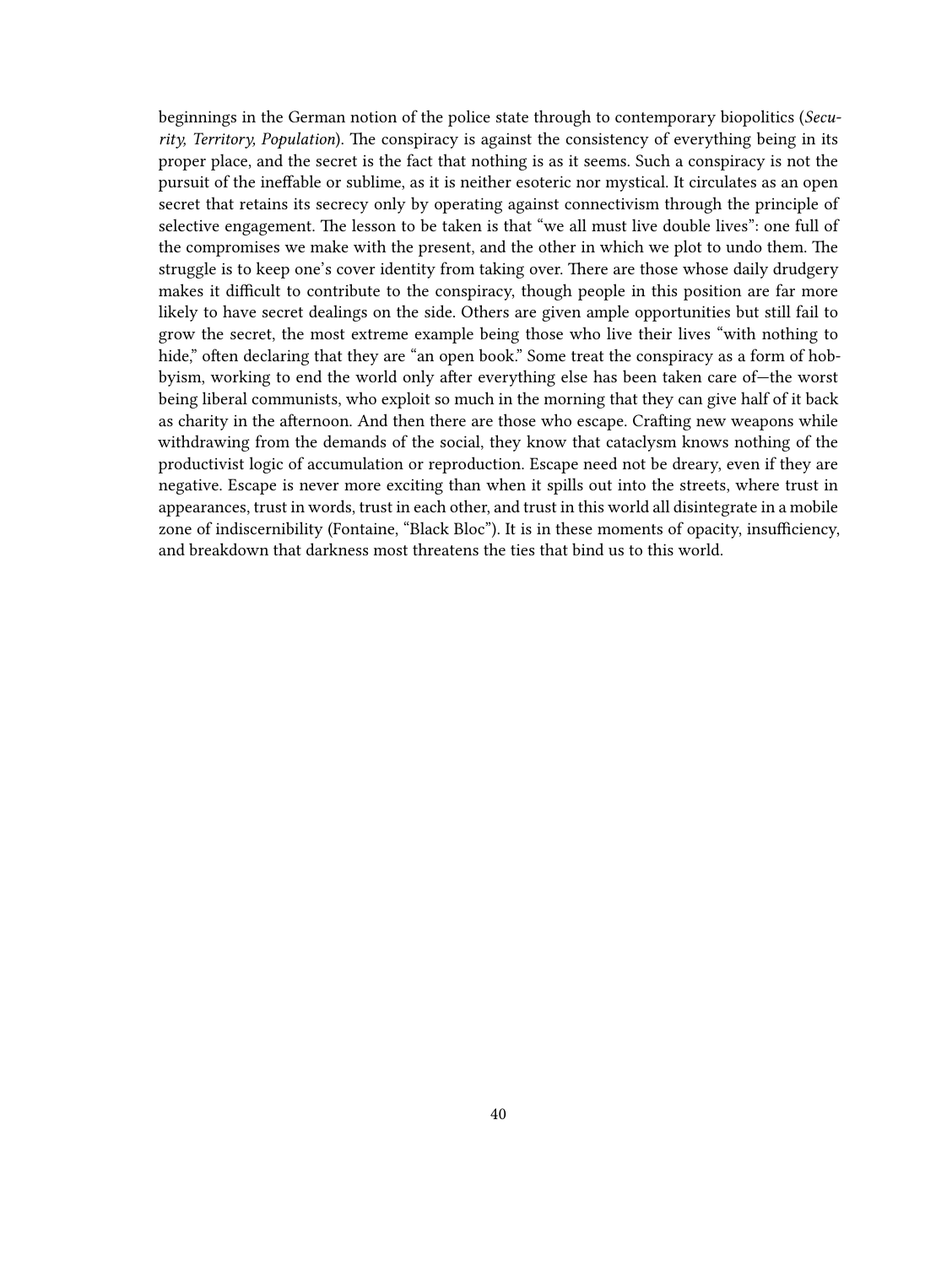# <span id="page-40-0"></span>**Acknowledgments**

Thanks to Mark Purcell, Keith Harris, Cheryl Gilge, and everyone at the University of Washington for the opportunity to write this book. I am grateful for critical feedback from Alex Galloway, Geert Lovink, Jose Rosales, Matt Applegate, Alejandro de Acosta, and an anonymous reviewer. Finally, I am indebted to the numerous people who stood beside me at the intellectual and political barricades throughout the project, perhaps too numerous to name, except for one: Eva Della Lana.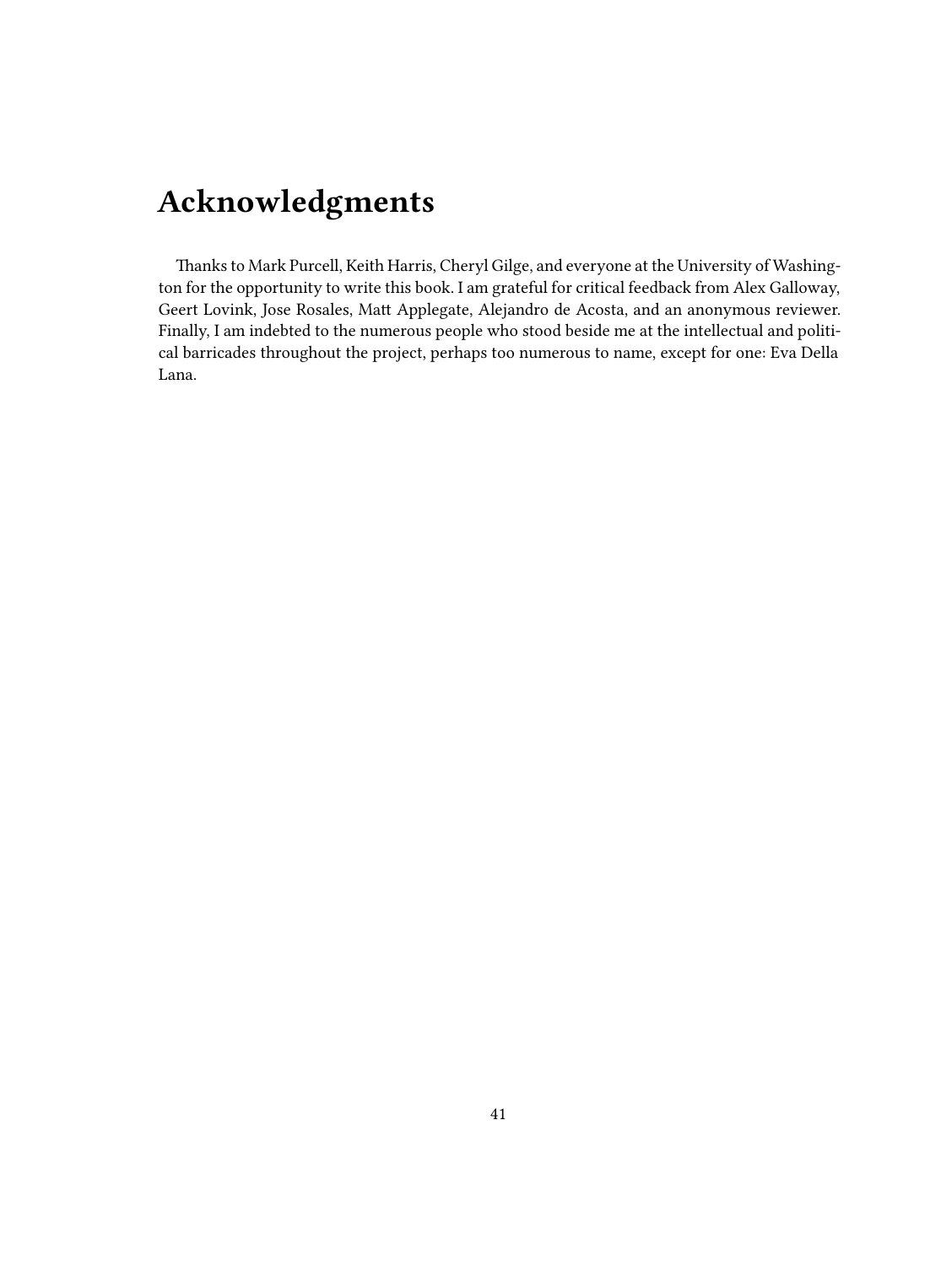# <span id="page-41-0"></span>**Bibliography**

Althusser, Louis. *Philosophy of the Encounter: Later Writings, 1978–1987*. 1993/1994. Translated by G. M. Goshgarian. Edited by Oliver Corpet and François Matheron. New York: Verso, 2006.

Anonymous. "De l'Hypothèse Cybernétique." *Tiqqun* 2 (2001): 223–339.

- Anonymous. "May 1968 Graffiti." In *Bureau of Public Secrets,* translated by Ken Knabb. 2006. [http:/](http://www.bopsecrets.org/CF/graffiti.htm) [/www.bopsecrets.org/CF/graffiti.htm.](http://www.bopsecrets.org/CF/graffiti.htm)
- Bachelard, Gaston. *Le Matérialisme Rationnel*. Paris: Presses Universitaires de France, 1953.
- Badiou, Alain. "Althusser: Subjectivity without a Subject." 1998. In *Metapolitics,* translated by Jason Barker, 58–67. New York: Verso, 2005.
- Balibar, Étienne. "Subjection and Subjectivation." In *Supposing the Subject,* edited by Joan Copjec, 1–15. New York: Verso, 1994.
- —. *The Philosophy of Marx*. 1993. Translated by Chris Turner. New York: Verso, 1995.
- Bataille, Georges. "The Notion of Expenditure." 1933. In *Visions of Excess: Selected Writings, 1927– 1939,* translated by Allan Stoekl, Carl R. Lovin, and Donald M. Leslie Jr., 167–81. Minneapolis: University of Minnesota Press, 1985.
- Bernadette Corporation, dir. *Get Rid of Yourself*. New York: Electronic Arts Intermix, 2003.
- Bernasconi, Robert. "Who Invented the Concept of Race? Kant's Role in the Enlightenment Construction of Race." In *Race,* edited by Robert Bernasconi, 11–36. Malden, Mass.: Blackwell, 2001.
- Bey, Hakim. *The Temporary Autonomous Zone, Ontological Anarchy, Poetic Terrorism*. 2nd ed. Brooklyn, N.Y.: Autonomedia, 2003.
- Brown, Wendy. *Regulating Aversion: Tolerance in the Age of Identity and Empire*. Princeton, N.J.: Princeton University Press.
- *Buiness Insider*. "Google Chairman: 'The Internet Will Disappear.'" 2015. [http://www.businessinsider.com/](http://www.businessinsider.com/google-chief-eric-schmidt-the-internet-will-disappear-2015-1) [google-chief-eric-schmidt-the-internet-will-disappear-2015-1.](http://www.businessinsider.com/google-chief-eric-schmidt-the-internet-will-disappear-2015-1)
- Butler, Samuel. *Erewhon: or, Over the Range*. 1872. London: AC Fifield, 1910. [http://www.gutenberg.org/](http://www.gutenberg.org/files/1906/1906-h/1906-h.htm) [files/1906/1906-h/1906-h.htm](http://www.gutenberg.org/files/1906/1906-h/1906-h.htm).
- Cazdyn, Eric. *The Already Dead: The New Time of Politics, Culture, and Illness*. Durham, N.C.: Duke University Press, 2012.
- Chaplin, Charlie, dir. *Modern Times*. New York: Criterion Collection, 1936.
- Clastres, Pierre. *Society against the State*. 1974. Translated by Robert Hurley and Abe Stein. New York: Zone Books, 1987.
- Cohen, Jared, and Eric Schmidt. *The New Digital Age: Reshaping the Future of People, Nations, and Business*. New York: Doubleday, 2013.
- Connolly, William E. *Pluralism*. Durham, N.C.: Duke University Press, 2005.
- Crisso and Odoteo. *Barbarians: The Disordered Insurgence*. Anonymous translation. 2003. [http://](http://theanarchistlibrary.org/library/crisso-and-odoteo-barbarians-the-disordered-insurgence.pdf) [theanarchistlibrary.org/library/crisso-and-odoteo-barbarians-the-disordered-insurgence.pdf.](http://theanarchistlibrary.org/library/crisso-and-odoteo-barbarians-the-disordered-insurgence.pdf)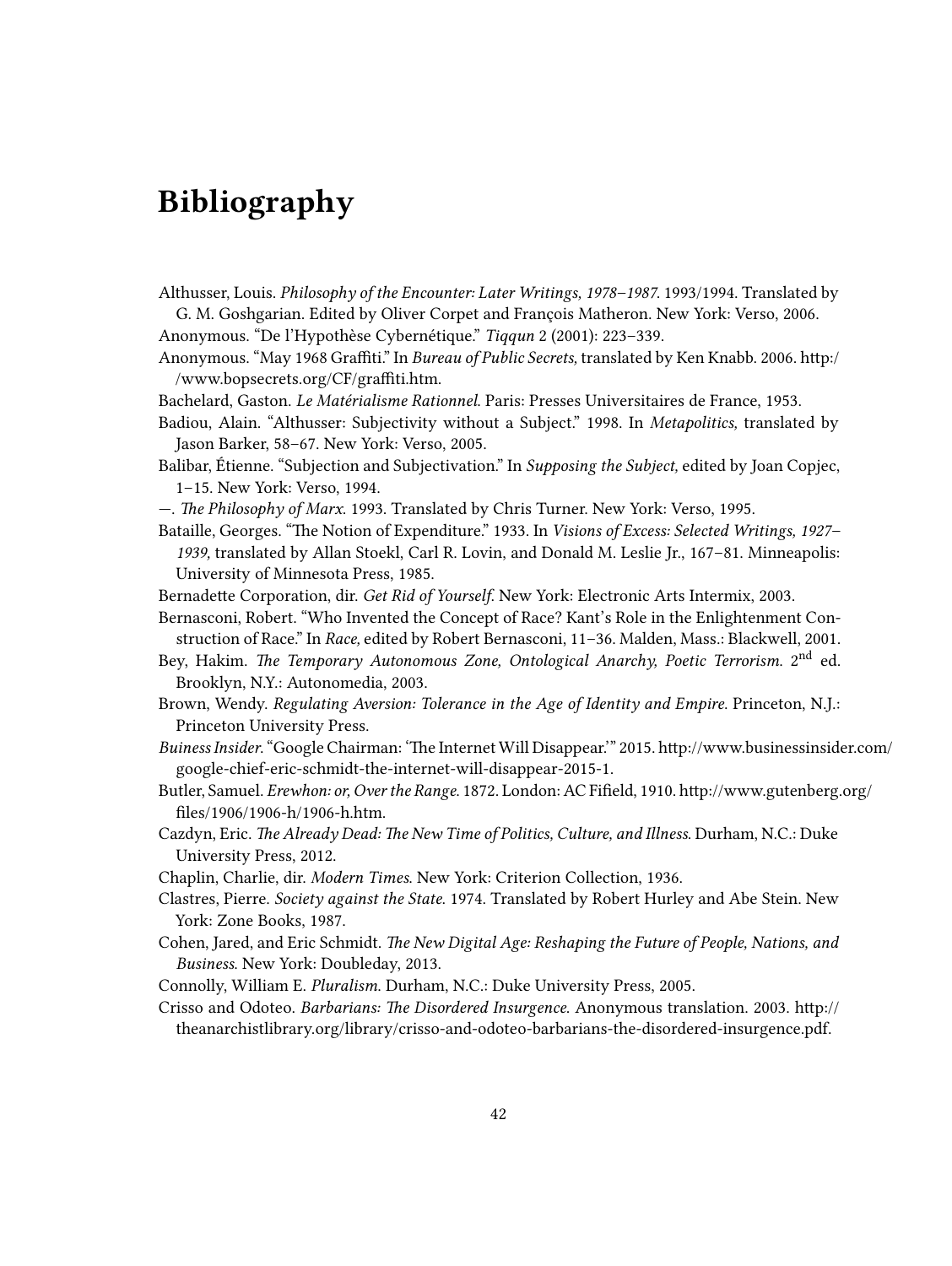- Debord, Guy. "The Bad Old Days Will End." 1963. In *Leaving the 20th Century: The Incomplete Work of the Situationist International,* translated by Christopher Gray, 33–37. London: Rebel Press, 1998.
- DeLanda, Manuel. *Intensive Science and Virtual Philosophy*. London: Continuum, 2002.
- Deleuze, Gilles. *Cinema 1: The Movement-Image*. 1983. Translated by Hugh Tomlinson and Barbara Habberjam. Minneapolis: University of Minnesota Press, 1986.
- —. *Cinema 2: The Time-Image*. 1985. Translated by Hugh Tomlinson and Robert Galeta. Minneapolis: University of Minnesota Press, 1989.
- —. *Desert Islands and Other Texts, 1953–1974*. 2002. New York: Semiotext(e), 2004.
- —. *Difference and Repetition*. 1968. Translated by Paul Patton. New York: Columbia University Press, 1994.
- —. *Empiricism and Subjectivity: An Essay on Hume's Theory of Human Nature*. 1953. Translated by Constantin V. Boundas. New York: Columbia University Press, 1995.
- —. *Essays Critical and Clinical*. 1993. Translated by Daniel W. Smith and Michael A. Greco. Minneapolis: University of Minnesota Press, 1997.
- —. *Expressionism in Philosophy: Spinoza*. 1968. Translated by Martin Joughin. New York: Zone Books, 1990.
- —. *The Fold: Leibniz and the Baroque*. 1988. Translated by Tom Conley. Minneapolis: University of Minnesota Press, 1993.
- —. *Foucault*. 1986. Translated by Seán Hand. Minneapolis: University of Minnesota Press, 1988.
- —. *Francis Bacon: The Logic of Sensation*. 1981. Translated by Daniel W. Smith. Minneapolis: University of Minnesota Press, 2005.
- —. *Logic of Sense*. 1969. Translated by Mark Lester, with Charles Stivale. Edited by Constantin V. Boundas. New York: Columbia University Press, 1990.
- —. *Negotiations: 1972–1990*. 1990. Translated by Martin Joughin. New York: Columbia University Press, 1995.
- —. *Nietzsche and Philosophy*. 1962. Translated by Hugh Tomlinson. New York: Columbia University Press, 2006.
- —. "On the New Philosophers and a More General Problem." Interview with Bertrand Augst. Translated by Bertrand Augst. *Discourse* 20, no. 3 (1998): 34–43.
- —. *Proust and Signs*. 1964. Translated by Richard Howard. London: Continuum, 2000.
- —. *Pure Immanence: A Life*. 1995. Translated by Anne Boyman. New York: Zone Books, 2001.
- —. *Spinoza: Practical Philosophy*. 1970. Translated by Robert Hurley. San Francisco: City Lights Books, 1988.
- —. *Two Regimes of Madness: Texts and Interviews 1975–1995*. 2001. Translated by Amed Hodges and Mike Taormina. Edited by David Lapoujade. Los Angeles, Calif.: Semiotext(e), 2007.
- Deleuze, Gilles, and Félix Guattari. *Anti-Oedipus*. 1972. Translated by Robert Hurley, Mark Seem, and Helen R. Lane. Minneapolis: University of Minnesota Press, 1977.
- —. *Kafka: Toward a Minor Literature*. 1975. Translated by Dana Polan. Minneapolis: University of Minnesota Press, 1986.
- —. *A Thousand Plateaus*. 1980. Translated by Brian Massumi. Minneapolis: University of Minnesota Press, 1987.
- —. *What Is Philosophy?* 1991. Translated by Hugh Tomlinson and Graham Burchell. New York: Columbia University Press, 1994.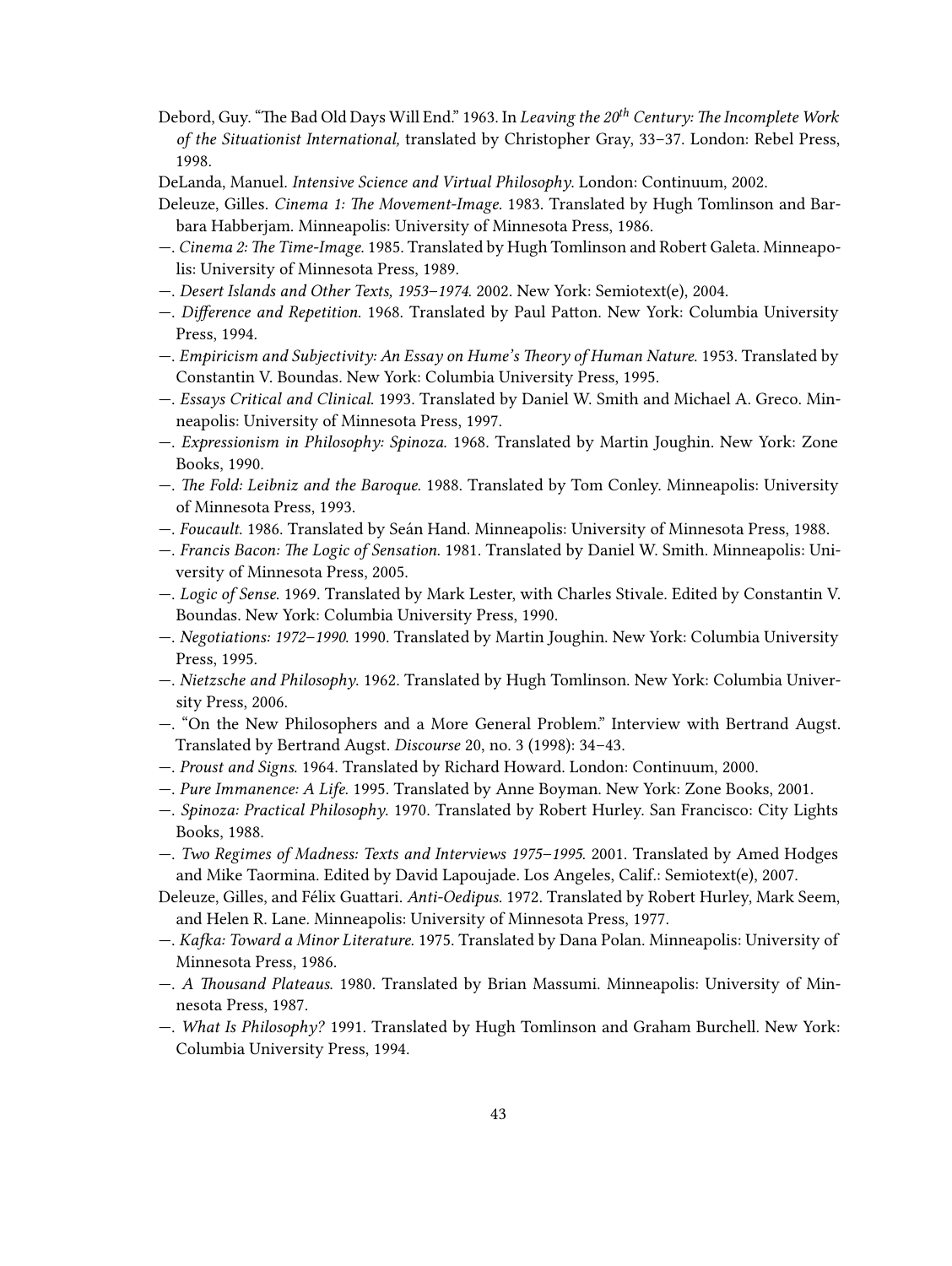- Deleuze, Gilles, and Claire Parnet. 1977. *Dialogues 2,* rev. ed., translated by Hugh Tomlinson and Barbara Habberjam. New York: Columbia University Press, 2007.
- Derrida, Jacques. "Force of Law: The Mystical Foundation of Authority." 1989. In *Deconstruction and the Possibility of Justice,* edited by Drucilla Cornell et al., 3–66. New York: Routledge, 1992.
- Dumézil, Georges. *Mitra-Varuna: An Essay on Two Indo-European Representations of Sovereignty*. 1984. Translated by Derek Coltman. New York: Zone Books, 1988.
- Edelman, Lee. *No Future:Queer Theory and the Death Drive*. Durham, N.C.: Duke University Press, 2004.
- Edmonds, John Maxwell. *Elegy and Iambus, Being the Remains of All the Greek Elegiac and Iambic Poets from Callinus to Crates, Excepting the Choliambic Writers, with the Anacreontea*. Vol. 1. Cambridge, Mass.: Harvard University Press, 1931.
- Eze, Emmanuel Chudwuki. "The Color of Reason: The Idea of 'Race' in Kant's Anthropology." In *Postcolonial African Philosophy: A Critical Reader,* edited by Emmanuel Chudwuki Eze, 103–31. Cambridge, Mass.: Blackwell, 1997.
- Flaxman, Gregory. *Gilles Deleuze and the Fabulation of Philosophy*. Minneapolis: University of Minnesota Press, 2011.
- —. "Politics and Ontology: A Review of Nathan Widder: *Political Theory after Deleuze*." *Postmodern Culture* 24, no. 2 (2014), [https://muse.jhu.edu/article/580775.](https://muse.jhu.edu/article/580775)
- Flint, Jim. "Michel Serres' Angels: A Modern Myth." *Mute* 1, no. 4 (1996). [http://www.metamute.org/](http://www.metamute.org/editorial/articles/michel-serres-angels-modern-myth) [editorial/articles/michel-serres-angels-modern-myth.](http://www.metamute.org/editorial/articles/michel-serres-angels-modern-myth)
- Fontaine, Claire. "This Is Not the Black Bloc." 2007. [http://www.clairefontaine.ws/pdf/](http://www.clairefontaine.ws/pdf/black_bloc_eng.pdf) [black\\_bloc\\_eng.pdf](http://www.clairefontaine.ws/pdf/black_bloc_eng.pdf).
- Foucault, Michel. *History of Sexuality, Volume 1: An Introduction*. Translated by Robert Hurley. New York: Pantheon Books, 1978.
- —. "Nietzsche, Genealogy, History." 1971. In *Language, Counter-Memory, Practice: Selected Essays and Interviews,* translated by Donald F. Bouchard and Sherry Simon, 113–38. Ithaca, N.Y.: Cornell University Press, 1977.
- —. *Security, Territory, Population: Lectures at the Collège de France 1977–1978*. 2004. Translated by Graham Burchell. Edited by Michel Senellart. New York: Palgrave Macmillan, 2007.
- —. *"Society Must Be Defended": Lectures at the Collège de France, 1975–1976*. 1997. Translated by David Macey. New York: Picador, 2003.
- —. "Theatrum Philosophicum." *Critique* 282 (1970): 885–908.
- Galloway, Alexander R. *Protocol: How Control Exists after Decentralization*. Cambridge, Mass.: MIT Press, 2004.
- Galloway, Alexander R., and Eugene Thacker. *The Exploit: A Theory of Networks*. Minneapolis: University of Minnesota Press, 2007.
- Gingrich, Owen, and Albert van Helden, "From *Occhiale* to Printed Page: The Making of Galileo's *Sidereus Nuncius*." *Journal for the History of Astronomy* 34, no. 116 (2003): 251–67.
- Grosz, Elizabeth. *Becoming Undone: Darwinian Reflections on Life, Politics, and Art*. Durham, N.C.: Duke University Press, 2011.
- Guevara, Ernesto "Che." *Guerilla Warfare*. 1960. Translated by J. P. Morray. Oxford: SR Books, 1997.
- Halperin, David, and Valerie Traub. "Beyond Gay Pride." In *Gay Shame,* 3–40. Chicago: University of Chicago Press, 2009.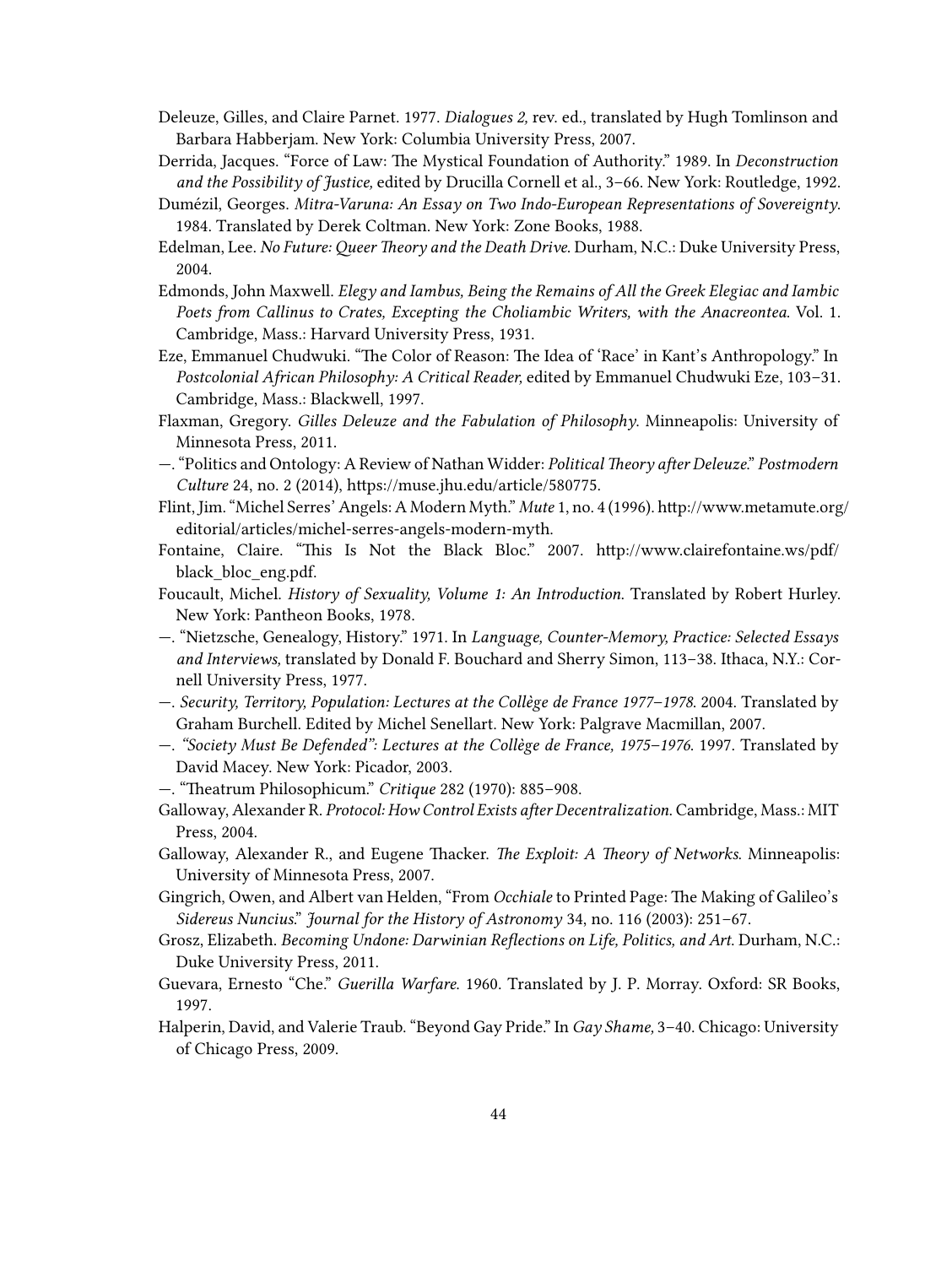- Hardt, Michael. "The Common in Communism." 2010. [http://seminaire.samizdat.net/IMG/pdf/](http://seminaire.samizdat.net/IMG/pdf/Microsoft_Word_-_Michael_Hardt.pdf) [Microsoft\\_Word\\_-\\_Michael\\_Hardt.pdf.](http://seminaire.samizdat.net/IMG/pdf/Microsoft_Word_-_Michael_Hardt.pdf)
- Hardt, Michael, and Antonio Negri. *Empire*. Cambridge, Mass.: Harvard University Press, 2000.
- Heidegger, Martin. *What Is Called Thinking?* 1952. Translated by J. Glenn Gray. New York: Perennial, 1976.
- Hevelii, Johannis. *Selenographia sive Lunae Descriptio*. Gdansk, 1647.
- Holloway, John. "The Scream." In *Change the World without Taking Power: The Meaning of Revolution Today,* 1–10. London: Pluto Press, 2002.
- Invisible Committee. *To Our Friends*. 2014. Translated by Robert Hurley. Los Angeles, Calif.: Semiotext(e), 2015.
- Joseph, Betty. "Projective Identification: Some Clinical Aspects." In *Projective Identification: The Fate of a Concept,* edited by Elizabeth Spillius and Edna O'Shaughnessy, 98–111. New York: Routledge, 2012.
- Kafka, Franz. *The Trial*. 1925. Translated by Willa and Edwin Muir. New York: Schocken, 1956.
- Kant, Immanuel. *Anthropology from a Pragmatic Point of View*. 1798. Translated by Robert B. Louden. Cambridge: Cambridge University Press, 2006.
- Kauffman, Stuart. *Reinventing the Sacred: A New View of Science, Reason, and Religion*. New York: Basic Books, 2008.
- Kauffman, Stuart, Teppo Felin, Roger Koppl, and Giuseppe Longo. "Economic Opportunity and Evolution: Beyond Landscapes and Bounded Rationality." *Strategic Entrepreneurship Journal* 8, no. 4 (2014): 269–82.
- Kennedy, Robert F. *Remarks at the University of Kansas*. March 18, 1968.
- Kissinger, Henry. "The Vietnam Negotiations." *Foreign Affairs* 48, no. 2 (1969): 211–34.
- Klossowski, Pierre. "Circulus Vitiosus." Translated by Joseph Kuzma. *The Agonist: A Nietzsche Circle Journal* 2, no. 1 (2009): 31–47.
- —. *Nietzsche and the Vicious Circle*. 1969. Translated by Daniel W. Smith. Chicago: University of Chicago Press, 1997.
- Kopal, Zdeněk. *The Moon*. Dordrecht, Netherlands: D. Reidel, 1969.
- Kubrick, Stanley, dir. *Clockwork Orange*. Burbank, Calif.: Warner Bros. Pictures, 1971.
- Lafargue, Paul. *Social and Philosophical Studies*. Translated by Charles H. Kerr. Chicago: Charles H. Kerr, 1910.
- Lambert, Gregg. *The Non-philosophy of Gilles Deleuze*. London: Continuum, 2002.
- Land, Nick. "Annotated #Accelerate (#2b)." *Urban Future* 2, no. 1 (2014). [http://www.ufblog.net/](http://www.ufblog.net/on-accelerate-2b) [on-accelerate-2b.](http://www.ufblog.net/on-accelerate-2b)
- —. "Annotated #Accelerate (#3)." *Urban Future* 2, no. 1 (2014). [http://www.ufblog.net/annotated](http://www.ufblog.net/annotated-accelerate-3/)[accelerate-3/.](http://www.ufblog.net/annotated-accelerate-3/)
- —. "The Dark Enlightenment." In *The Dark Enlightenment*. 2013. [http://www.thedarkenlightenment.com/](http://www.thedarkenlightenment.com/the-dark-enlightenment-by-nick-land/) [the-dark-enlightenment-by-nick-land/.](http://www.thedarkenlightenment.com/the-dark-enlightenment-by-nick-land/)
- —. *Thirst for Annihilation: George Bataille and Virulent Nihilism*. London: Routledge, 1992.

Lang, Fritz, dir. *Metropolis*. 1927. New York: Kino Video, 2004.

- Laroche, Emmanuel. *Histoire de la Racine "Nem-" en Grec Ancien*. Paris: Librairie C. Klincksieck, 1949.
- Lübke, Wilhelm. *Ecclesiastical Art in Germany during the Middle Ages*. 1852. Translated by I. A. Wheatley. London: Cassell, Petter, and Galpin, 1871.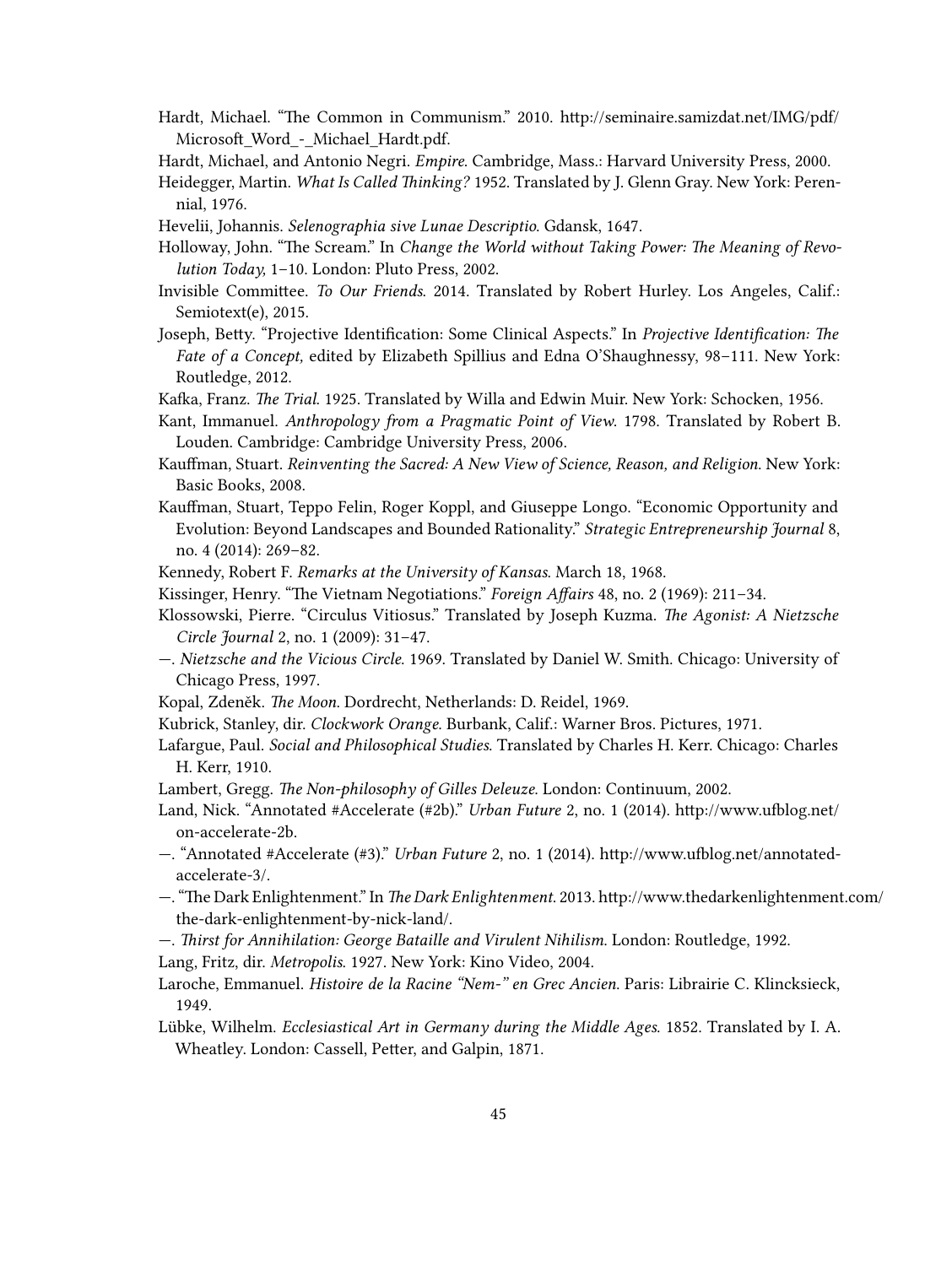- Luke, Timothy W. *Ecocritique: Contesting the Politics of Nature, Economy, and Culture*. Minneapolis: University of Minnesota Press, 1997.
- Lyotard, Jean-François. *Libidinal Economy*. 1974. Translated by Iain Hamilton Grant. London: Athlone, 2004.
- Marcuse, Herbert. "Repressive Tolerance." In *A Critique of Pure Tolerance,* 81–117. Boston: Beacon Press, 1965.
- Marx, Karl. *Capital: A Critique of Political Economy*. Vol. 1. Translated by Ben Fowkes. Harmondsworth, U.K.: Penguin, 1976.
- —. "Ruthless Criticism." Letter to Arnold Ruge, September 1843. In *Marx Engel's Collected Works,* 3. [https://www.marxists.org/archive/marx/works/1843/letters/43\\_09.htm.](https://www.marxists.org/archive/marx/works/1843/letters/43_09.htm)
- Marx, Karl, and Friedrich Engels. *Manifesto of the Community Party*. 1848. Translated by Samuel Moore and Friedrich Engels. 2000. [https://www.marxists.org/archive/marx/works/1848/](https://www.marxists.org/archive/marx/works/1848/communist-manifesto/ch01.htm) [communist-manifesto/ch01.htm](https://www.marxists.org/archive/marx/works/1848/communist-manifesto/ch01.htm).
- Maus, Marcel. *The Gift: The Form and Reason for Exchange in Archaic Societies*. 1950. Translated by W. D. Hallis. New York: Routledge, 1990.
- Meillassoux, Quentin. *After Finitude: An Essay on the Necessity of Contingency*. 2006. Translated by Ray Brassier. London: Continuum, 2008.
- Muybridge, Eadweard, dir. *Sallie Gardner at a Gallop*. 1878.
- Newton, Huey. *Revolutionary Suicide*. New York: Writers and Readers, 1973.
- Nietzsche, Friedrich. *The Gay Science*. 1887. Translated by Walter Kaufmann. New York: Vintage Books, 1974.
- —. *On the Genealogy of Morality*. 1887. Translated by Carol Diethe. Edited by Keith Ansell-Pearson. New York: Cambridge University Press, 1994.
- —. *Untimely Meditations*. Translated by R. J. Hollingdale. Edited by Daniel Breazeale. Cambridge: Cambridge University Press, 1997.
- Orwell, George. *1984.* New York: Penguin, 1949.
- Padgen, Anthony. *The Fall of Natural Man: The American Indian and the Origins of Comparative Ethnology*. Cambridge: Cambridge University Press, 1982.
- Plan C. "We Are All Very Anxious." April 4, 2014. [http://www.weareplanc.org/blog/we-are-all](http://www.weareplanc.org/blog/we-are-all-very-anxious/)[very-anxious/.](http://www.weareplanc.org/blog/we-are-all-very-anxious/)
- Proust, Marcel. "Cities of the Plain" [alternative title to "Sodom and Gomorrah"]. 1921. In *Remembrance of Things Past* [alternative title to *In Search of Lost Time*], translated by C. K. Scott Moncrieff, 3–378. New York: Random House, 1932.
- Rancière, Jacques. *Dissensus: On Politics and Aesthetics*. Edited and translated by Steven Corcoran. London: Continuum, 2010.
- Rice, Condoleezza. *No Higher Honor*. New York: Broadway, 2011.
- Rimbaud, Arthur. "A Season in Hell." 1873. Translated by A. S. Kline. [http://www.poetryintranslation.com/](http://www.poetryintranslation.com/PITBR/French/Rimbaud3.htm#anchor_Toc202003798) [PITBR/French/Rimbaud3.htm#anchor\\_Toc202003798](http://www.poetryintranslation.com/PITBR/French/Rimbaud3.htm#anchor_Toc202003798).
- Ruddick, Susan. "The Politics of Affect: Spinoza in the Work of Negri and Deleuze." *Theory, Culture, Society* 27, no. 4 (2010): 21–45.
- Schumpeter, Joseph Alois. 1942. *Capitalism, Socialism, Democracy*. New York: Harper and Row, 1950.
- Serres, Michel. *Angels, a Modern Myth*. Paris: Flammarion, 1995.
- Seshadri, Kalpana Rahita (formerly Seshadri-Crooks). *Desiring Whiteness: A Lacanian Analysis of Race*. London: Routledge, 2000.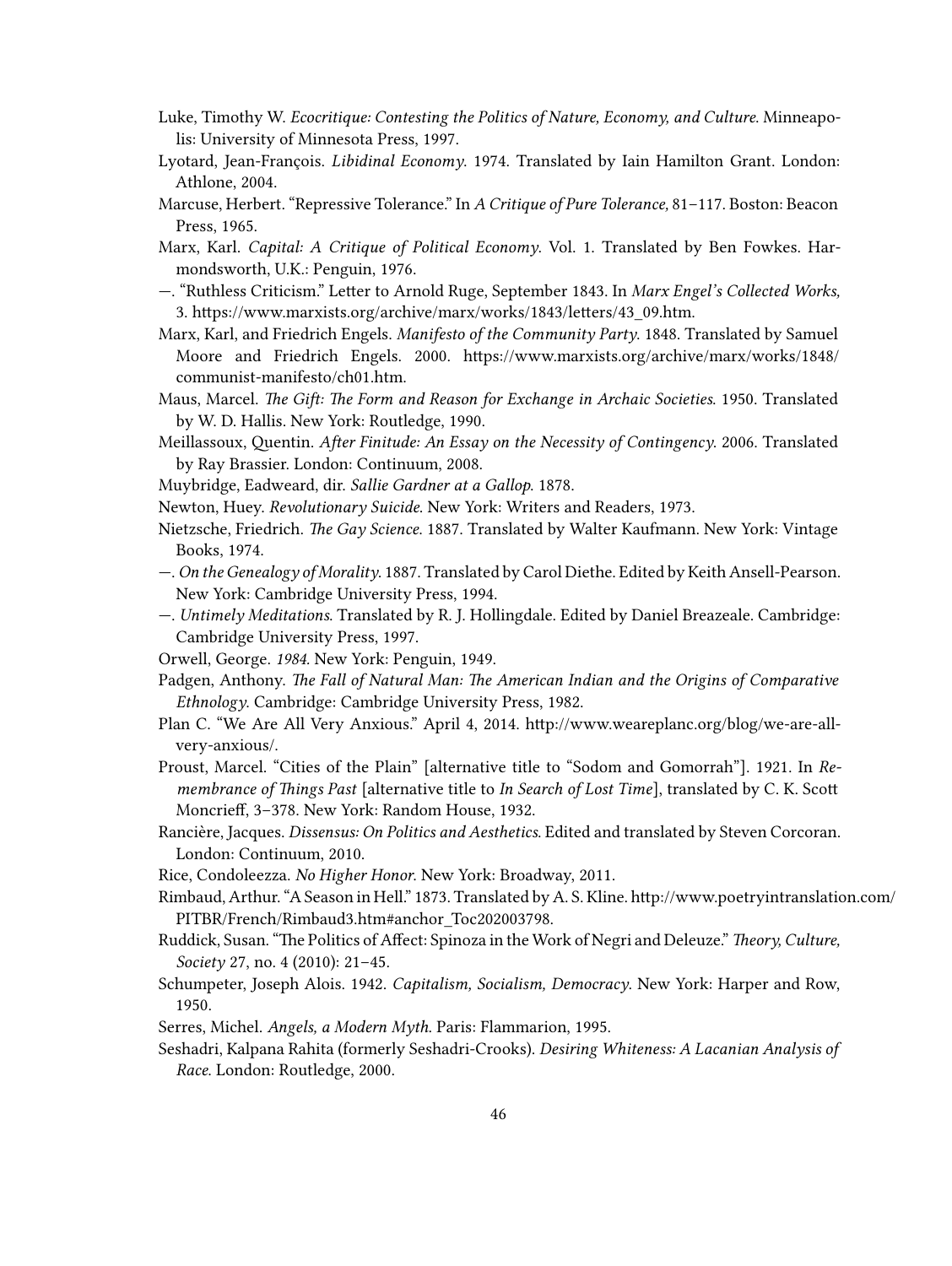- Spanos, William V. "The Question of Philosophy and *Poiesis* in the Posthistorical Age: Thinking/ Imagining the Shadow of Metaphysics." *Boundary 2* 27, no. 1 (2000): 151–74.
- Spence-Jones, Henry Donald Maurice. *Early Christianity and Paganism, a.d. 64 to the Peace of the Church in the Fourth Century*. London: Cassell, 1902.
- Spinoza, Benedict de. *Ethics*. 1677. Translated by Edwin Curley. New York: Penguin, 2005.
- Stengers, Isabelle. *In Catastrophic Times: Resisting the Coming Barbarism*. Translated by Andrew Goffey. London: Open Humanities Press.
- Tiqqun. *Introduction to Civil War*. 2001. Translated by Alexander R. Galloway and Jason E. Smith. Los Angeles, Calif.: Semiotext(e), 2010.
- Unknown. "Essay upon Crypts." *The Crypt: or, Receptacle for Things Past* 6 (September 1829): 73– 77.
- Virno, Paolo. *Grammar of the Multitude: For an Analysis of Contemporary Forms of Life*. 2003. Translated by Isabella Bertoletti, James Cascaito, and Andrea Casson. New York: Semiotext(e), 2004.
- Viveiros de Castro, Eduardo. *Cannibal Metaphysics: For a Post-structural Anthropology*. 2009. Translated by Peter Skafish. Minneapolis, Minn.: Univocal, 2014.
- Williams, Alex, and Nick Srincek. "#Accelerate Manifesto for an Accelerationist Politics." *Critical Legal Thinking*. 2013, [http://criticallegalthinking.com/2013/05/14/accelerate-manifesto-for-an](http://criticallegalthinking.com/2013/05/14/accelerate-manifesto-for-an-accelerationist-politics/)[accelerationist-politics/](http://criticallegalthinking.com/2013/05/14/accelerate-manifesto-for-an-accelerationist-politics/).
- Žižek, Slavoj. "The Ongoing 'Soft Revolution.'" *Critical Inquiry* 30, no. 2 (2004): 292–323.
- —. *The Sublime Object of Ideology*. New York: Verso, 1989.
- Zourabichvili, François. *Gilles Deleuze: A Philosophy of the Event*. 1994. Translated by Kieran Aarons. Edited by Gregg Lambert and Daniel W. Smith. Edinburgh: Edinburgh University Press, 2012. </biblio»